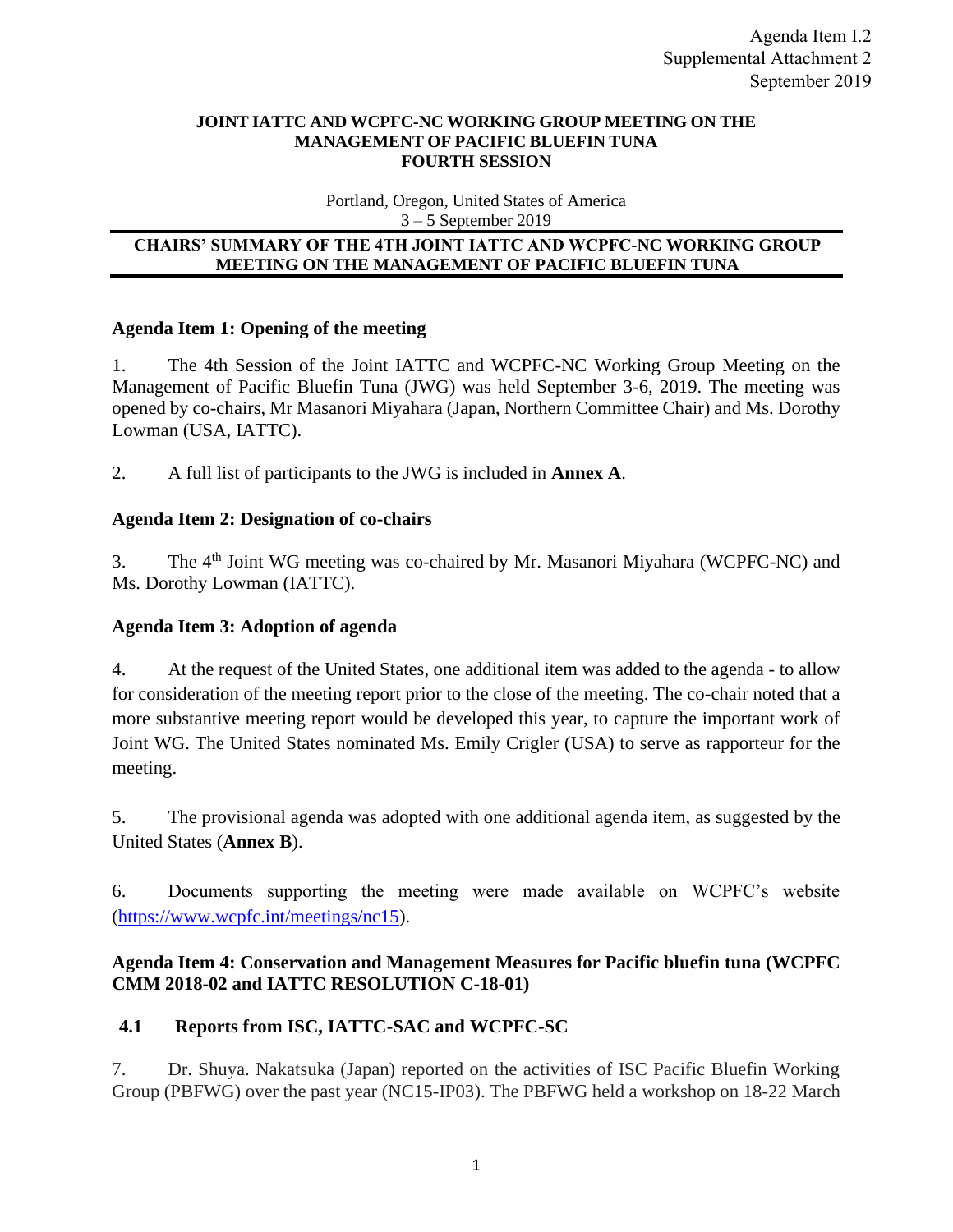2019 in Jeju, Korea. The provisional PBF catch in 2018 was 10,496 t, which is the lowest since 1991. The PBFWG also developed responses to requests to ISC from IATTC-WCPFC NC Joint Working Group relevant to PBF management; The PBFWG reviewed the latest information and concluded that the Conservation Advice in 2018 should be maintained. In addition, the PBFWG conducted projections based on the 2018 assessment under additional harvest scenarios. The PBFWG also discussed how to prepare for the upcoming benchmark assessment scheduled in 2020.

8. The JWG discussed advice coming out of both the PBFWG and ISC19 Plenary relevant to PBF management. It was noted that not all of the advice included in the PBFWG summary report had been reflected in the advice from ISC19. ISC clarified that some of the information included in the PBFWG report was anecdotal and that the advice from ISC was based on the outcomes of the stock assessment and remained the same as advice from the previous year. Members also discussed the need to include the most recent recruitment estimates and to explore additional steepness values in the upcoming 2020 PBF stock assessment.

9. Dr. Mark Maunder (IATTC) provided an overview of relevant advice related to Pacific bluefin tuna given during the IATTC Scientific Advisory Committee (SAC) meeting in May, 2019, as well as advice given directly to the Commission at the IATTC annual meeting in July-August, 2019. The IATTC SAC did not provide advice on Pacific bluefin to the Commission at the IATTC annual meeting in 2019; however, the IATTC staff advice on Pacific bluefin was that the current management measures are adequate and that the science suggests increased catch could be taken while still meeting the rebuilding targets. IATTC staff did not provide advice on whether increased catch should or should not be taken, that is a decision for the member countries and depends on how quickly they desire rebuilding targets to be met. It was noted that recent recruitment levels are higher than the low recruitment scenario that was used to determine current management and that is the basis for the potential for increased catch.

10. The WCPFC Science Manager, Dr. Sungkwon Soh presented on outcomes of the 15th Regular Session of the WCPFC Scientific Committee and members were invited to discuss outcomes related to Pacific bluefin tuna. The summary of his presentation can be found in the NC15 Summary Report. Regarding the stock status of Pacific bluefin tuna, SC15 recommendations were as follows:

- a) SC15 noted that the total PBF catch by ISC members in 2018 was 10,148 mt, a 31% decrease from 2017 and a 25% decrease from the 2013-2017 average;
- b) SC15 also noted the management advice of ISC19; and
- c) SC15 advises the Commission to note the current very low level of SB  $(3.3\%$  B<sub>0</sub>), the current level of overfishing, and that the projections are strongly influenced by the inclusion of a relatively high but uncertain recruitment in 2016.

# **4.2 Reports on the implementation of conservation and management measures for Pacific bluefin tuna**

11. The Joint WG reviewed WCPFC and IATTC members' implementation reports on conservation and management measures for PBF and discussed members' plans to remedy shortcomings, if any.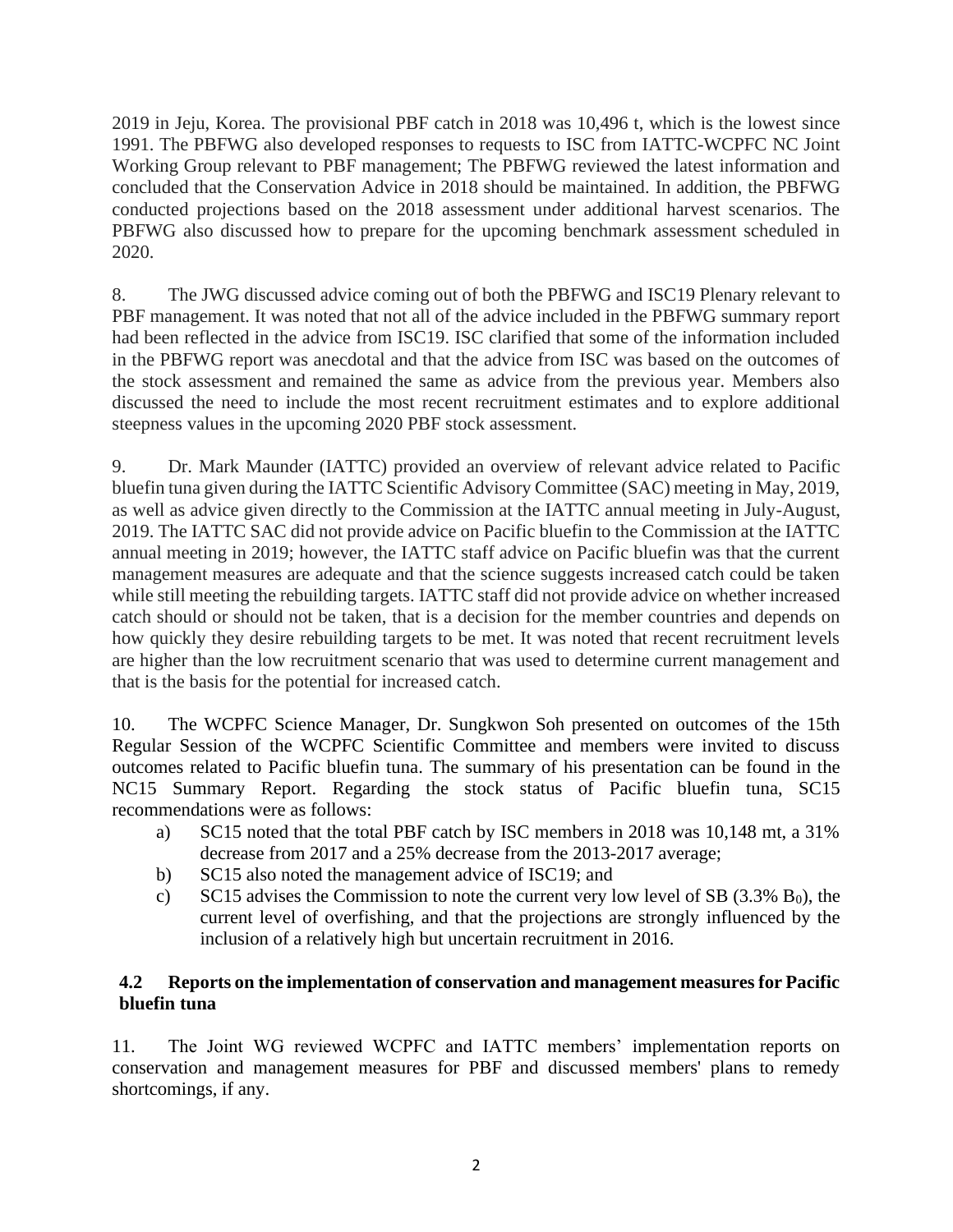12. At the beginning of the discussion, the NC Chair explained the history of the implementation reports in NC and stressed the importance of them. Co-chairs requested the IATTC members to submit more detailed implementation reports to the JWG meeting next year.

13. Northern Committee Members were asked to present their reports on the implementation of conservation and management measures for Pacific bluefin tuna as required under CMM 2018- 02. The co-chair noted that a full compilation of the catch and effort included in these reports is available as NC15-WP-02.

14. Canada (NC15-DP-01) reported that they have no fishery that targets Pacific bluefin tuna anywhere in the Pacific Ocean. However, one Pacific bluefin tuna was retained as bycatch in the North Pacific albacore troll fishery in 2018. In 2018 Canada exported no Pacific bluefin and imported 113 tons.

15. Cook Islands (NC15-DP-03) reported that they have no vessels operating in the North Pacific and no catch of Pacific bluefin in 2018.

16. Japan (NC15-DP-05) gave a brief presentation on its activities related to CMM 2018-02 and the characteristics of various fisheries catching Pacific bluefin tuna. The licenses for artisanal fisheries catching Pacific bluefin tuna in Japan, which include trolling, jigging and handling, were reduced from 24,086 in 2015 to 18,147 in 2018. It was noted that their catch depends on migration of Pacific bluefin tuna, which fluctuates drastically from year to year. Japan explained that there are about 1800 set-nets all over Japan. They are passive fishing gear, waiting for fish to come in, and therefore it can be difficult to control catch. Pacific bluefin tuna catch by set-nets is only 0.2% of total catch in Japan. The Japanese purse seine fishery, which targets jack mackerel and chub mackerel, and catches Pacific bluefin tuna only during its migration season. ThePacific bluefin catch by the Japanese purse seine fishery is 0.4% of the total catch. The juvenile catch limit of the purse seine fishery was reduced by 500t in 2018, 250t of which was converted to the catch limit of large Pacific bluefin tuna and remaining 250t was retained by Japan Fisheries Agency (JFA) as buffer. As a result of dividing allocation into many management units in order to keep the catch within the limit, a large portion of catch limit was not utilized in 2018. Japan noted that the increasing population of Pacific bluefin tuna is causing problems in their coastal fisheries. Fishermen have complained of PBF feeding on squid in the squid jigging fishery or damaging fishing gear in yellowtail longline fishery, and these appear to be worsening year by year. Japan also highlighted the current situation in the set-net fishery, noting that it was particularly serious because the passive fishery cannot select fish coming into the net. To avoid overshooting, set-net fishers in Japan make various efforts such as releasing Pacific bluefin tuna alive, reducing the number of net retrievals, not retrieving nets, or even closing the entrance of set nets. These efforts cause tremendous sacrifice of other species. Because of these issues, JFA is financially supporting projects to develop methods to alleviate the problem of bycatch of Pacific bluefin tuna, such as investigating a new set-net structure that can separate Pacific bluefin tuna from other species, which has resulted in a limited success. Regarding the management of aquaculture in Japan, sites raising Pacific bluefin tuna need to be registered and JFA has instructed farms not to increase the capacity of Pacific bluefin using wildfry. Starting from 2018 additional measures have been put into place to strengthen the management of Pacific bluefin tuna fisheries. A binding TAC was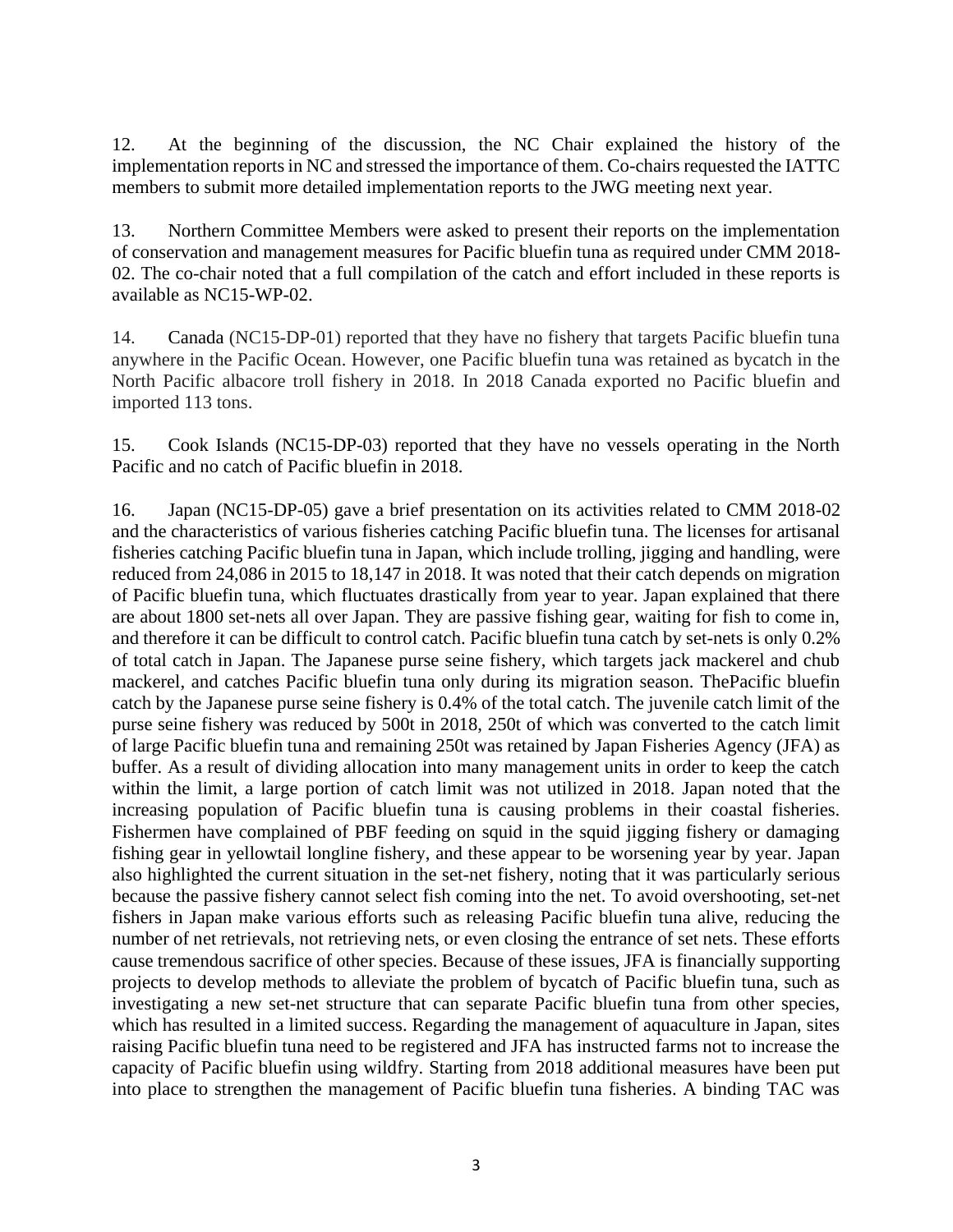introduced from 2018to any fisheries that catch Pacific bluefin tuna. The reporting system was improved to ensure more accurate and timely reporting of Pacific bluefin tuna catch. Additionally, JFA secured a larger reserve to deal with catch overage in one area, and there is continued recruitment monitoring and data collection from aquaculture companies.

17. It was suggested that it would be helpful if the Japanese presentation could be made available to members on the NC website. Members requested further clarification on the recent decrease in the number of licenses issued in the Japanese artisanal fisheries. Japan explained that licenses were no longer being issued to vessels with no recent record of PBF catch. Japan also noted recent efforts to encourage catch of relatively larger fish to be sent to farms instead of small juvenile. Further information was requested from Japan on the management periods used for their various PBF fisheries. Japan explained the complexities of managing various fisheries across Japan, particularly given the variation in migration patterns. Japan recognized the complications associated with differing management periods, but expressed the need to continue to do so for the time being.

18. Korea (NC15-DP-06) reported on their implementation of CMM 2018-02. In 2018, Korea's catch limit for PBF was 598.856 tons. 535 tons of PBF were caught in total in 2018, comprising of 510.5 tons of small PBF and 24.5 tons of large PBF. To avoid overshooting, the Korean government issued an order to prohibit the capture of any PBF conservatively as from 26 March 2018. Although Korea does not have a large fish catch limit, according to paragraph 3 of CMM 2018-02, Korea used part of the catch limit for small fish to catch the large fish in 2018. So there was no overage of the catch limit in 2018. Regarding international trade, Korea requested that Japan double check their trade amounts. Korea reported importing 34 tons of frozen PBF from Japan in 2018, but Japan did not report export of frozen PBF to Korea. Korea requested further investigation. It was noted that there was no explanation of farming operations included in Korea's report. Korea explained that there are 2 PBF farms currently operating in Korea with juvenile fish in their cages - and that further information on farming operations could be included in future reports.

19. Chinese Taipei (NC15-DP-08) reported on the measures taken to manage catch and effort limits, data collection and international trade of Pacific bluefin. Chinese Taipei reported 480 longline vessels fishing for PBF in 2018, which was below the baseline level of 660 vessels. Chinese Taipei reported 381mt of PBF caught in 2018, which was also below the 2002-2004 annual average levels. Chinese Taipei reported on the implementation of a CDS for PBF, and noted that the scheme can be used to monitor and collect data for PBF. In 2018, Chinese Taipei exported 1.6 metric tons of PBF and imported 11.9 mt.

20. The United States (NC15-DP-09) reported on its implementation of PBF measures in 2018. The United States explained that it does not have any vessels fishing for PBF in the WCPFC Area North of 20N, so it does not need to limit fishing effort. The catches of PBF 30kg or larger are typically in the range of 1-4 mt per year, and in 2018 were 1 mt. The United States monitors imports and exports of PBF, and in 2018 about 1,164 mt of bluefin tuna caught in the Pacific Ocean were imported to the U.S., with about 1,047 mt coming from Mexico, 118 mt from Japan, and less than 1 mt from New Zealand. About 4 mt of bluefin tuna caught in the Pacific Ocean were exported from the United States in 2018.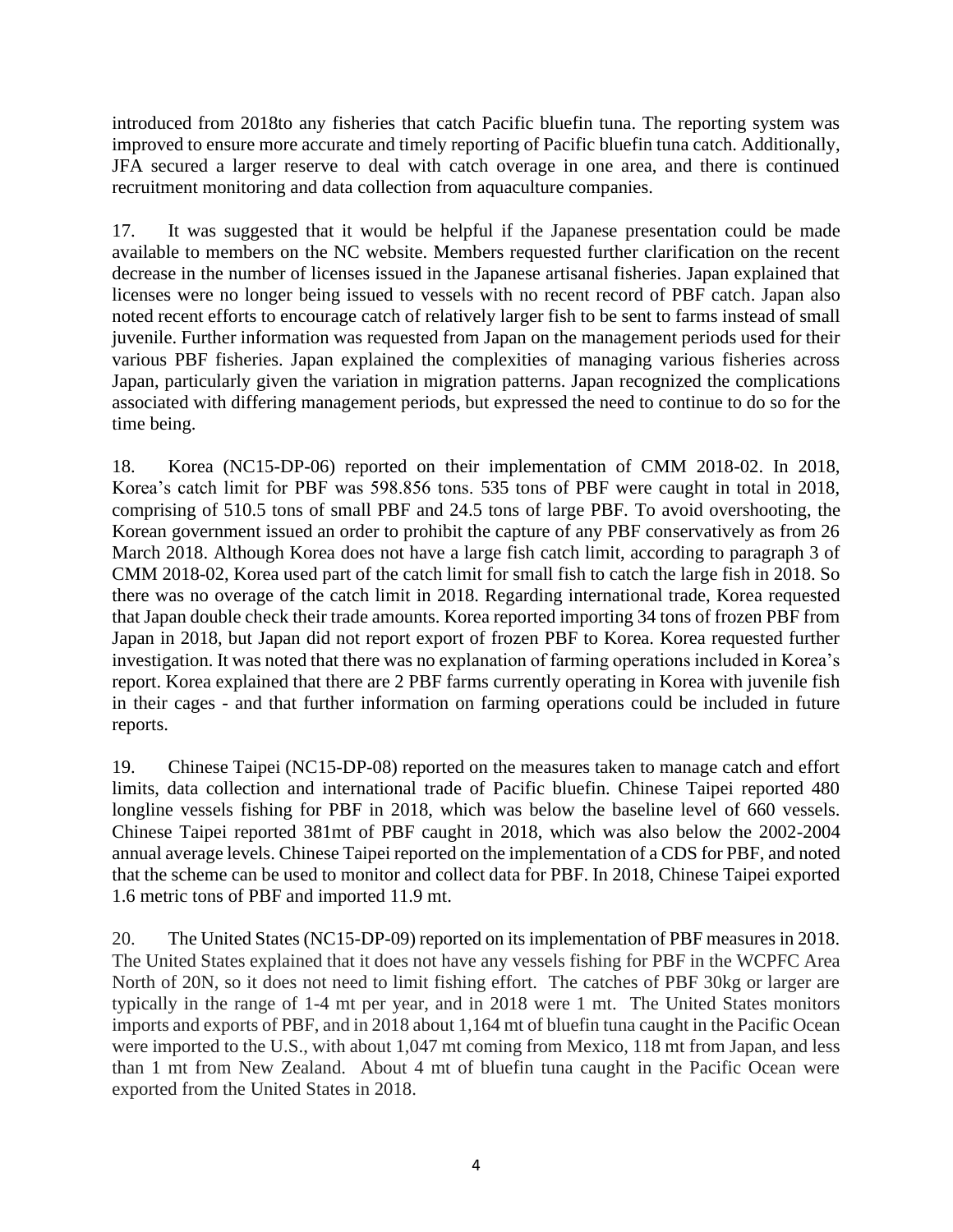21. A number of additional inconsistencies were noted with regard to trade related information included in Member reports. Japan noted a discrepancy between Japanese reported exports of PBF to China and Chinese reported imports of PBF from Japan. Japan recorded 320 t of PBF exported to China in 2018 - but according to China, they only imported Atlantic bluefin tuna in 2018. A similar discrepancy was also reported last year for 2017. Additionally, Japan reported 0.4 t of imported PBF from the Cook Islands in 2018 - while the Cook Islands reported no catch of, PBF in 2018, Cook Islands agreed to include exports in its annual reporting. Japan also reported ~15 t of PBF imported from New Zealand in 2018. According to CMM 2018-02, CCMs which have a baseline catch of 10t or less of PBF may increase its catch as long as it does not exceed 10 t. Japan noted that further information should be requested from New Zealand on their catch and export of PBF in 2018.

22. It was noted that China, Fiji, the Philippines and Vanuatu were not present during the JWG meeting to report back on their implementation of CMM 2018-02. Additionally Members expressed concern that no reports had been received from Fiji, the Philippines or Vanuatu, and it was highlighted that the submission of these reports is critical for ensuring the appropriate management of PBF in the WCPFC.

23. China was not present to report on its implementation of CMM 2018-02 (NC15-DP-02). However, it was noted that China may not be compliant with the obligations of the PBF measure. It was highlighted that China has consistently reported they have no vessels targeting PBF - but they do not report catch of PBF. It was suggested that if China has longline fisheries operating in the North Pacific, even if they are not targeting PBF, it would be realistic to assume that China's vessels are taking at least some PBF. It was noted that in the Secretariat's compiled report on PBF information, it states that the reporting obligation is not applicable to China; however, it was suggested that the measure is both applicable to China and that China is required to report any catch of PBF, even bycatch, in line with the CMM. Noting these concerns, the NC Chair agreed to consult with China on this matter.

24. Noting concerns expressed by a number of Members, the NC Chair agreed to formally send letters to Fiji, the Philippines, and Vanuatu to request submission of required reports and to express concern over their lack of attendance during NC15. The NC Chair will also send a letter to China requesting more information on their bycatch as well as expressing the same concern about their lack of attendance.

25. Mexico and the United States reported on their implementation of Pacific bluefin management under the IATTC.

26. The United States (IATTC-NC-JWG04-04) reported on implementation of conservation and management measures in the Eastern Pacific Ocean. There are two U.S. gear types that target Pacific bluefin tuna commercially in the EPO, purse seine and hook and line, and they both occur within the U.S. EEZ. Other gear types catch bluefin incidentally. All U.S. vessels that harvest bluefin and land on the U.S. West Coast are required to have a Highly Migratory Species Permit and all Purse seine vessels must be listed on the IATTC's Active Purse Seine Regional Vessel Register. Regarding implementation of management measures in the EPO under IATTC, as a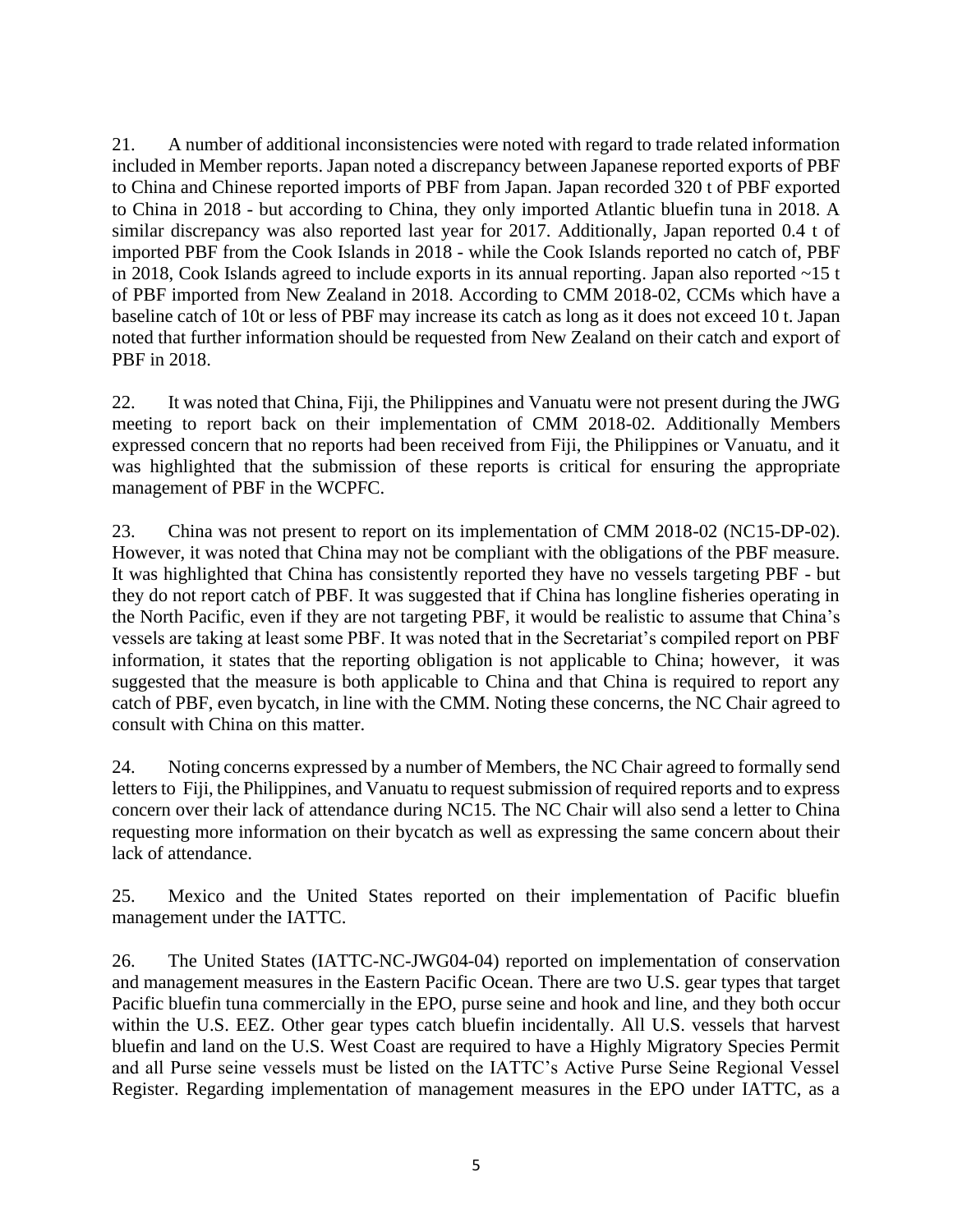reminder, the US has a 600 mt biennial limit for our commercial fisheries and an annual cap within that of 425 mt. The US exceeded that annual cap in 2017, and then imposed a very restrictive 2 mt trip limit applicable to our commercial vessels in 2018 so as not to exceed the biennial limit. This was to allow harvest of PBF in small quantities, whether caught incidentally or targeted, consequently preventing regulatory discards. Because of this small trip limit, the United States ended up with an overall under-harvest from the 2017-2018 catch limit. For 2019-202, there is a 630 mt biennial limit for the United States in 2019-2020, which incorporates a 30 mt addition to the catch limit as a result of that previous under-harvest. For this year and next, the United States will continue with very conservative trip limits to ensure no catch overage occurs: a 15 mt trip limit until catch is within 50 mt of the annual limit, at which time a 2 mt trip limit will be in effect.

27. Japan requested additional information on U.S. efforts to manage and track recreational catch of PBF. The United States explained that bag limits have been in place since 2015. Additionally, the IATTC measure calls for a commensurate 40% reduction in recreational fishery catch - and the U.S. recreational catch is within that 40% reduction, consistent with the IATTC measure. The co-chair asked whether the United States has a catch survey system for Pacific recreational fisheries similar to the system on the Atlantic coast. The United States responded that logbook reporting is implemented on the Pacific coast instead.

28. Mexico (IATTC-NC-JWG04-05) reported on implementation of conservation and management measures in the Eastern Pacific Ocean. Mexico ́s catch of PBF has been regulated since the start of the fishery by national regulations and by IATTC resolutions since 2012. In that year, resolution IATTC C12-09 established a 10,000 metric catch limit valid for 2012-2013. After that period, catch limits were reduced based on stock assessment results. Resolutions C14-06, C16- 08 and C18-01 established for Mexico a biannual limit of 6000 metric tons starting 2015 until 2020. In 2016, Mexico voluntarily released 195 tons from farming pens, aiming to promote stronger conservation measures in the WCPFC to improve PBF situation. In 2018 the amount of catch was higher than the adopted catch limit, so an adjustment was made and imposed by the Mexican authority. In 2019, because the Mexican authorities closed the fishery to avoid a possible catch overage, catch was well below (20%) the adjusted limits for 2019-2020. Mexican authorities are developing a process to avoid further catch overages in the future. This year, although the catch limit was adjusted, Mexican authorities ordered the release of 245 tons of live PBF from the 2018 catch, as part of an internal process to address the accountable of the over catch.

29. Mexico was requested to include further information on fishing gear, measures taken to collect catch and effort data, and import and export data for PBF in future reports. The co-chair also noted that IATTC members do not have the same obligation to report to the Northern Committee, so thanked both Mexico and the United States for voluntarily reporting out on these measures in the Eastern Pacific Ocean.

**Agenda Item 5: Harvest strategy and Long-term Management Framework for Pacific bluefin tuna fisheries (WCPFC HS 2017-02 and IATTC RESOLUTION C-18-02 – Amendment to C-16-08)**

# **5.1 Review of conservation and management measures for PBF**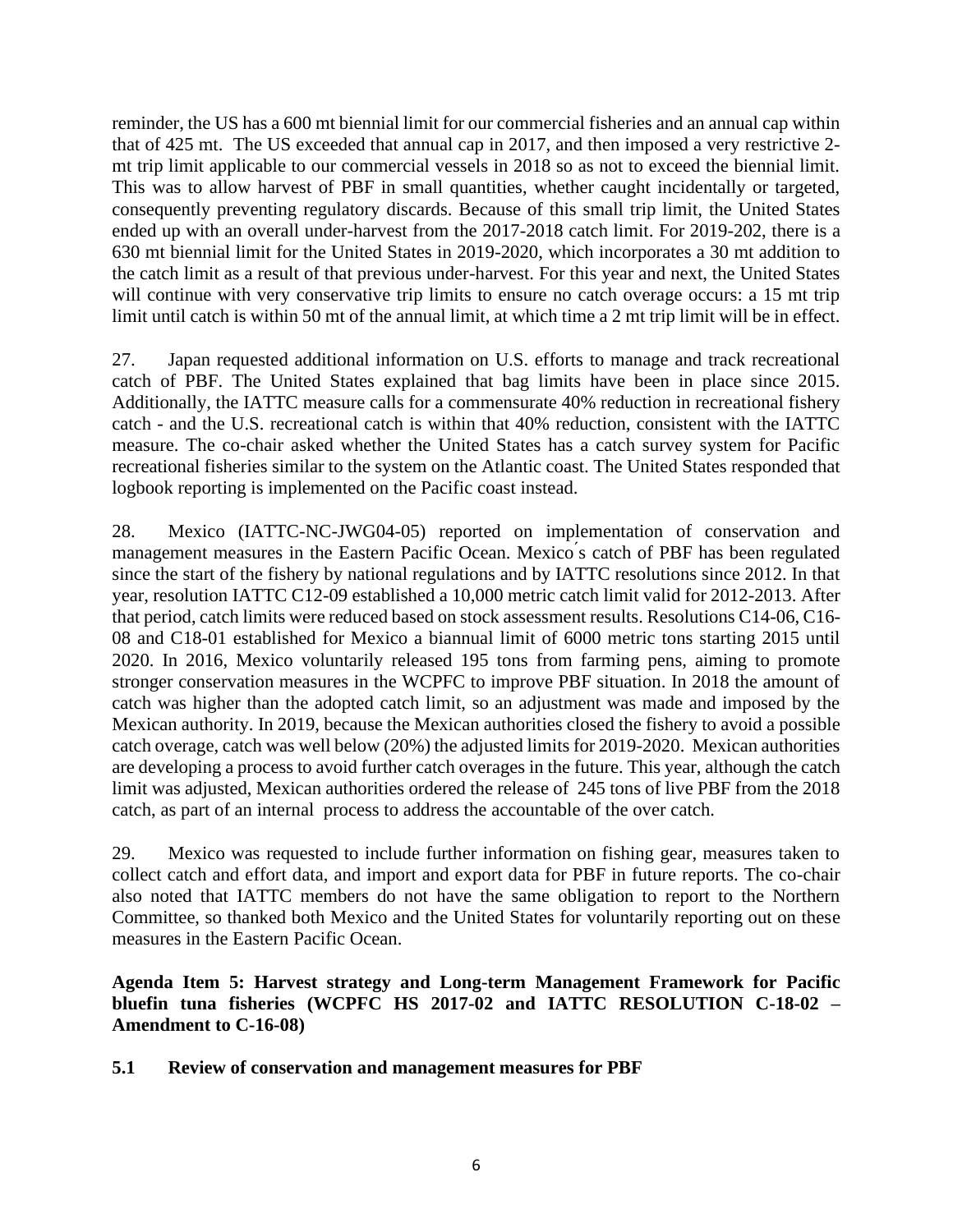30. Japan introduced NC15-DP-11, proposed amendments to CMM 2018-02 for Pacific Bluefin Tuna. Japan noted that proposed increases were not agreed to last year, but ISC was requested to review additional stock indices and to conduct additional stock projections and scenarios. ISC concluded that there was no need to change the scientific advice from the previous year and that the probabilities of achieving the first and second rebuilding targets exceeded 75% in all of the catch increase scenario projections requested by the JWG. Based on the updates from ISC, Japan has submitted a new proposal this year to increase catch limits based on scenario number 3 from the ISC report - a 10% increase for small fish and a 1300mt increase for large fish. This new proposal takes into account the concern of other members on the catch of juvenile PBF in the Northwest Pacific area. The proposal also includes a conversion factor which would be used in the transfer of small fish catch limit to large fish catch limit, to further incentivize catch of large fish instead of juveniles, as well as a new provision for the management of fishing years. Japan noted that the stock is increasing and that fishermen need to be compensated for their continued efforts and sacrifices which have contributed to the rebuilding of the stock.

31. Korea introduced NC15-DP-12, proposed amendments to CMM 2018-02 for Pacific Bluefin Tuna. Korea explained two proposed modifications to the current measure: 1) increase catch limits for large fish based on scenario number 5 from the ISC report; and 2) special considerations for small-scale set-net fisheries in Korea's territorial waters. Korea noted that ISC's advice that increases could be possible and that more PBF has been occurring recently in Korea's waters. Korea also explained that their current catch limit is only for small fish, but that large fish catch limits are needed. Additionally Korea's limited catch is from small-scale set nets which take place in their territorial waters - a passive gear which only catches PBF incidentally. Korea stated the current limits create a disproportionate burden on small scale fisherman, and these proposed modifications would reduce this burden.

32. The United States acknowledged that strides have been made toward the common objective to rebuild the PBF stock and that some challenges have been identified while managing the diverse fisheries. The United States remains precautious but open to continue discussions and will offer ideas to solve operational challenges. Additional work will be required to ensure that the timing of recommendations would allow both RFMOs to share the benefits and burdens fairly. The United States also noted that more work is needed to better address the relative fishing impacts between the West and the East.

33. Mexico noted concern for the stock but explained that they may be willing to consider some increase, potentially for large fish only - as long as there continues to be a very high probability of reaching the rebuilding target. Japan explained that they are also cautious about the impact of any increase on the stock, which is why they chose scenario 3 and an 81% probability of achieving the target within the timeframe.

34. Pew and WWF strongly urged the JWG to reject the two proposals to increase the catch of Pacific bluefin tuna. It was suggested instead that the working group use the meeting to advance the PBF harvest strategy process by agreeing to candidate reference (both limits and targets) and harvest control rules. Pew and WWF reiterated that the stock is at 3.3% unfished biomass, is overfished, continues to experience overfishing, and based on the best available science from the ISC, the state of the stock is not better than last year, when the NC agreed not to increase catch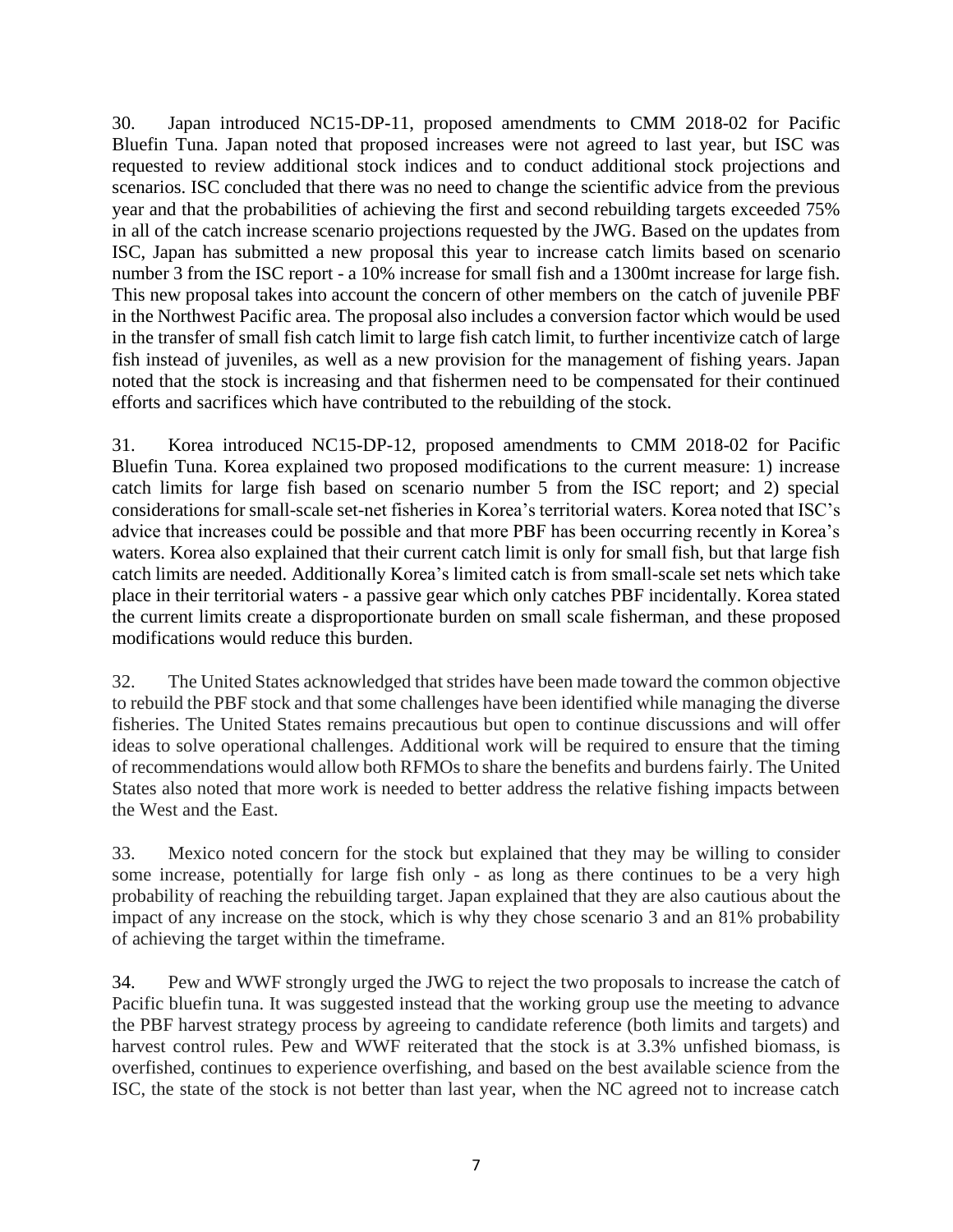limits. The most recent stock projections assume recruitment will increase and then stay at the socalled average level after the first rebuilding target is met. However, this level has not been seen consistently in more than two decades and there is no guarantee that level will be consistently reached in the future. Raising quotas now would be very risky in light of this large uncertainty. Pew and WWF suggested that the working group should agree to continue current measures until the full benchmark stock assessment takes place next year.

35. Japan reminded members that last year the JWG agreed to look at additional stock indices such as recruitment indices and that the preliminary indication is that the stock recruitment remains above the 2016 low recruitment, giving more comfort for members to consider catch limit increase.

36. A small working group was held to further progress discussions on the proposed revisions to the conservation and management measure for PBF. The co-chair noted that during the small working group, one party expressed the view that no catch limit increases could be agreed to for 2020. Members worked to develop a modified proposal that provided some flexibility. The United States also developed a document outlining a number of outcomes and additional requests for the ISC.

37. Japan introduced NC15-DP11\_Rev 1, a revised proposal to amend 2018-02 for Pacific Bluefin Tuna. Japan noted that two years ago the NC agreed to a harvest strategy including harvest control rules. Japan considered that all the components contained in the harvest strategy should be respected, and if the harvest control rules continue to be ignored, Japan will not pay respect to the other parts of the strategy. Japan expressed great disappointment that catch increases will not be achieved again this year as the expectation among Japanese stakeholders to see such increase became high after a similar proposal was rejected last year. The intention of the new proposal is to alleviate difficulties of Japan to some extent without increasing the catch limits. The revised proposal includes a 17% carry-over provision for 2020 only, a transfer of 300mt of large fish catch limit from Chinese Taipei to Japan for 2020 only, and a specific provision for the management of PBF fisheries by a management year other than calendar year. The proposed CMM would be reviewed and amended as needed in 2020 following the benchmark stock assessment for PBF and any recommendation from the next joint WG meeting.

38. The Cook Islands noted that the NC must continue to apply the precautionary approach in implementing its management decisions, considering the concerns some members, including the Cook Islands, have expressed over the low status of the stock. The Cook Islands noted the range of uncertainties in the most recent projections, and looks forward to the results of the benchmark assessment in 2020. The Cook Islands expressed sympathy to the Japanese position with regard to their domestic fisheries and acknowledged that the principles of the Harvest Strategy approach do allow for the possibility of a catch increase. Cook Islands agreed that the recommended text changes to the CMM are an acceptable compromise.

39. The JWG recommended that the WCPFC NC recommend NC15-DP11\_Rev 2 to amend 2018-02 for Pacific Bluefin Tuna (**Annex C**).

40. Pew expressed concern that the changes agreed to will allow catch to increase next year by hundreds of tons over the previously agreed to limits – for both small and large fish. Adding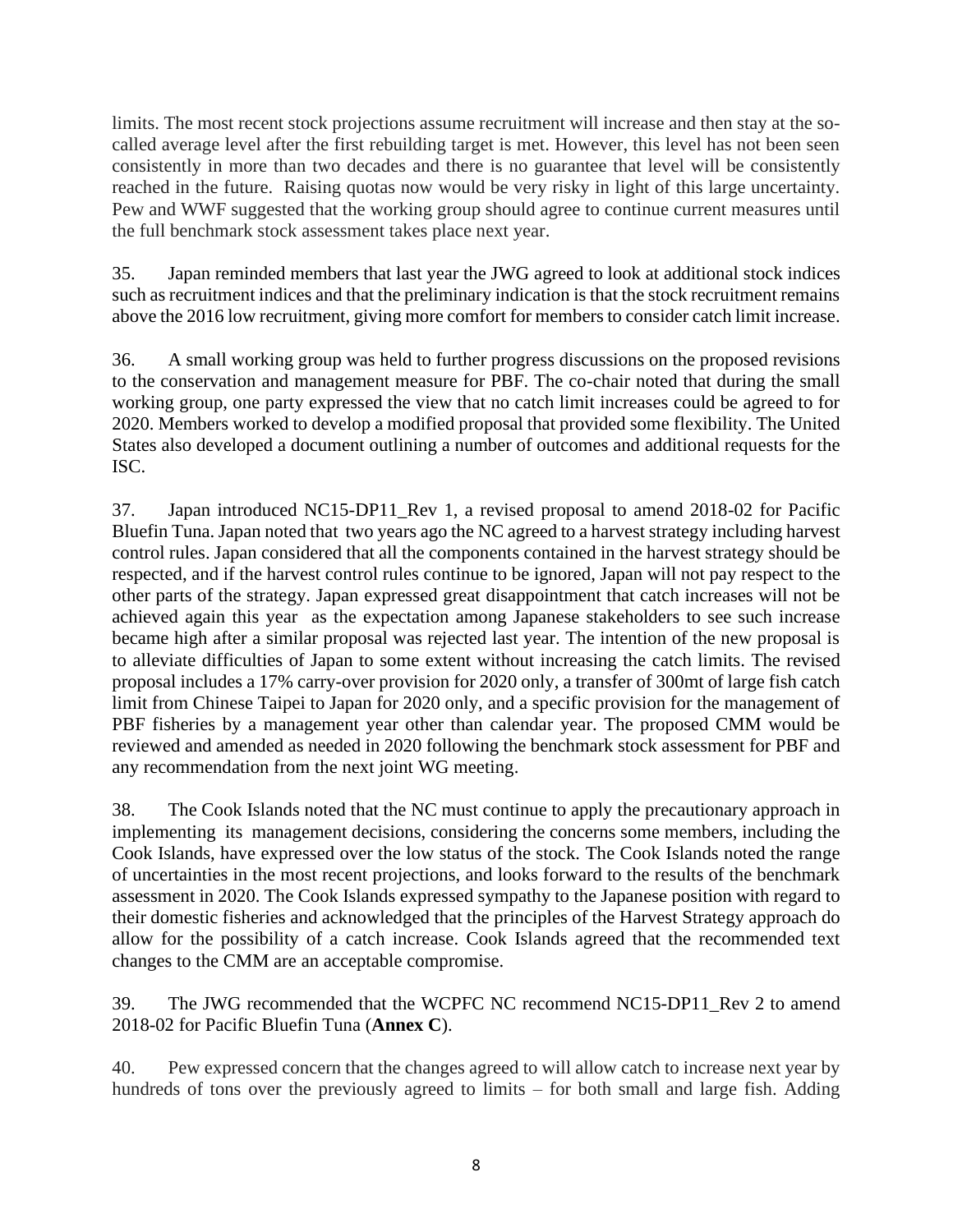multiple exemptions to measures is not a transparent or effective way to manage a fishery. Pew noted that there has been no scientific analysis of these changes, but it is expected that they will further increase overfishing and only harm the chances of rebuilding the stock. Pew urged members to reconsider the recommendations and instead agree to maintain the current measure when they reconvene with a quorum in December.

41. The Chair of the ISC PBF WG clarified that in the projections conducted by ISC, the estimated catch for Chinese Taipei in 2019 in the projections was more than 900 t - as the fishing mortality for all fisheries were increased in order to utilize the catch limit to the greatest extent possible. In reality the recent catch by Chinese Taipei is around 400 t, meaning that the projection assumed about 500 t more catch than actually being taken.

42. The United States introduced a paper entitled Outcomes of the 4<sup>th</sup> Joint IATTC-WCPFC NC Working Group Meeting on the Management of Pacific Bluefin Tuna – which was intended to capture some key points for the IATTC and WCPFC NC to consider incorporating when developing future management actions for Pacific bluefin tuna. The JWG outcomes document included a number of requests to the ISC, including a number of projections based on the 2020 benchmark assessment and fishery impact on SSB under recent conditions taking into account the difference in age caught. The JWG outcomes document is included as **Annex D**.

# **5.2 Emergency rule**

43. There were no discussions on this matter - but it will remain on the agenda next year.

# **5.3 Guidelines for the development of MSE**

# **5.3.1 Report from the MSE Workshop**

44. Dr. Shuya Nakatsuka (Japan) briefly presented the results of 2nd PBF MSE Workshop. ISC held its 2nd Workshop on PBF MSE, as requested by WCPFC HS2017-02, in May 2019 in San Diego, USA. The purpose of the Workshop was to promote understanding of MSE among stakeholders, particularly in the EPO and to continue discussions on elements of MSE for PBF, following up the results of 1st workshop. Participants did not wish to make specific decisions at the ISC workshop, so the JWG needs to consider the path forward for PBF MSE. Dr. John Holmes, Chair of ISC, followed up with the discussion took place at ISC19. To continue the MSE, ISC19 requested the NC-IATTC Joint Working Group on PBF identify 1) management objectives, 2) purpose of MSE, 3) terms of reference, and 4) candidate reference points and harvest control rules to evaluate. It was also noted that additional human resources are needed to accommodate the MSE workload.

45. IATTC staff noted that there are currently two rebuilding targets and an HCR in place, and that the PBF stock assessment provides a good understanding of the stock, so the task may not be as difficult as the albacore MSE. Japan noted that before the next workshop is held, the purpose and objectives of the workshop should be clearly defined.

# **5.3.2 Development of MSE**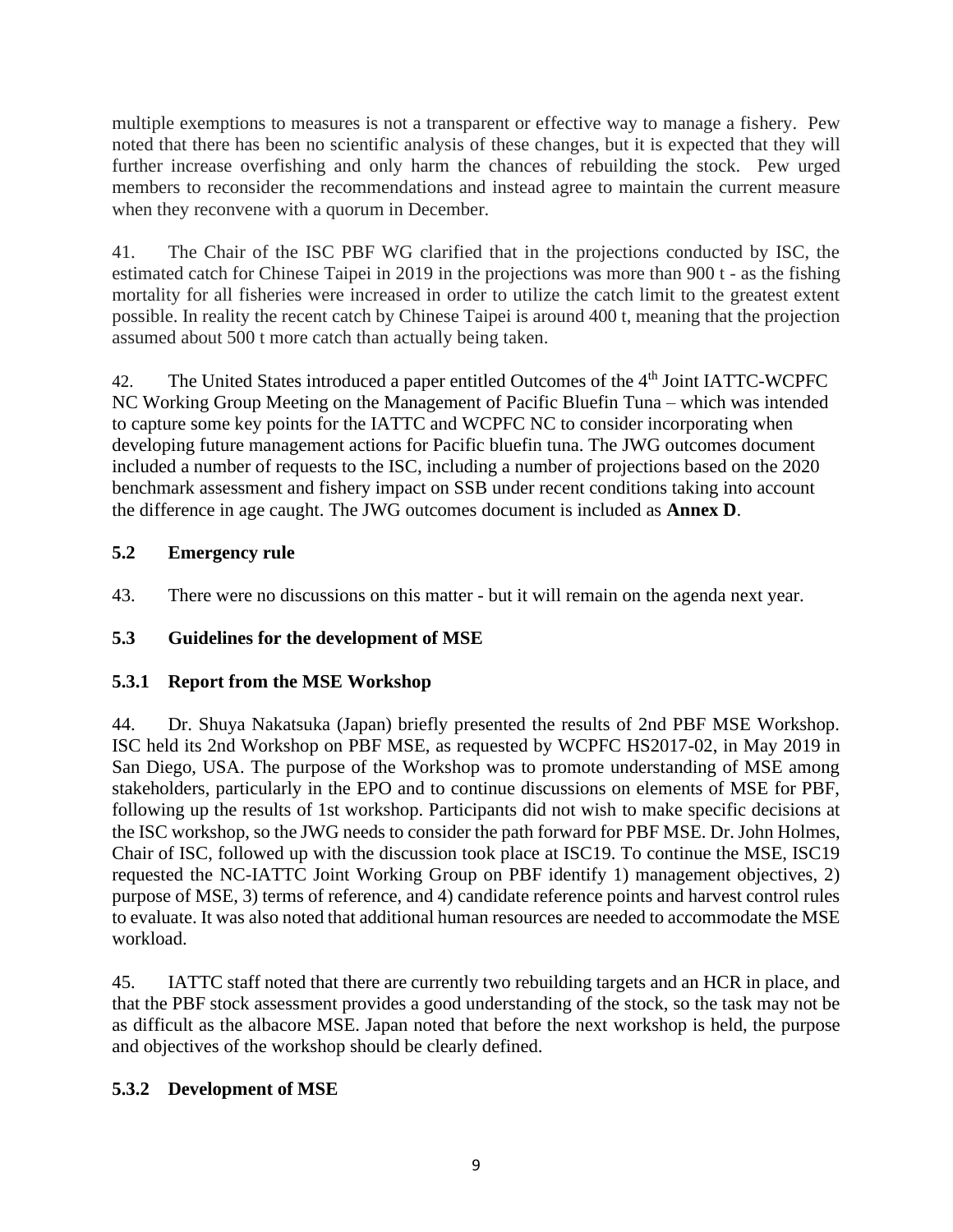46. The United States introduced IATTC-NC-JWG04-03, Terms of Reference (TOR) for the Pacific Bluefin Tuna Management Strategy Evaluation, noting that the proposal speaks to a number of outstanding issues previously highlighted by the ISC Chair. The proposed TOR aims to provide some structure and purpose for the next PBF MSE workshop. The objective included in the proposed TOR focuses on the long term management of the stock, however, the United States noted that the current rebuilding target could be taken into consideration as well. The remainder of the proposal attempts to clarify the roles of the ISC, IATTC, NC and the JWG in the MSE process.

47. The United States also introduced IATTC-NC-JWG04-04, Candidate Reference Points and Harvest Control Rules for Pacific Bluefin Tuna. The proposal responds directly to the PBF harvest strategy currently in place, which states that the JWG should discuss and finalize guidelines for the MSE including long term candidate limit reference points, target reference points and harvest control rules to be provided to the ISC. The proposal includes three harvest control rules - two (HCR1 and HCR2) where the exploitation rate responds to the spawning stock biomass and a third (HCR3) which includes separate HCRs for large fish and small fish. The proposal also includes a number of candidate reference points which cover a series of possibilities for limit, threshold, and target reference points.

48. Japan noted that according to the outcomes from the 2nd JWG, the current harvest control rules will be applicable until the stock reaches the interim rebuilding target - at which point further harvest control rules should be considered. Japan pointed out that any harvest strategy produced through the MSE process will be applied to management of the stock after it reaches the second rebuilding target. Japan preferred HCR3 to others as this could theoretically address problems of coastal fisheries although there remain technical challenges for implementation. With regard to reference points, Japan would prefer a limit reference point of SSB at 30,000 mt above which there could be no relationship between the spawning stock biomass and recruitment. With regard to target reference points, Japan reminded members that the second rebuilding target could be reviewed based on scientific and socioeconomic factors, and given the current challenges faced by Japanese coastal fishermen, Japan could not imagine what would happen in coastal areas when the stock reaches the second rebuilding target, let alone these candidate target reference points.. Japan would prefer to include a probability of breaching the limit reference point, but to avoid candidate target reference points at this stage.

49. Based on additional input from members, the United States introduced IATTC-NC-JWG04-03\_Rev 1, a slightly revised proposal for Terms of Reference (TOR) for the Pacific Bluefin Tuna Management Strategy Evaluation. The new proposal reflected modifications to the purpose of the MSE and to the roles of the various parties involved (i.e. IATTC, WCPFC NC, ISC and the JWG). There were a number of questions regarding the application of the current MSE process to the second rebuilding targets. It was also noted that funding for the workshop would need to be secured - given that the JWG was not a formal organization.

50. The JWG recommended that the WCPFC NC and the IATTC adopt the draft Terms of Reference (TOR) for the Pacific Bluefin Tuna Management Strategy Evaluation (**Annex E**).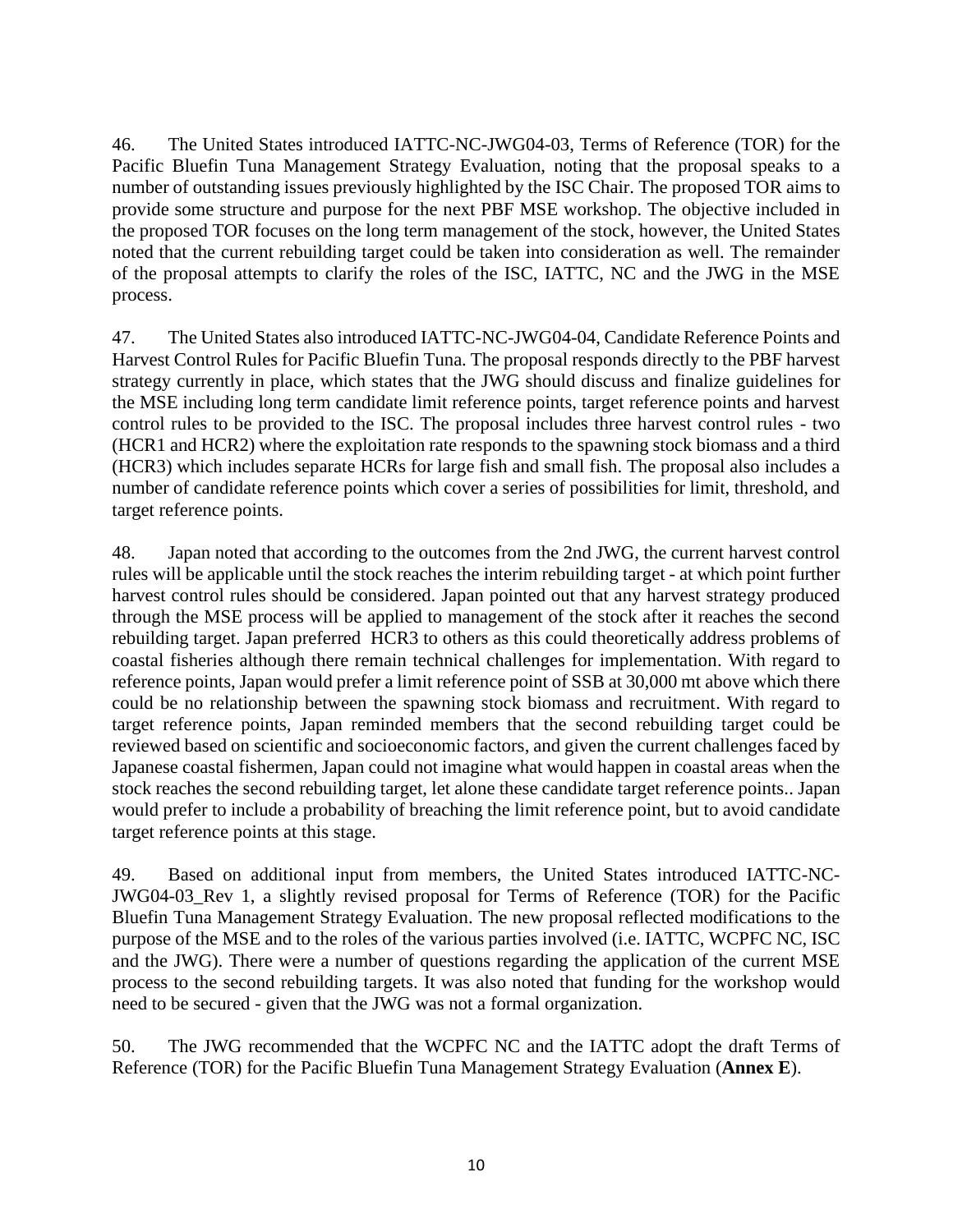51. The United States also introduced IATTC-NC-JWG04-04\_Rev 1, a revised proposal for Candidate Reference Points and Harvest Control Rules for Pacific Bluefin Tuna. The revised proposal included one additional candidate limit reference point, two additional target reference points, and two new Fmin reference points. ISC noted that the number of harvest control rules and potential scenarios will require and enormous amount of work - and suggested that consideration should be given to reducing the number of requested scenarios. Members concurred that the number of scenarios could be reduced. After reviewing the outcomes of the albacore MSE, further consideration will be given to the workload associated with the harvest control rule scenarios.

52. The JWG recommended that the WCPFC NC and the IATTC adopt the draft Candidate Reference Points and Harvest Control Rules for Pacific Bluefin Tuna (**Annex F**).

# **5.4 Administrative matters**

53. The JWG discussed potential funding for the MSE and the need to identify and fund technical experts to contribute to the MSE work. The co-chair noted that without funding and additional staff, the MSE work cannot be done. The United States concurred with the need to find additional technical experts to contribute to the process. The United States also expressed the intention to seek funding to support the MSE workshop - and requested that other members do the same. The co-chair reminded members that the MSE workshop should include the participation of scientists, managers and stakeholders.

# **Agenda Item 6: Catch document scheme (CDS)**

54. Mr. Shingo Ota (Japan) the Chair of the CDS Working Group presented on the outcomes of the 2nd Catch Document Scheme Technical Meeting. A Chair's Summary Report of the meeting is included as **Annex G**. Participants discussed elements included in an information paper submitted by Japan (IATTC-NC-CDS02-2019/02) on the continued development of a draft CMM for a PBF CDS. The meeting made good progress but there are still several outstanding issues that require further consideration. Participants supported continuing work on the development of a draft CMM/Resolution for a PBF CDS through a virtual working group. The next CDS technical meeting will take place 1 day in advance of the next JWG meeting.

55. The Chair noted one item for consideration by the JWG. Participants of the CDS technical meeting expressed the need for further analysis of some of the elements to consider in the development of a PBF CDS. It was requested that the issue be raised at WCPFC16 and the next IATTC annual meeting. Participants suggested that there was a need for expert analysis on a number of budgetary and administrative aspects of different options for establishing an ePBCD system, including the possibility of piggybacking the ICCAT eBCD system, developing an electronic system based on the ICCAT system for WCPFC/IATTC, or developing an original electronic system for WCPFC/IATTC. Participants concluded that without the results of such an analysis, it would likely not be possible to finalize a draft CMM by 2020 as envisioned in the work plan for the development of a CDS.

# **Agenda Item 7: Next meeting**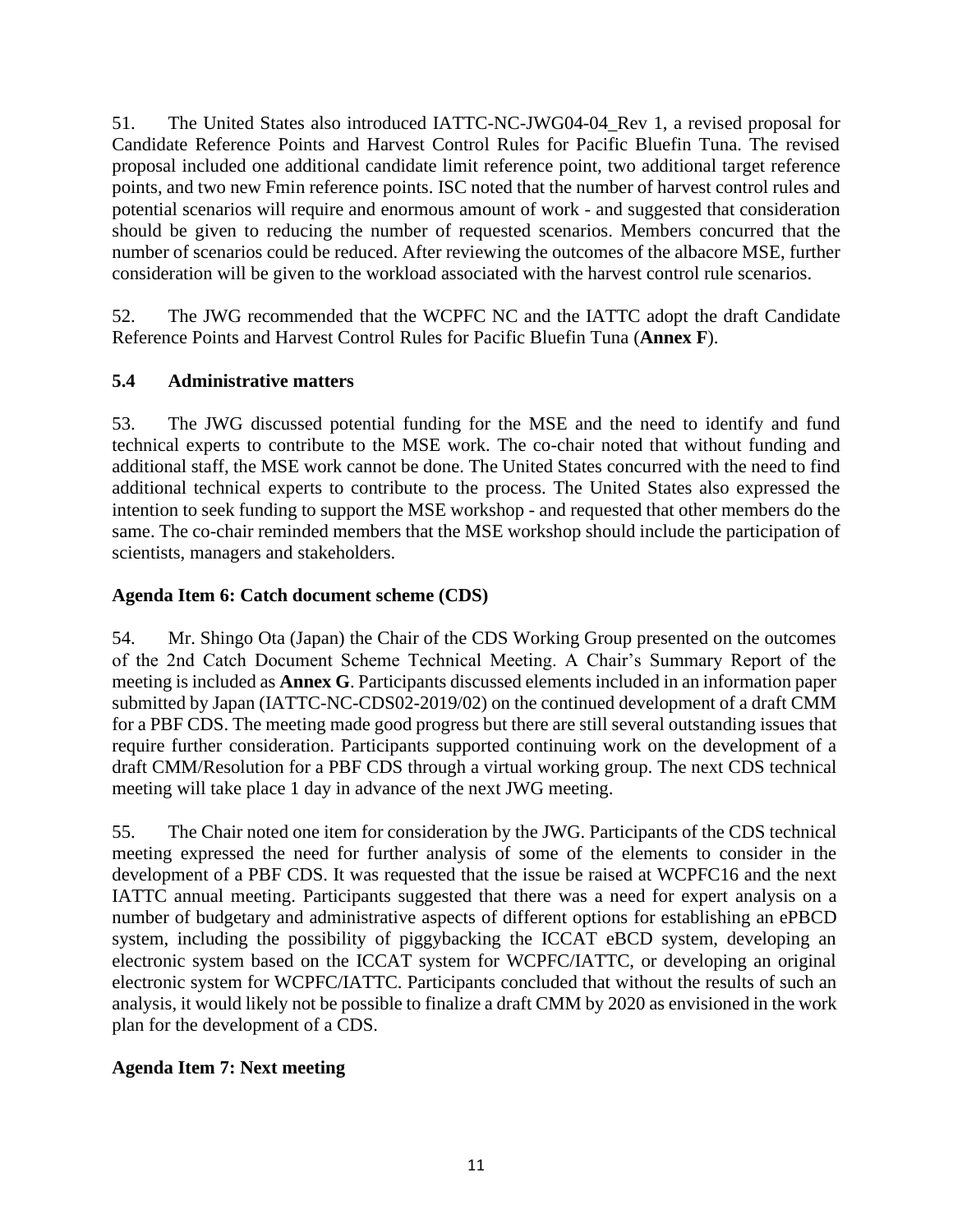56. Japan offered to host the next JWG meeting in conjunction with WCPFC NC at a date to be determined. The JWG encouraged IATTC to consider convening its next regular session in September 2020 to allow for the JWG to meet in advance of the IATTC and facilitate the timely adoption of any JWG outcomes by both regional fishery management organizations in the same year. If this is not feasible, Japan offered to host the next JWG meeting separately from NC sometime between the ISC plenary and the IATTC meeting.

# **Agenda Item 8: Other business**

# **Agenda Item 9: Adoption of the report**

**Agenda Item 10: Close of Meeting**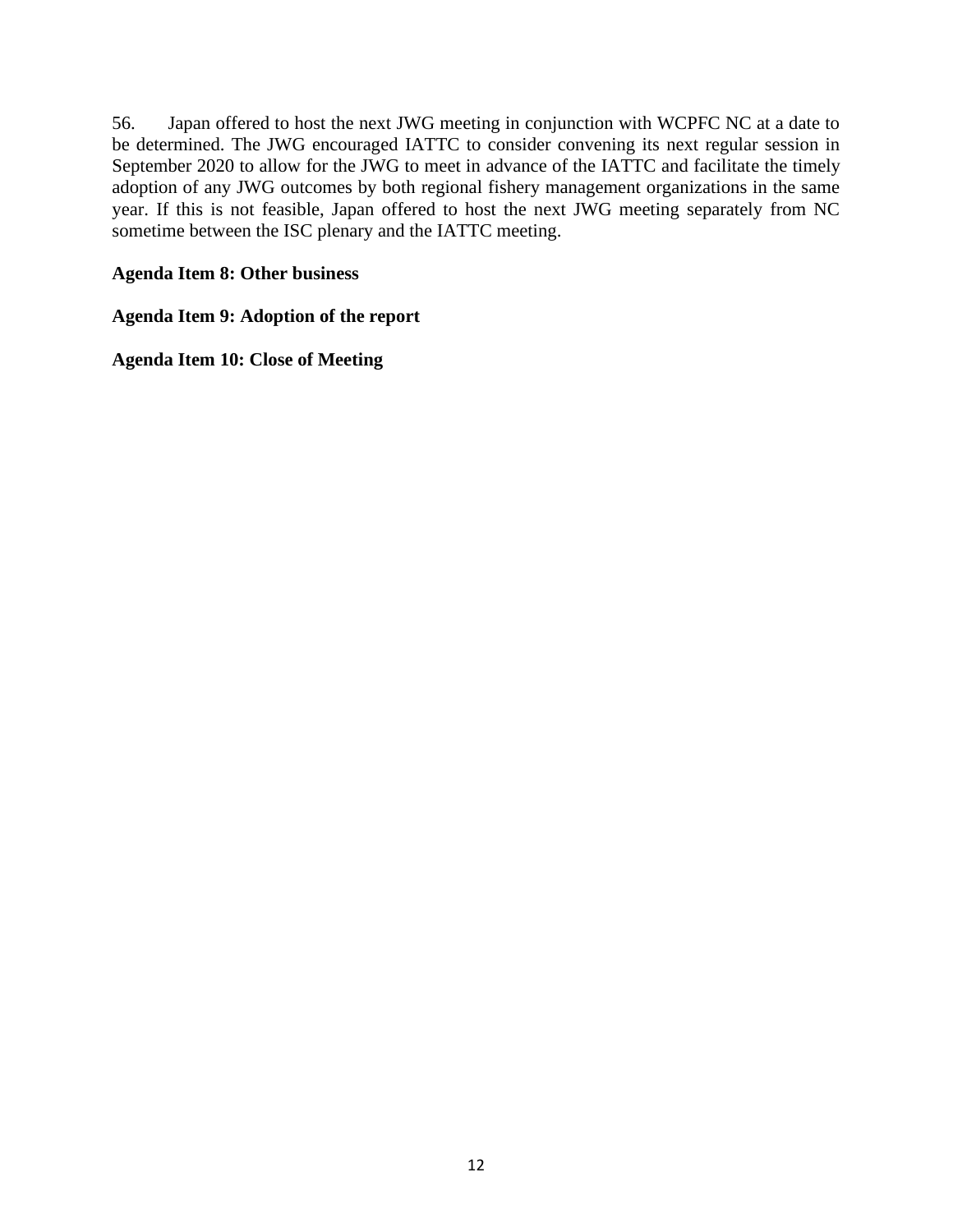#### **JOINT IATTC AND WCPFC-NC WORKING GROUP MEETING ON THE MANAGEMENT OF PACIFIC BLUEFIN TUNA FOURTH SESSION**

Portland, Oregon, United States of America 3 – 5 September 2019

# **LIST OF PARTICIPANTS**

### *CO-CHAIRS*

#### **Dorothy Lowman**

US Commissioner/WCPFC Lowman and Associates 6507 SW Barnes Road, Portland OR 97225 United States of America 5038044234 [dmlowman01@comcast.net](mailto:dmlowman01@comcast.net)

#### **Masanori MIYAHARA**

President, Fisheries Research Agency Queen's Tower B 15F 2-3-3, Minatomirai, Nishi-ku, Yokohama City, Kanagawa masamiya@fra.affrc.go.jp

### *CANADA*

#### **Robert Day**

Director, International Fisheries Management and Bilateral Relations Fisheries and Oceans Canada 200 Kent Street, Mail Stop 13S021 Ottawa, Ontario K1A 0E6 Canada +1-613-993-7979 robert.day@dfo-mpo.gc.ca

#### **Dale Marsden**

Senior Policy Advisor Fisheries and Oceans Canada 200 Kent Street, Mail Stop 13S021 Ottawa, Ontario K1A 0E6 Canada +1-613-949-8599 dale.marsden@dfo-mpo.gc.ca

#### **Roger Wysocki**

Manager, Fisheries Science Federal Department of Fisheries and Oceans 200 Kent St. Ottawa, ON K1A 0E6 Canada 613-990-0704 roger.wysocki@dfo-mpo.gc.ca

### *COOK ISLANDS*

### **Marino-O-Te-Au Wichman**

Data Manager Ministry of Marine Resources PO BOX 85, Rarotonga Cook Islands Cook Islands 68228721 m.wichman@mmr.gov.ck

#### *EUROPEAN UNION*

### **Josu Santiago** Head of Tuna Research Area AZTI Txatxarramendi irla z/g Sukarrieta - Basque Country (Spain) European Union +34 664303631

#### *JAPAN*

jsantiago@azti.es

#### **Shingo OTA** Councilor, Resources Management Department Fisheries Agency of Japan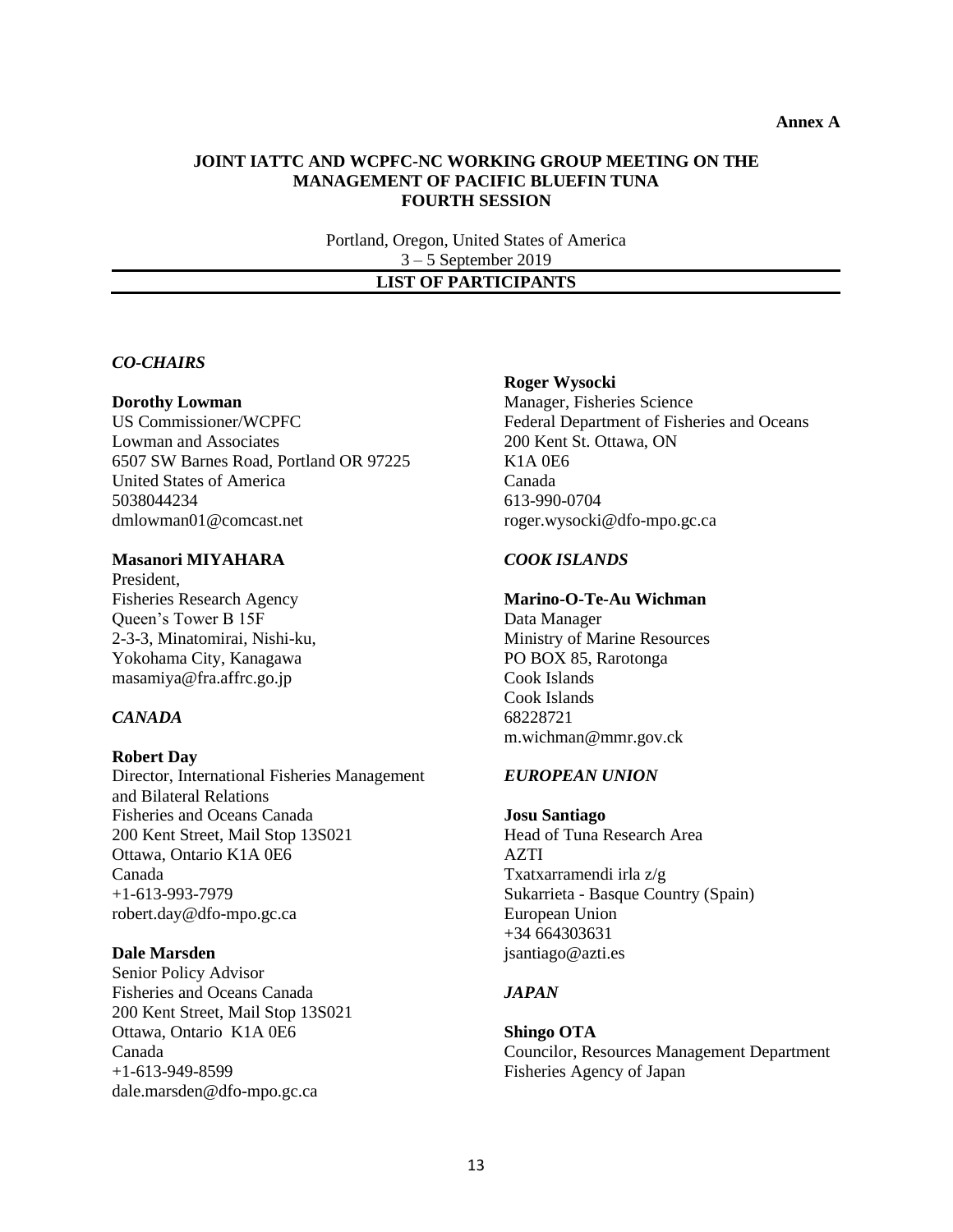1-2-1 Kasumigaseki, Chiyoda-ku Tokyo, Japan 100-8907 Japan shingo\_ota810@maff.go.jp

#### **Hirohide MATSUSHIMA**

Assistant Director, International Affairs Division Fisheries Agency of Japan Japan hiro\_matsushima500@maff.go.jp

**Kento OTSUYAMA**

Fisheries and Resources Management Division Fisheries Agency of Japan Japan kento\_otsuyama940@maff.go.jp

### **Ryo OMORI**

Assistant Director, International Affairs Division Fisheries Agency of Japan Japan ryo\_omori330@maff.go.jp

### **Takumi FUKUDA**

Fisheries Negotiator, International Affairs Division, Fisheries Agency of Japan Japan takumi\_fukuda720@maff.go.jp

## **Akira BAMBA**

International Affairs Division Fisheries Agency of Japan 1-2-1 Kasumigaseki Chiyoda-ku, Tokyo Japan 100-8907 Japan +81 3 3502 8459 akira\_bamba180@maff.go.jp

**Noriyoshi HIJIKATA** Section Chief, Fisheries and Resources Management Division Fisheries Agency of JAPAN 1-2-1 Kasumigaseki, Chiyoda-ku, Tokyo Japan noriyoshi\_hijikat300@maff.go.jp

## **Shuya Nakatsuka**

Head, Pacific Bluefin Tuna Resources Group National Research Institute of Far Seas Fisheries 5-7-1 Orido, Shimizu Shizuoka Japan 543366035 snakatsuka@affrc.go.jp

### **Hirotaka Ijima**

Researcher National Research Institute of Far Seas Fisheries Japan ijima@affrc.go.jp

### **Hiromu FUKUDA**

Pacific Bluefin Tuna Resources Group National Research Institute of Far Seas Fisheries Japan fukudahiromu@affrc.go.jp

## **Hidetada KIYOFUJI**

Skipjack and Albacore Group, Skipjack and Tuna Resources Division National Research Institute of Far Seas Fisheries Japan hkiyofuj@affrc.go.jp

### **Hiroaki Okamoto**

Director, Bluefin Tuna Resources Department National Research Institute of Far Seas Fisheries 5-7-1 Orido, Shimizu-Ku, Shizuoka-Shi, Shizuoka 4248633, Japan Japan +81-54-336-6000 okamoto@affrc.go.jp

### **Susumu OIKAWA**

Head of Ship Owner Department North Japan Sea Purse Seiners Association Japan japan\_delegation008@yahoo.co.jp

## **Isao ISHII**

Exective managing director Central Japan Sea purse seine fishery council Japan japan\_delegation007@yahoo.co.jp

**Kenshi HAMADA** Member SAN-IN PURSE SEINE FISHERIES COOPERATIVE Japan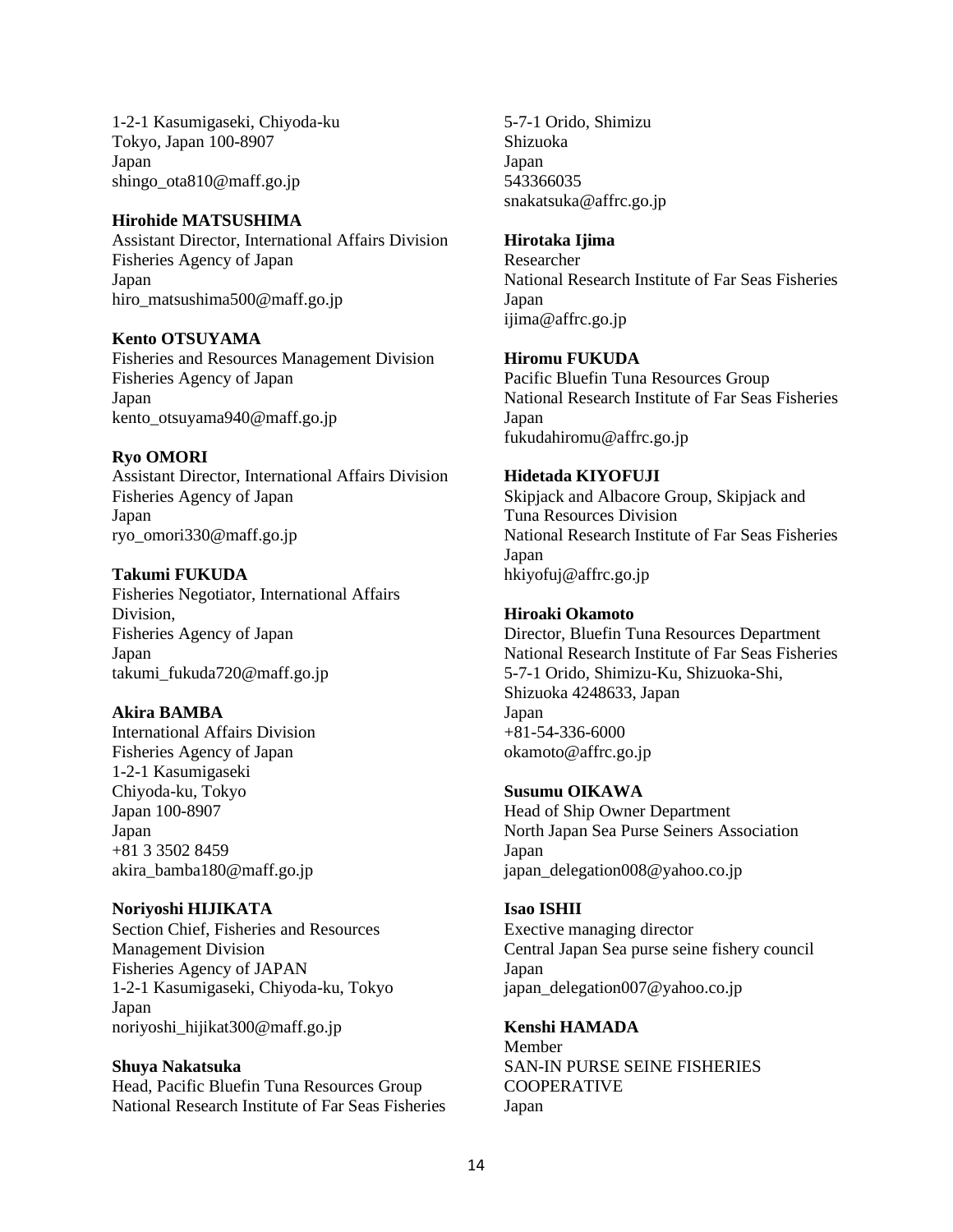japan\_delegation006@yahoo.co.jp

### **Satoshi MATSUMOTO**

Member SAN-IN PURSE SEINE FISHERIES COOPERATIVE Japan japan\_delegation005@yahoo.co.jp

### **Hidefumi KAWAMOTO**

Executive director SAN-IN PURSE SEINE FISHERIES COOPERATIVE Japan japan\_delegation004@yahoo.co.jp

### **Hiroshi MORIWAKI**

Vice-union president SAN-IN PURSE SEINE FISHERIES COOPERATIVE Japan japan\_delegation003@yahoo.co.jp

### **Yuji IWATA**

Union president SAN-IN PURSE SEINE FISHERIES COOPERATIVE Japan japan\_delegation002@yahoo.co.jp

**Makoto HOTAI** Associate Director Japan Purse Seiner's Association Japan

makoto-hotai@enmaki.jp

### **Tetsuya KUNITO**

Staff Federation Of North Pacific District Purse Seine Fisheries Cooperative associations of Japan Japan kunito0804@gmail.com

### **Takahide NARUKO**

President Federation Of North Pacific District Purse Seine Fisheries Cooperative associations of Japan Japan hokubu-taiheiyou@kbe.biglobe.ne.jp

## **Kenji AOKI**

Director Sales Manager NITTO SUISAN KABUSHIKIGAISHA Japan nitto2784.6@gmail.com

#### **Akihito FUKUYAMA**

Executive Secretary Japan Far Seas Purse Seine Fishing Association Japan fukuyama@kaimaki.or.jp

#### **Kosuke HIGAKI**

Executive General Manager National federation of fisheries co-operative associations Japan k-higaki@zengyoren.jf-net.ne.jp

### **Kazushige HAZAMA**

Chief National Offshore Tuna Fisheries Association of Japan Japan hazama@kinkatsukyo.or.jp

### **Hiroshi TAKASHIMA**

Deputy Director, Agricultural and Marine Products Office, Ministry of Economy, Trade and Industry Japan takashima-hiroshi@meti.go.jp

### **Toyoaki IRIE**

Assistant Director, Fishery Division, Economic Affairs Bureau, Ministry of Foreign Affairs Japan toyoaki.irie@mofa.go.jp

### **Yoshihiro Notomi**

Managing Director National Offshore Tuna Fisheries Association of Japan No.3 Tohan-bldg, 1-3-1, Uchikannda, Chiyodaku, Tokyo, Japan Japan -6938 notomi@kinkatsukyo.or.jp

# **Kaoru KAWAMOTO**

Interpreter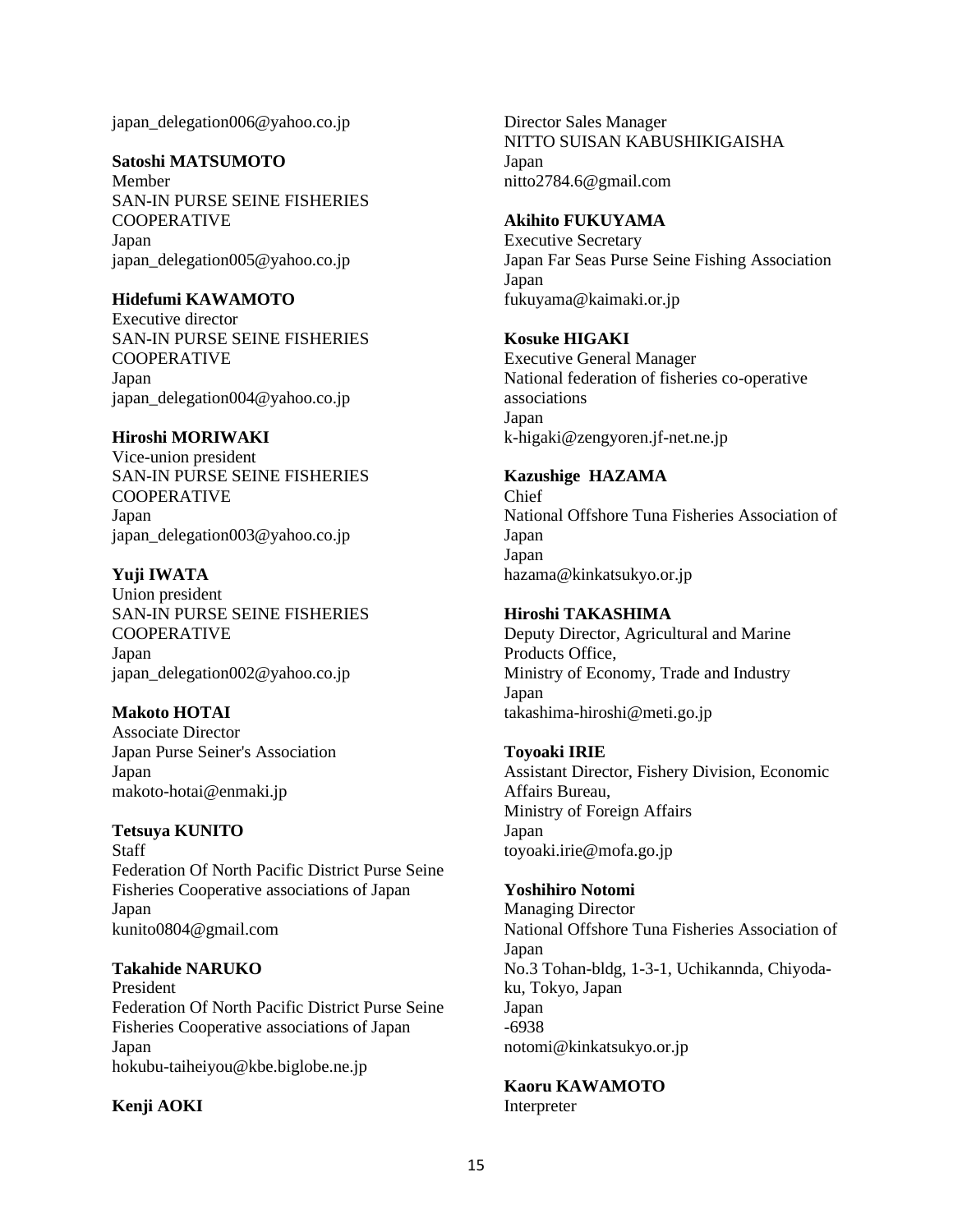Fisheries Agency of JAPAN Japan japan\_delegation@yahoo.co.jp

### **Ritu SUZUKI**

Interpreter Fisheries Agency of JAPAN Japan japan\_delegation001@yahoo.co.jp

## *REPUBLIC OF KOREA*

**Seung-lyong KIM** Deputy Director Ministry of Oceans and Fisheries Republic of Korea kpoksl5686@korea.kr

### **Zang Geun KIM**

Invited Scientist National Institute of Fisheries Science 216,Gijanghaean-ro, Gijang-eup, Busan, 46083, Republic of Korea Republic of Korea 010-2549-5803 zgkim5676@gmail.com

**Won Tae-hoon** Policy Analyst Korea Overseas Fisheries Cooperation Center Republic of Korea 4indamorning@kofci.org

## *MEXICO*

**Michel Jules Dreyfus Leon** Researcher Instituto Nacional de la Pesca km 97.5 carretera Tijuana Ensenada Baja California, Mexico 5.26461167084 [michel.dreyfus@inapesca.gob.mx](mailto:michel.dreyfus@inapesca.gob.mx) dreyfus@cicese.mx

**Jose Carlos Gonzalez Director** Servax Bleu Mexico jgonzalez@grupoaltex.com

### **Benito Sarmiento**

Director General BAJA AQUA FARMS Recinto Portuario S/N Parque Industrial Fondeport Mexico 6461854163 benito.sarmiento@bajaaquafarms.mx

#### **Samuel Michel**

Institutional Relations BAJA AQUA FARMS Recinto Portuario S/N Parque Industrial Fondeport Mexico 6461854163 samuel.michel@bajaaquafarms.mx

### *CHINESE TAIPEI*

**Chi-Chao Liu** Senior Specialist Fisheries Agency, Council of Agriculture Chinese Taipei chichao@ms1.fa.gov.tw

### **Kuan-Ting Lee**

General Secretary Taiwan Tuna Association Chinese Taipei simon@tuna.org.tw

### **Shui-Kai Chang**

Professor Natoinal Sun Yat-Sen University Chinese Taipei skchang@faculty.nsysu.edu.tw

## **Shirley Shih-Ning Liu**

**Secretary** Overseas Fisheries Development Council Chinese Taipei shirley@ofdc.org.tw

### **Wen-Chi Wang**

Specialist Fisheries Agency, Council of Agriculture Chinese Taipei wenchi@ms1.fa.gov.tw

**Lin Yu-Chih**  President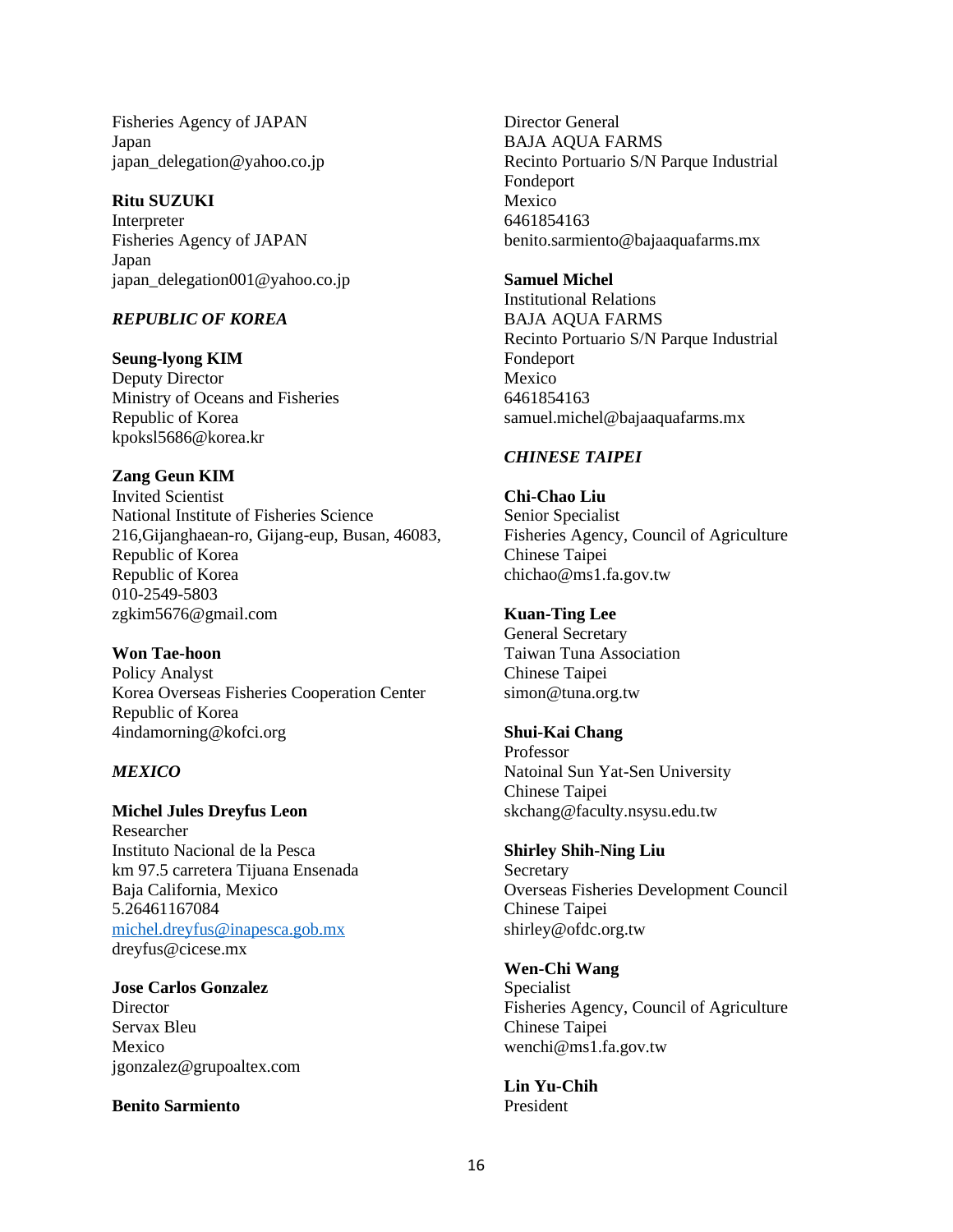Taiwan Tuna Association Chinese Taipei ttatonylin@gmail.com

#### *UNITED STATES OF AMERICA*

### **Michael Tosatto**

Regional Administrator, Pacific Islands Regional Office NOAA Fisheries United States of America +1 808-725-5001 michael.tosatto@noaa.gov

#### **Michael Brakke**

Foreign Affairs Officer U.S. Department of State United States of America BrakkeMT@state.gov

#### **Tom Graham**

Chief, International Fisheries Division NOAA NMFS Pacific Islands Regional Office 1845 Wasp Boulevard, Bldg 176 Honolulu, Hawaii 96818 United States of America +1 808 725 5032 tom.graham@noaa.gov

### **Celia Barroso**

Fishery Policy Analyst NOAA Fisheries 501 w ocean blvd, Ste 4200 United States of America celia.barroso@noaa.gov

### **Jon Brodziak**

Senior Stock Assessment Scientist NOAA Fisheries/Pacific Islands Fisheries Science Center Pacific Islands Fisheries Science Center 1845 Wasp Boulevard, Honolulu, HI, 96818 United States of America 8087255617 Jon.Brodziak@noaa.gov

#### **Steve Teo**

Fisheries Scientist NOAA Fisheries United States of America steve.teo@noaa.gov

#### **Michelle Sculley**

Research Fish Biologist NOAA NMFS 1845 Wasp Blvd. Bld 176 Honolulu, HI 96818 United States of America 808-725-5705 michelle.sculley@noaa.gov

#### **Barry Thom**

Regional Administrator, West Coast Region NOAA/NMFS 1201 NE Lloyd Blvd, Suite 1100 United States of America 5032316266 Barry.Thom@noaa.gov

### **Christopher Dahl**

Staff Officer - HMS Pacific Fishery Management Council 7700 NE Ambassador Pl. Ste 101 Portland, OR 97220 USA United States of America 5038202422 kit.dahl@noaa.gov

### **Kristen C. Koch**

Science and Research Director, Southwest Fisheries Science Center NOAA/NMFS/Southwest Fisheries Science **Center** 8901 La Jolla Shores Drive La Jolla, CA 92037 United States of America 8585467081 kristen.c.koch@noaa.gov

### **Ryan Wulff**

ARA for Sustainable Fisheries NOAA 650 Capitol Mall, Ste 5-100, Sacramento, CA 95814 United States of America 916-307-9052 ryan.wulff@noaa.gov

### **Emily Crigler**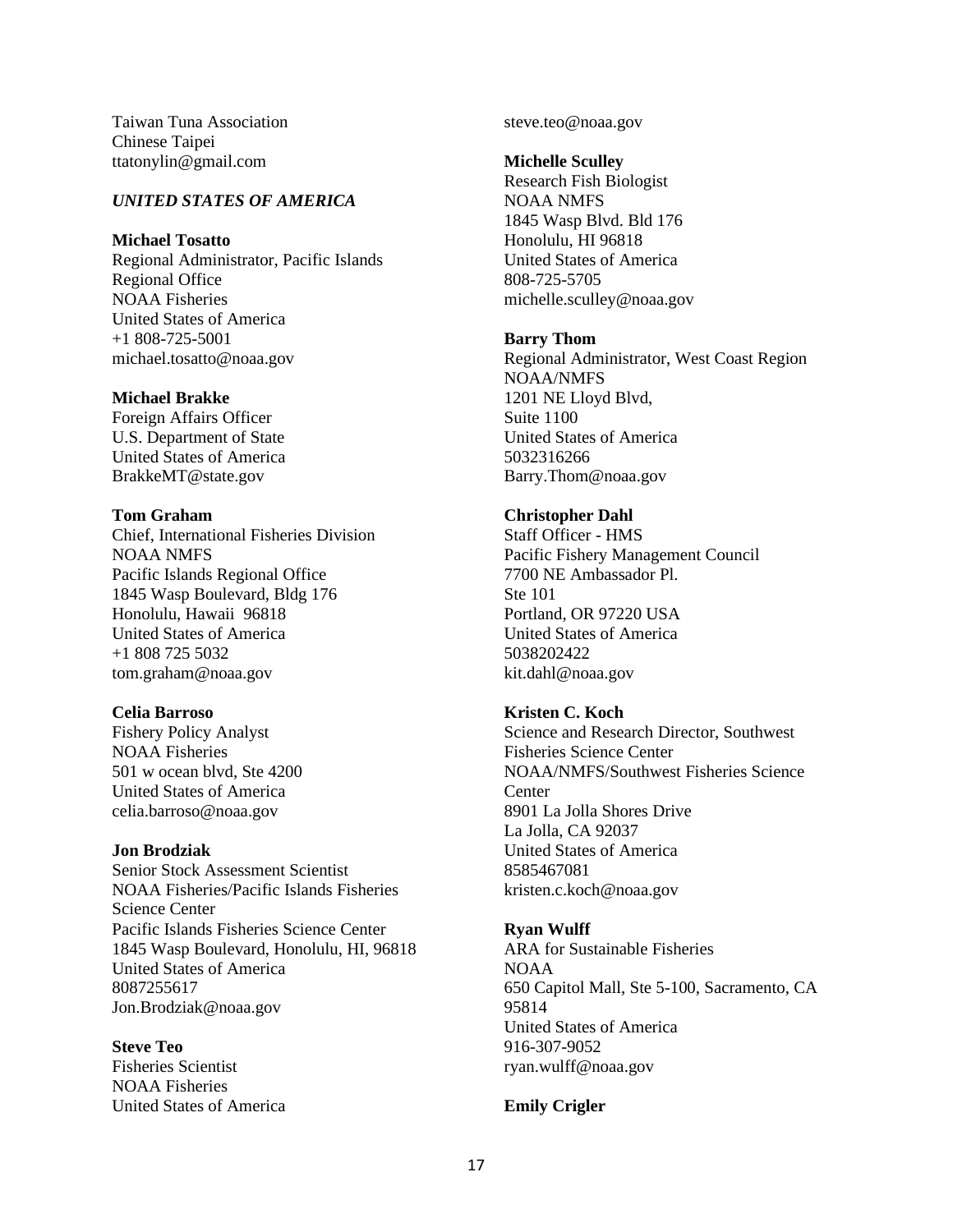Fishery Policy Analyst NOAA Fisheries United States of America +1 808-725-5036 emily.crigler@noaa.gov

### **Charles A Tracy**

Executive Director Pacific Fishery Management Council 7700 NE Ambassador Place, Ste 101 Portland, OR 97220 United States of America 503-820-2415 Chuck.Tracy@noaa.gov

### **Eric Kingma**

Executive Director Hawaii Longline Association 1131 N Nimitz Hwy Honolulu HI 96718 United States of America 8983892653 Eric.K.Kingma@gmail.com

### **Michael Conroy**

President West Coast Fisheries Consultants 9212 Rosser St Bellflower, CA 90706 United States of America 5627617176 Mike@wecofm.com

#### **Josh Madeira**

Senior Policy Manager Monterey Bay Aquarium 886 Cannery Row, Monterey, CA 93940 United States of America (831) 648-9826 jmadeira@mbayaq.org

### **Christa Svensson**

Fleet Manager Jessie's Ilwaco Fish Company, Inc/ Alber Seafoods 117 HOWERTON WAY SE United States of America 3606423773 christas@ilwacofish.com

#### **Rick Goche**

President American Fishermen's Research Foundation POB 992723 Redding, CA 96099 United States of America 5419912963 rick@sacredseatuna.com

#### **John McKenzie**

International Office U.S. Coast Guard 17th Coast Guard District P.O. Box 25517 Juneau, AK 99802 United States of America 907-463-2292 john.s.mckenzie@uscg.mil

### **Marc Gorelnik**

Vice-Chair Pacific Fishery Management Council 8042 Terrace Dr. El Cerrito, CA 94530 USA United States of America +1 4154099529 marc@gorelniklaw.com

### **Theresa Labriola**

Pacific Program Director Wild Oceans United States of America tlabriola@wildoceans.org

### **Kitty M. Simonds**

Executive Director Western Pacific Regional Fishery Management Council 1164 Bishop st, Suite 1400 Honolulu, HI 96813 United States of America 808-522-8220 kitty.simonds@wpcouncil.org

### **Corey Niles**

Coastal Marine Policy Lead/Pacific Fishery Management Council designee Washington Department of Fish and Wildlife Washington Department of Fish and Wildlife PO Box 43200 Olympia, WA 98504-3200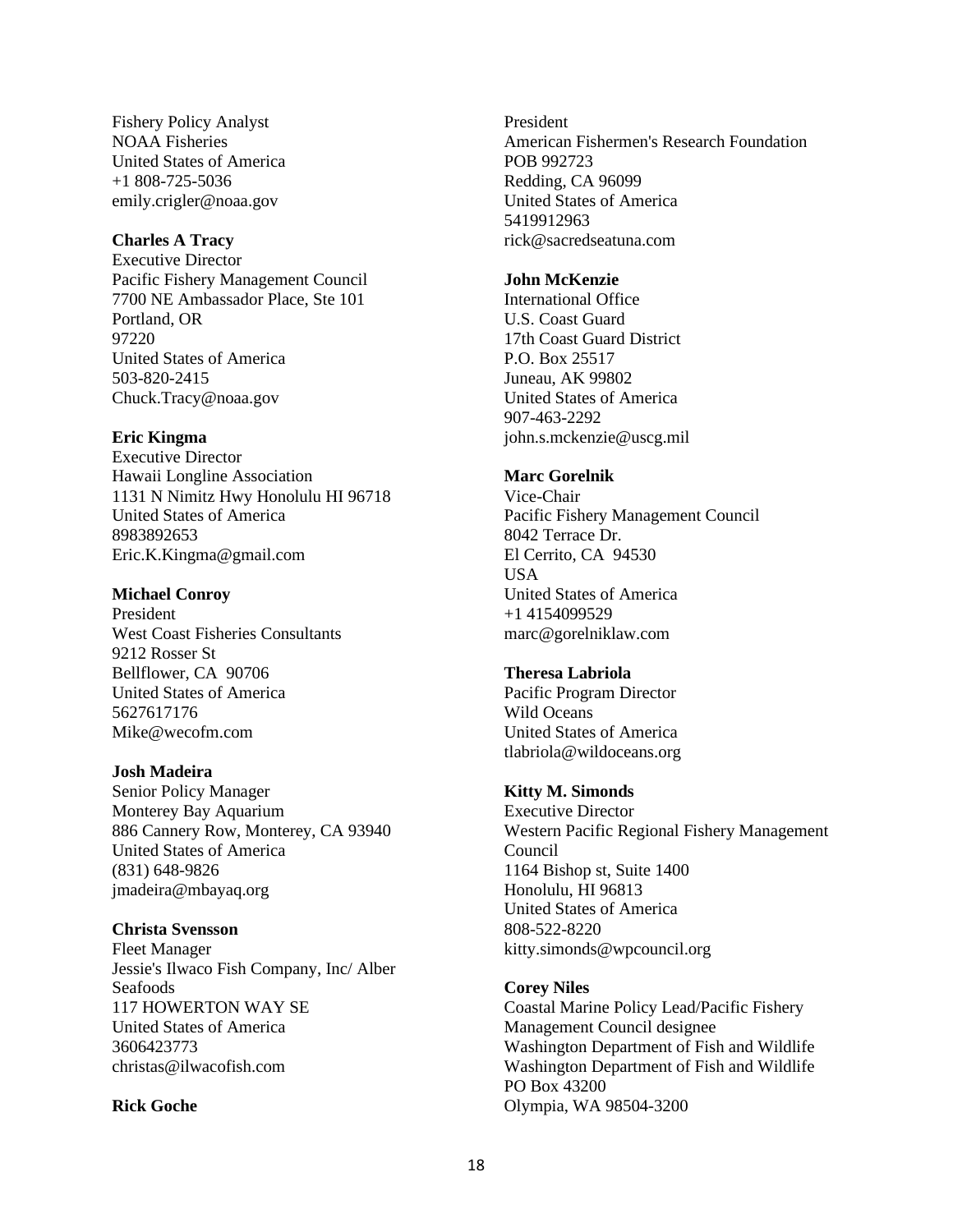United States of America 3609022733 corey.niles@dfw.wa.gov

#### **Peter H. Flournoy**

GENERAL COUNSEL AMERICAN FISHERMEN'S RESEARCH FOUNDATION INTERNATIONAL LAW OFFICES OF SAN DIEGO 740 NORTH HARBOR DRIVE SAN DIEGO, CA 92101 United States of America 1-619-203-5349 phf@international-law-offices.com

#### **Elizabeth Hellmers**

HMSMT Co-chair/Environmental Scientist Pacific Fishery Management Council/California Dept Fish & Wildlife 8901 La Jolla Shores Dr La Jolla, CA 92037 United States of America 858-334-2813 elizabeth.hellmers@wildlife.ca.gov

### **Michelle Horeczko**

Senior Environmental Scientist Supervisor Ca Dept of Fish and Wildlife 4665 Lampson Avenue Suite C Los Alamitos , CA 90720 United States of America 5623427198 michelle.horeczko@Wildlife.ca.gov

#### **David James Rudie**

President Catalina Offshore Products 2653 Fairfield St San Diego, California 92110 United States of America 619-572-2738 Rudie.dave@gmail.com

### **Jessica Watson**

Pacific Fishery Management Council Highly Migratory Species Management Team Oregon Department of Fish and Wildlife 2040 SE Marine Science Drive United States of America 5418677701

jessica.l.watson@state.or.us

#### **Michael Thompson**

US Commissioner / IATTC US delegation 26032 Via Del Rey San Juan Capistrano, CA 92675 United States of America 9495005901 mthompson041@cox.net

### **Tom Schiff**

Sport fisherman Schiff & Association 6418 Camnito Listo, San Diego United States of America 8583423839 tschiffsd@aol.com

### **John D. Hall**

**Secretary** California Pelagic Fisheries Association 242 Rosa Corte Walnut Creek, CA 94598 United States of America 925.989.4701 Dex1007@sbcglobal.net

### *INTER-AMERICAN TROPICAL TUNA COMMISSION (IATTC)*

### **Mark Maunder**

Head of Stock Assessment Program Inter-American Tropical Tuna Commission (IATTC) mmaunder@iattc.org

### **Brad Wiley**

IATTC Secretariat Policy Adviser/ Field Office Supervisor 8901 La Jolla Shores Dr. San Diego, CA 92037 USA +1 858.546.7043 bwiley@iattc.org

*INTERNATIONAL SCIENTIFIC COMMITTEE FOR TUNA AND TUNA-LIKE SPECIES IN THE NORTH PACIFIC OCEAN (ISC)*

**John Holmes**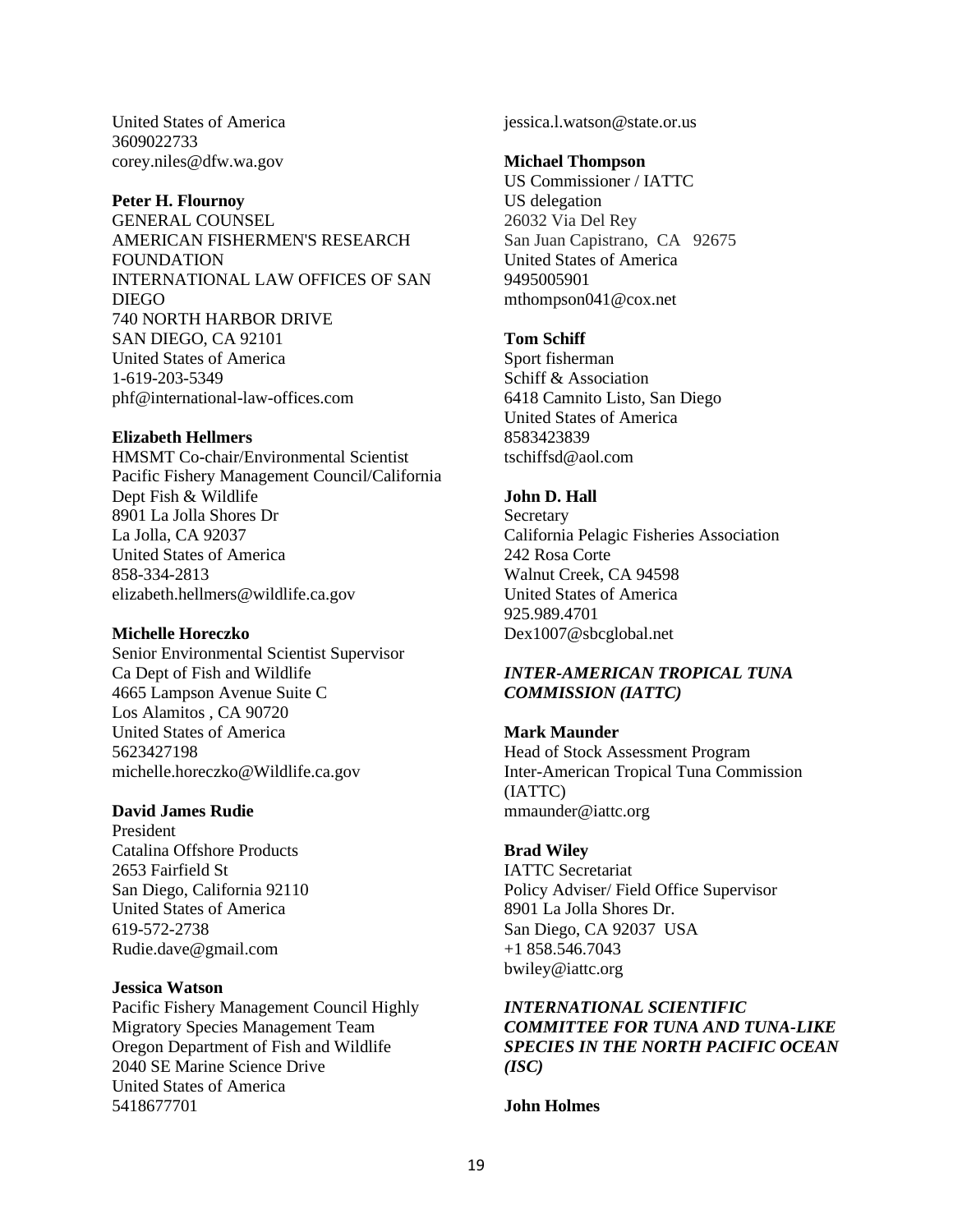### Chair

International Scientific Committee for Tuna and Tuna-like Species in the North Pacific Ocean (ISC) Pacific Biological Station 3190 Hammond Bay Road Nanaimo, BC, Canada, V9T 6N7 Canada 250-756-7145 john.holmes@dfo-mpo.gc.ca

### **Charles Farwell**

Senior Scientist for Pacific Bluefin Tuna Research Monterey Bay Aquarium 886 Cannery Row Monterey, CA 93940 International Scientific Committee for Tuna and Tuna-like Species in the North Pacific Ocean (ISC) 1831-594-7824 Cfarwell@mbayaq.org

### *PACIFIC ISLANDS FORUM FISHERIES AGENCY (FFA)*

### **Wetjens Dimmlich**

Fishery Management Advisor Pacific Islands Forum Fisheries Agency (FFA) Honiara, Guadalcanal Solomon Islands +61 481 363084 wetjens@ffa.int

### **Vivian Fernandes**

Compliance Policy Adviser Pacific Islands Forum Fisheries Agency (FFA) Honiara, Guadalcanal Solomon Islands vivian.fernandes@ffa.int

### *INTERNATIONAL ENVIRONMENTAL LAW PROJECT*

**Chris Wold Director** International Environmental Law Project 10015 SW Terwilliger Blvd. Portland, Oregon 97219 USA 5037686734

wold@lclark.edu

#### **Jocelyn Jane Phares**

Student Worker International Environmental Law Project Lewis & Clark Law School 10015 S.W. Terwilliger Blvd. MSC 51 Portland, OR 97219, USA 1-(304)-614-8752 jphares@lclark.edu

### *INTERNATIONAL POLE AND LINE FOUNDATION (IPNLF)*

#### **Andre Boustany**

Principal Investigator, Fisheries Monterey Bay Aquarium 886 Cannery Row Monterey, CA, USA 93940 8314021364 [aboustany@mbayaq.org](mailto:aboustany@mbayaq.org)

### *ORGANIZATION FOR REGIONAL AND INTER-REGIONAL STUDIES (ORIS)*

### **Yasuhiro Sanada**

researcher Organization for Regional and Inter-regional Studies (ORIS) Floor 3, Bldg.No.9 Waseda Campus, Waseda University 1-6-1 Nishi-Waseda, Shinjuku-ku, Tokyo, 162- 8050 JAPAN y-sanada@aoni.waseda.jp

### **Isao Sakaguchi**

Professor Gakushuin University Faculty of Law 1-5-1 Mejiro Toshimaku, Tokyo 171-8588 Japan isao.sakaguchi@gakushuin.ac.jp

#### *THE PEW CHARITABLE TRUSTS*

**James Gibbon** Manager, International Fisheries The Pew Charitable Trusts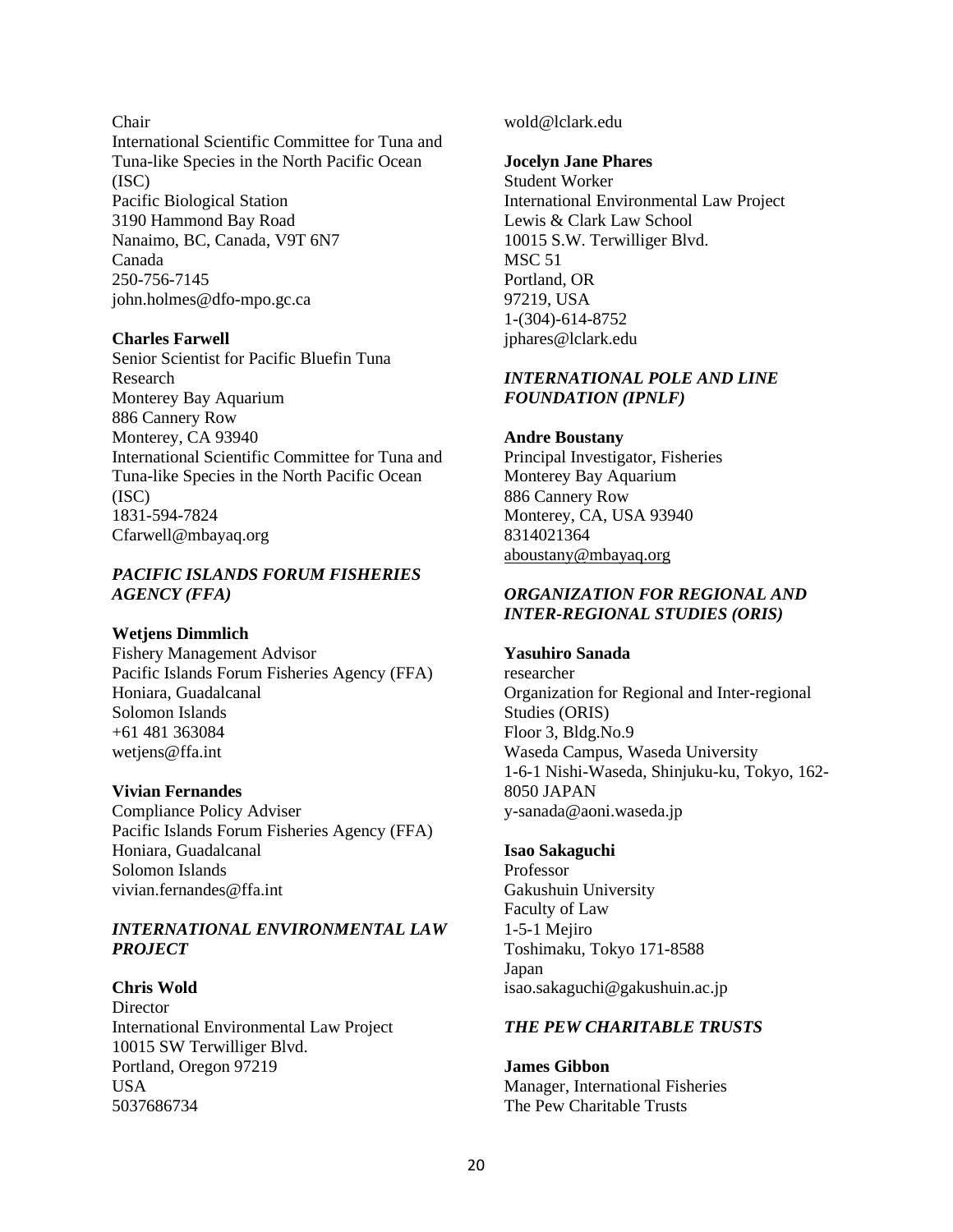### jgibbon@pewtrusts.org

#### **Dave Gershman**

Officer, International Fisheries The Pew Charitable Trusts 901 E Street NW, Washington DC, 20004 Pew Charitable Trust 202-748-6649 dgershman@pewtrusts.org

## *WCPFC SECRETARIAT*

**Feleti Teo** Executive Director WCPFC Secretariat PO Box 2356, Kolonia, Pohnpei 96941 Federated States of Micronesia +691-320-1992

feleti.teo@wcpfc.int

#### **Lara Manarangi-Trott**

Compliance Manager WCPFC Secretariat PO Box 2356, Kolonia, Pohnpei 96941 Federated States of Micronesia +691-320-1992 Lara.Manarangi-Trott@wcpfc.int

### **SungKwon Soh**

Science Manager WCPFC Secretariat PO Box 2356, Kolonia, Pohnpei 96941 Federated States of Micronesia +691-320-1992 [sungkwon.soh@wcpfc.int](mailto:sungkwon.soh@wcpfc.int)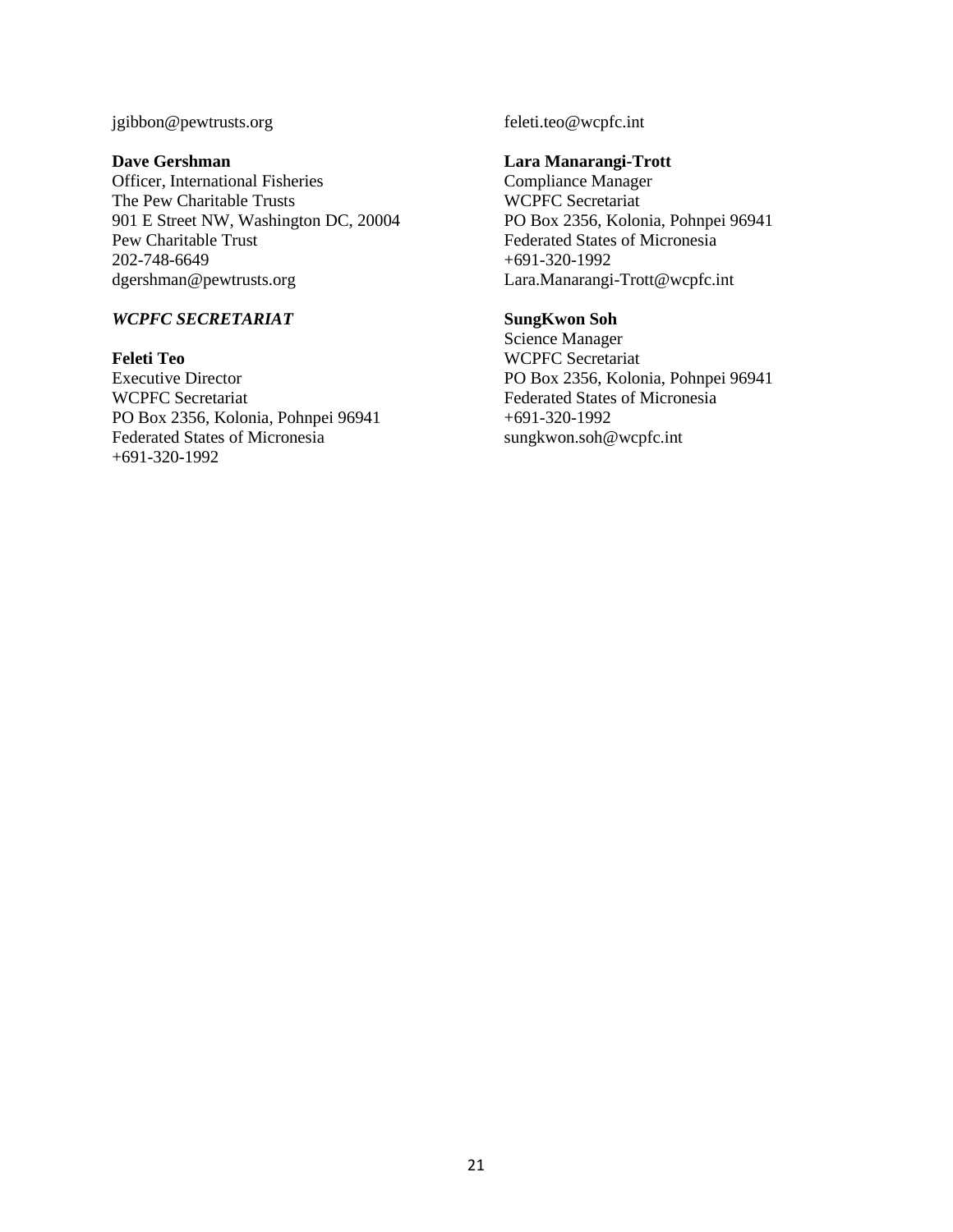### **JOINT IATTC AND WCPFC-NC WORKING GROUP MEETING ON THE MANAGEMENT OF PACIFIC BLUEFIN TUNA FOURTH SESSION**

Portland, Oregon, United States of America 3 – 5 September 2019

### **PROVISIONAL ANNOTATED AGENDA**

- **1. Opening of the meeting**
- **2. Designation of co-chairs**
- **3. Adoption of agenda**
- **4. Conservation and Management Measures for Pacific bluefin tuna (WCPFC CMM 2018-02 and IATTC RESOLUTION C-18-01)** 
	- 4.1 Reports from ISC, IATTC-SAC and WCPFC-SC
	- 4.2 Reports on the implementation of conservation and management measures for Pacific bluefin tuna

### 5. **Harvest strategy and Long-term Management Framework for Pacific bluefin tuna fisheries (WCPFC HS 2017-02 and IATTC RESOLUTION C-18-02 – Amendment to C-16-08)**

- 5.1 Review of conservation and management measures for PBF
- 5.2 Emergency rule
- 5.3 Guidelines for the development of MSE
	- 5.3.1 Report from the MSE Workshop
	- 5.3.2 Development of MSE
- 5.4 Administrative matters
- **6. Catch document scheme**
- **7. Next meeting**
- **8. Other business**
- **9. Adoption of the report**
- **10. Close of Meeting**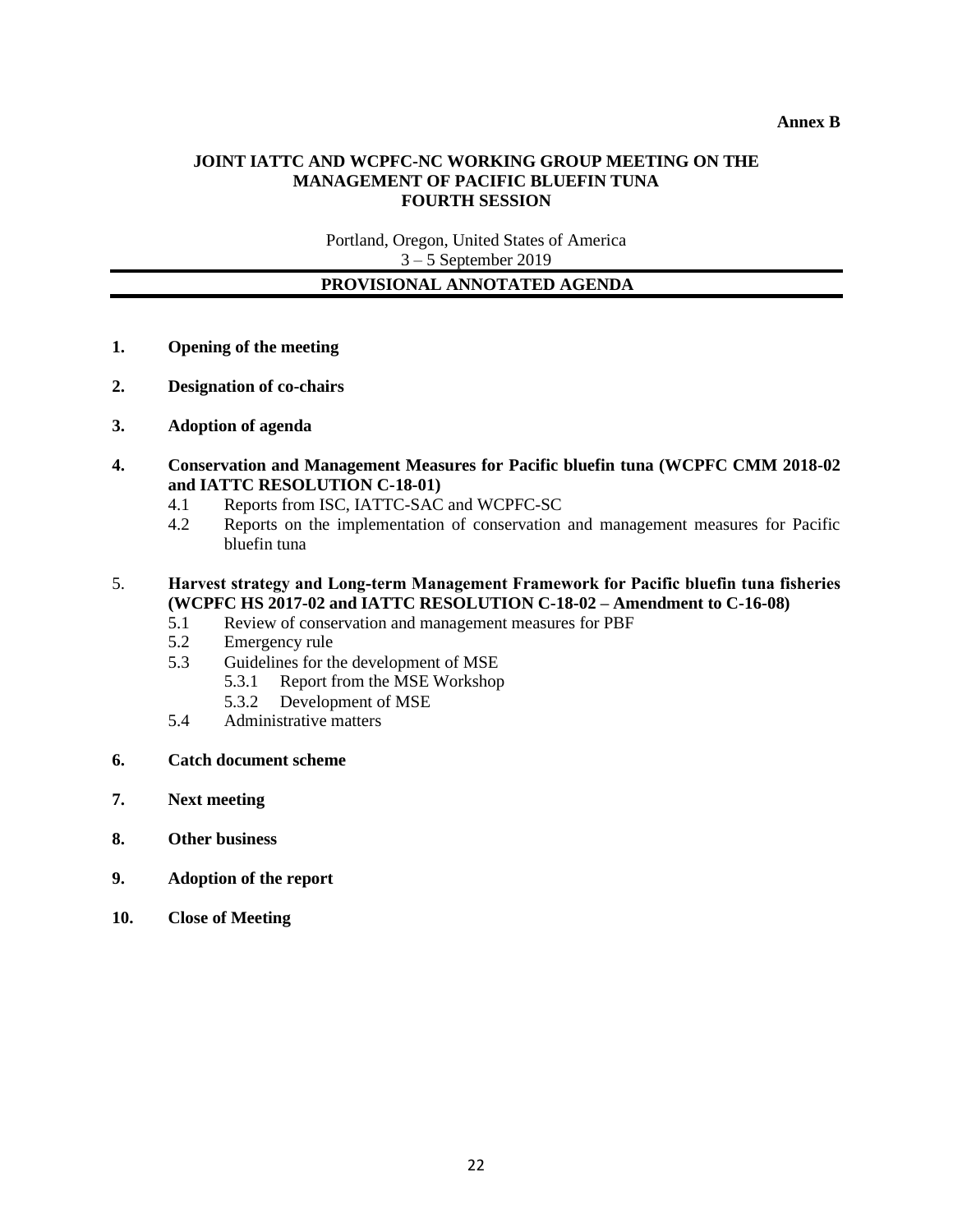### **JOINT IATTC AND WCPFC-NC WORKING GROUP MEETING ON THE MANAGEMENT OF PACIFIC BLUEFIN TUNA FOURTH SESSION**

Portland, Oregon, United States of America 3 – 5 September 2019

# **CONSERVATION AND MANAGEMENT MEASURE FOR PACIFIC BLUEFIN TUNA CONSERVATION AND MANAGEMENT MEASURE 2019-XX**

*The Western and Central Pacific Fisheries Commission (WCPFC):*

*Recognizing that* WCPFC6 adopted Conservation and Management Measure for Pacific bluefin tuna (CMM 2009-07) and the measure was revised sixeight times since then (CMM 2010- 04, CMM 2012- 06, CMM 2013-09, CMM 2014-04, CMM 2015-04, and CMM 2016-04, CMM2017-08 and CMM 2018-02) based on the conservation advice from the International Scientific Committee for Tuna and Tuna-like Species in the North Pacific Ocean (ISC) on this stock;

*Noting with concern* the latest stock assessment provided by ISC Plenary Meeting in July 20168, indicating the following:

- $(1)$  SSB fluctuated throughout the assessment period  $(1952-20146)$ ,  $(2)$  SSB steadily declined from 1996 to 2010, and (3) the decline appears to have ceased since 2010, although the stock remains near the historic low (2.6% of unfished SSB) slow increase of the stock continues since 2011 including the most recent two years (2015-2016);
- The 2014 estimated recruitment was relatively low, and the average recruitment for the last five years may have been below the historical averageThe 2015 recruitment estimate is low and similar to estimates of previous years while the 2016 recruitment estimate is higher than the historical average, and the uncertainty of the 2016 recruitment estimate is higher than in previous years because it occurs in the terminal year of the assessment model and is mainly informed by one observation from troll age-0 CPUE index;
- The fishery exploitation rate in 20145-20136 exceeded all biological reference points evaluated by the ISC except FMED and FLOSS.
- Since the early 1990s, the WCPO purse seine fisheries, in particular those targeting small fish (age  $0-1$ ) have had an increasing impact on the spawning stock biomass, and in  $20146$  had a greater impact than any other fishery group.
- $\bullet$  The projection results indicate that:  $(1)$ -the probability of SSB recovering to the initial rebuilding target (SSBMED1952-2014) by 2024 is 69% or above the level prescribed in current management measures by the WCPFC (CMM 20158-042) if low recruitment scenario is assumed and WCPFC CMM 2015-04 and IATTC Resolution (C-148-061) continue in force and are fully implemented; and (2) a 10% reduction in the catch limit for fish smaller than 30 kg would have a larger effect on recovery than a 10% reduction in the catch limit for fish larger than 30 kg under the low recruitment scenario resulted in an estimated 987% probability of achieving the initial biomass rebuilding target (6.7% of SSBF=0) by 2024; and
- ⚫ The estimated probability of achieving the second biomass rebuilding target (20% of SSBF=0) 10 years after the achievement of the initial rebuilding target or by 2034, whichever is earlier, is 96%; and
- ⚫ Catching a high number of smaller juvenile fish can have a greater impact on future spawning stock biomass than catching the same weight of larger fish;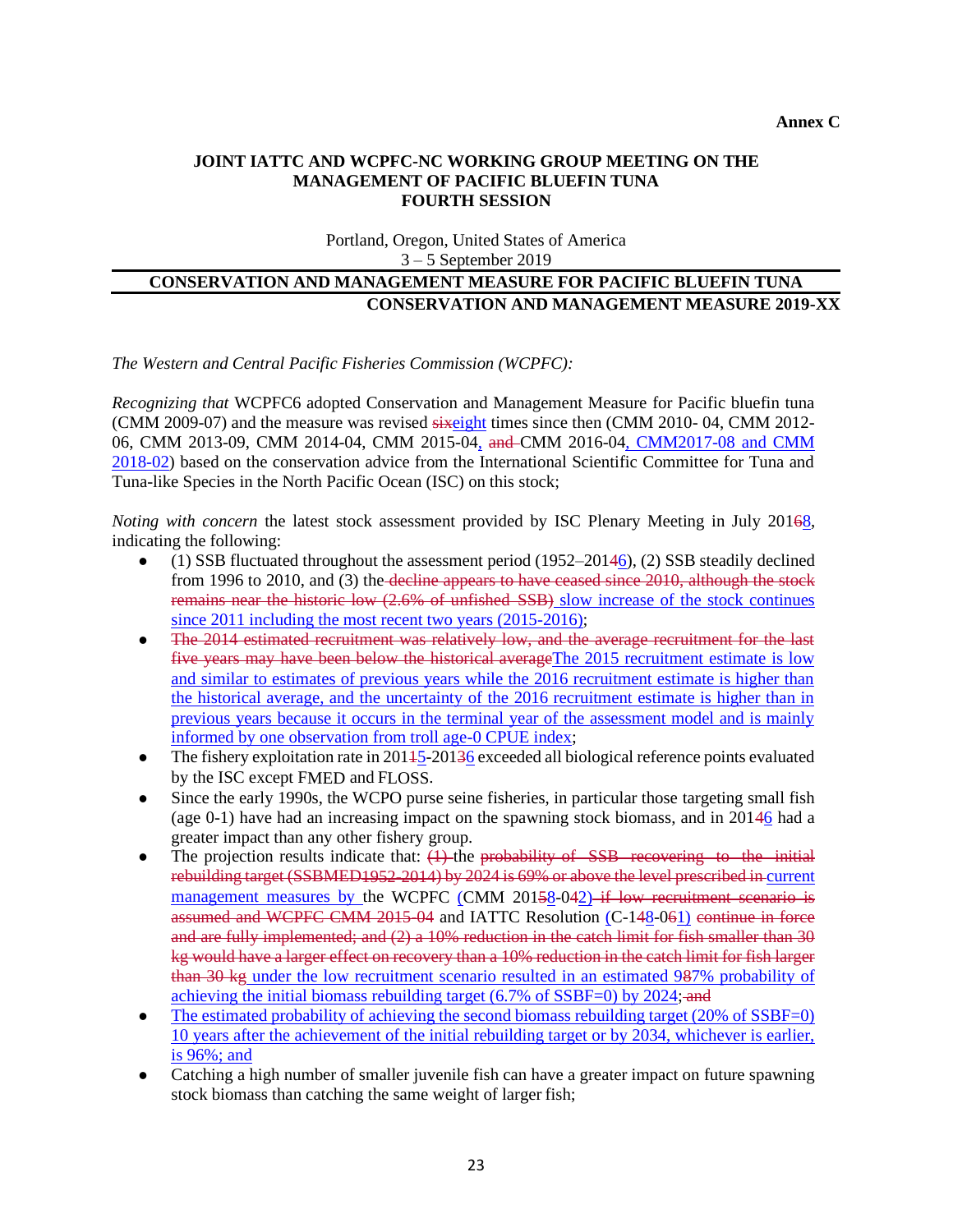*Noting also* that in its response to requests from IATTC-WCPFC NC Joint Working Group, ISC Plenary Meeting in July 2019:

- Noted that the Japanese troll recruitment index value estimated for 2017 is similar to its historical average (1980-2017), that Japanese recruitment monitoring indices in 2017 and 2018 are higher than the 2016 value and that there is anecdotal evidence that larger fish are becoming more abundant in EPO, although this information needs to be confirmed for the next stock assessment expected in 2020;
- Recommended maintaining the conservation advice from ISC in 2018; and,
- ⚫ Conducted projections of scenarios for catch increase in the same manner as in the 2018 assessment.

*Further recalling that paragraph (4), Article 22 of the WCPFC Convention, which requires cooperation* between the Commission and the IATTC to reach agreement to harmonize CMMs for fish stocks such as Pacific bluefin tuna that occur in the convention areas of both organizations;

*Adopts*, in accordance with Article 10 of the WCPFC Convention that:

## **General Provision**

1 This conservation and management measure has been prepared to implement the Harvest Strategy for Pacific Bluefin Tuna Fisheries (Harvest Strategy 2017-02), and the Northern Committee shall periodically review and recommend revisions to this measure as needed to implement the Harvest Strategy.

## **Management measures**

- 2 CCMs shall take measures necessary to ensure that:
	- (1) Total fishing effort by their vessel fishing for Pacific bluefin tuna in the area north of the 20° N shall stay below the 2002–2004 annual averagelevels.
	- (2) All catches of Pacific bluefin tuna less than 30 kg shall be reduced to 50% of the 2002– 2004 annual average levels. Any overage or underage of the catch limit shall be deducted from or may be added to the catch limit for the following year. The maximum underage that a CCM may carry over in any given year shall not exceed 5% of its annual initial catch limit.<sup>1</sup>

3 CCMs shall take measures necessary to ensure that all catches of Pacific Bluefin tuna 30kg or larger shall not be increased from the 2002-2004 annual average levels<sup>2, 3</sup>. Any overage or underage of the catch limit shall be deducted from or may be added to the catch limit for the following year. The maximum underage that a CCM may carry over in any given year shall not exceed 5% of its annual initial catch limit<sup>1</sup>. However, in 2018, 2019, and 2020 CCMs may use part of the catch limit for Pacific bluefin tuna smaller than 30 kg stipulated in paragraph 2 (2) above to catch Pacific bluefin tuna 30 kg or larger in

<sup>&</sup>lt;sup>1</sup> Notwithstanding paragraph  $32$  and  $43$ , a CCM may carry over  $\frac{1}{2}$  and  $\frac{1}{2}$  and  $\frac{1}{9}$  of its each annual initial 2019 catch limits, whichthat remains uncaught, to 2020.

 $2$  CCMs with a base line catch of 10 t or less may increase its catch as long as it does not exceed 10 t. <sup>3</sup> 300 tons of the catch limit of Pacific bluefin tuna 30kg or larger of Chinese Taipei will be transferred to Japan in 2020.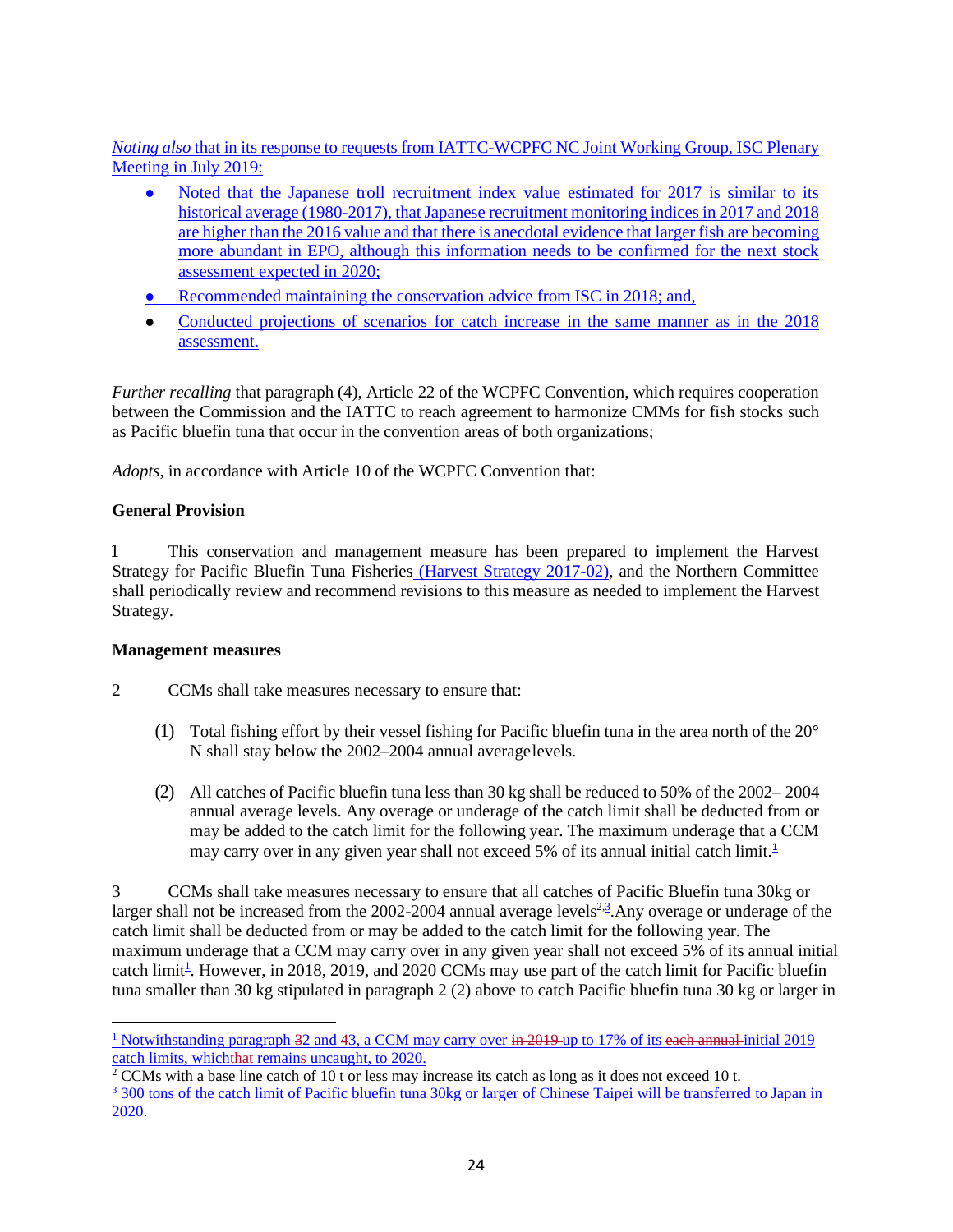the same year. In this case, the **catch**-amount of catch 30 kg or larger shall be counted against the catch limit for Pacific bluefin tuna smaller than 30 kg. CCMs shall not use the catch limit for Pacific bluefin tuna 30 kg or larger to catch Pacific bluefin tuna smaller than 30 kg. The ISC is requested to review, in its work referred to in Section 5 of Harvest Strategy, the implications of this special provision in terms of PBF mortality and stock rebuilding probabilities in 2020. Based on that review, in 2020 the Northern Committee will determine whether it should be continued past 2020, and if so, recommend changes to the CMM as appropriate.

All CCMs except Japan shall implement the limits in paragraph 2 and 3 on a calendar-year basis. Japan shall implement the limits using a management year other than the calendar year for some of its fisheries and have its implementation assessed with respect to its management year. To facilitate the assessment, Japan shall:

a. Use the following management years:

- 1. For its fisheries licensed by the Ministry of Agriculture, Forestry and Fisheries, use the calendar year as the management year.
- 2. For its other fisheries, use  $1$  April  $-31$  March as the management year<sup>4</sup>.
- b. In its annual reports for PBF, for each category described in a.1 and a.2 above, complete the required reporting template for both the management year and calendar year clearly identifying fisheries for each management year.

45 CCMs shall report their 2002–2004 baseline fishing effort and <30 kg and >=30 kg catch levels for 2013 and 2014, by fishery, as referred to in paragraphs 2 and 3, to the Executive Director by 31 July 2015. CCMs shall also report to the Executive Director by 31 July each year their fishing effort and <30 kg and  $\geq$ =30 kg catch levels, by fishery, for the previous 3 year, accounting for all catches, including discards. The Executive Director will compile this information each year into an appropriate format for the use of the Northern Committee.

56 CCMs shall intensify cooperation for effective implementation of this CMM, including juvenile catch reduction.

67 CCMs, in particular those catching juvenile Pacific bluefin tuna, shall take measures to monitor and obtain prompt results of recruitment of juveniles eachyear.

78 Consistent with their rights and obligations under international law, and in accordance with domestic laws and regulations, CCMs shall, to the extent possible, take measures necessary to prevent commercial transaction of Pacific bluefin tuna and its products that undermine the effectiveness of this CMM, especially measures prescribed in the paragraph 2 and 3 above. CCMs shall cooperate for this purpose.

89 CCMs shall cooperate to establish a catch documentation scheme (CDS) to be applied to Pacific bluefin tuna in accordance with the Attachment of this CMM.

910 CCMs shall also take measures necessary to strengthen monitoring and data collecting system for Pacific bluefin tuna fisheries and farming in order to improve the data quality and timeliness of all the data reporting;

 $4$  For the category described a.2, the TCC shall assess in year 20XX its implementation during the management year that starts 1 April 20XX-1 (e.g., in the 2020 compliance review, the TCC will assess Japan's implementation for its fisheries licensed by the Ministry of Agriculture, Forestry and Fisheries during calendar-year 2019 and for its other fisheries during 1 April 2019 through 31 March 2020).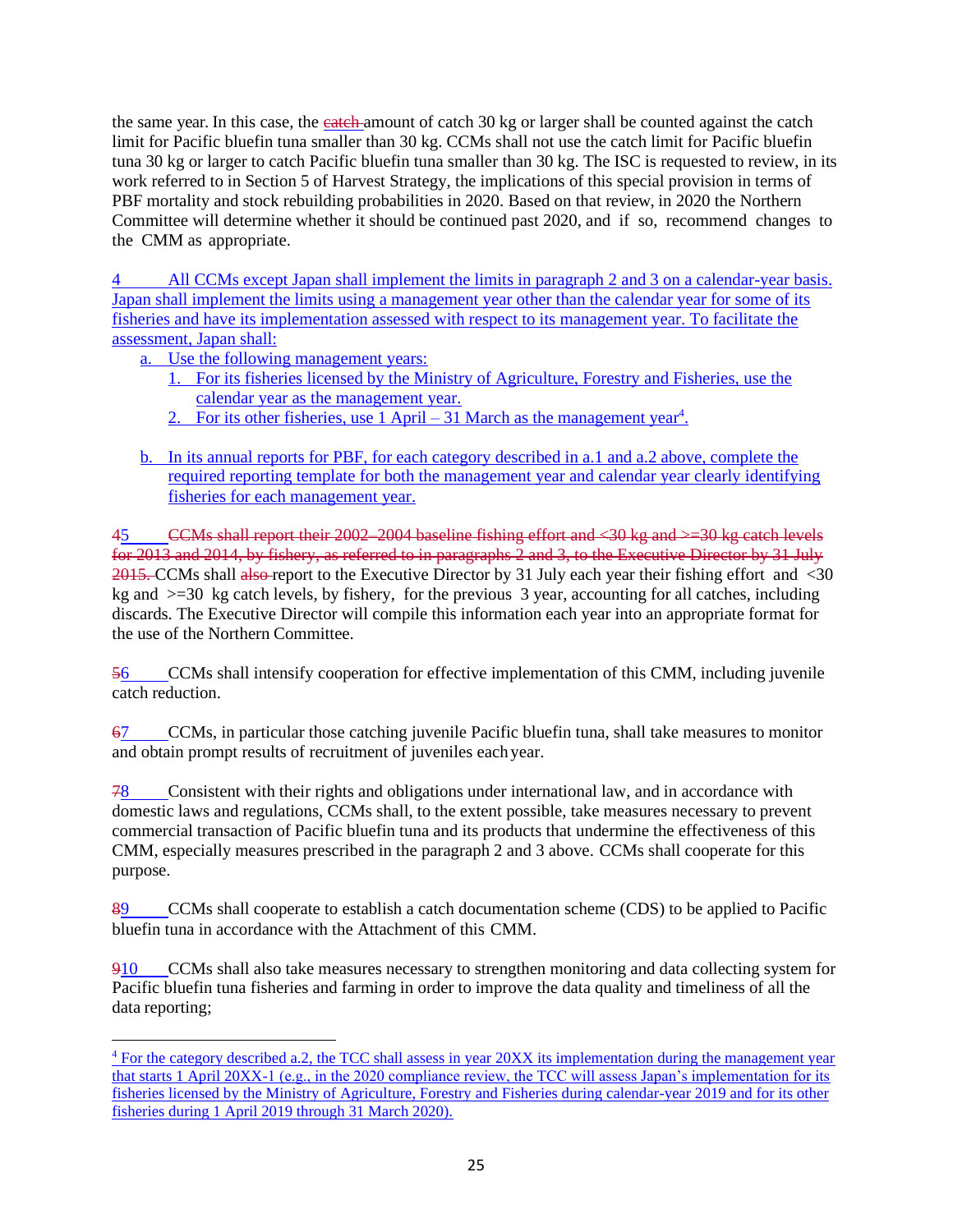1011 CCMs shall report to Executive Director by 31 July annually measures they used to implement paragraphs 2, 3, 4, 5, 67, 78, 910 and 1213 of this CMM. CCMs shall also monitor the international trade of the products derived from Pacific bluefin tuna and report the results to Executive Director by 31 July annually. The Northern Committee shall annually review those reports CCMs submit pursuant to this paragraph and if necessary, advise a CCM to take an action for enhancing its compliance with this CMM.

1112 The WCPFC Executive Director shall communicate this CMMonservation Management Measure to the IATTC Secretariat and its contracting parties whose fishing vessels engage in fishing for Pacific bluefin tuna in EPO and request them to take equivalent measures in conformity with this CMM.

1213 To enhance effectiveness of this measure, CCMs are encouraged to communicate with and, if appropriate, work with the concerned IATTC contracting partiesbilaterally.

1314 The provisions of paragraphs 2 and 3 shall not prejudice the legitimate rights and obligations under international law of those small island developing State Members and participating territories in the Convention Area whose current fishing activity for Pacific bluefin tuna is limited, but that have a real interest in fishing for the species, that may wish to develop their own fisheries for Pacific bluefin tuna in the future.

15 The provisions of paragraph 1314 shall not provide a basis for an increase in fishing effort by fishing vessels owned or operated by interests outside such developing coastal State, particularly Small Island Developing State Members or participating territories, unless such fishing is conducted in support of efforts by such Members and territories to develop their own domestic fisheries.

16 This CMM replaces CMM 2018-02. On the basis of stock assessment conducted by ISC and reported to NC in 2020, and other pertinent information, this CMM shall be reviewed and may be amended as appropriate.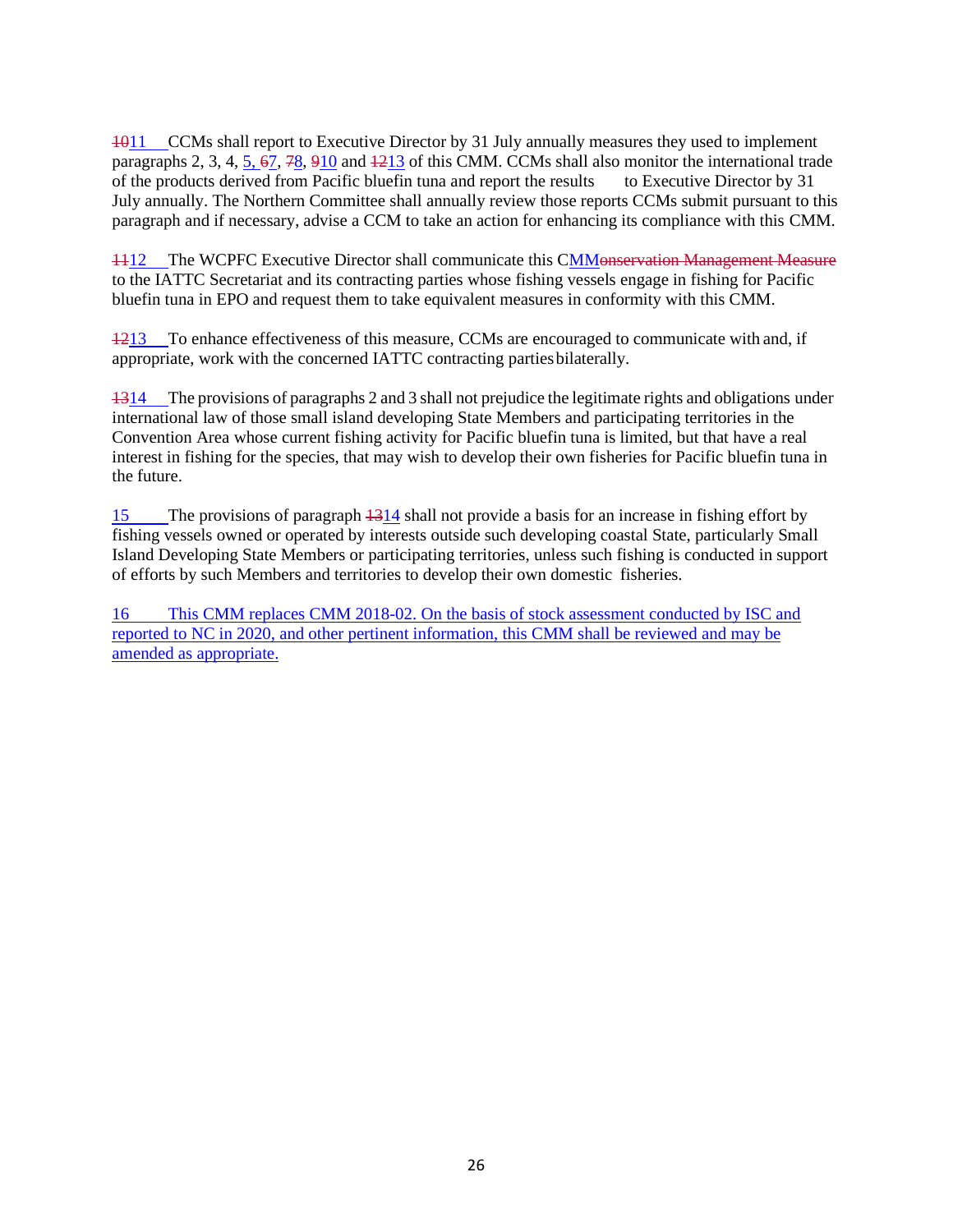### **Attachment**

# **Development of a Catch Document Scheme for Pacific Bluefin Tuna**

### **Background**

At the 1st joint working group meeting between NC and IATTC, held in Fukuoka, Japan from August 29 to September 1, 2016, participants supported to advance the work on the Catch Documentation Scheme (CDS) in the next joint working group meeting, in line with the development of overarching CDS framework by WCPFC and taking into account of the existing CDS by other RFMOs.

### **1. Objective of the Catch Document Scheme**

The objective of CDS is to combat IUU fishing for Pacific Bluefin Tuna (PBF) by providing a means of preventing PBF and its productsidentified as caught by or originating from IUU fishing activities from moving through the commodity chain and ultimately entering markets.

### **2. Use of electronic scheme**

Whether CDS will be a paper based scheme, an electronic scheme or a gradual transition from a paper based one to an electronic one should be first decided since the requirement of each scheme would be quite different.

### **3. Basic elements to be included in the draft conservation and management measure (CMM)**

It is considered that at least the following elements should be considered in drafting CMM.

- (1) Objective
- (2) General provision
- (3) Definition of terms
- (4) Validation authorities and validating process of catch documents and re-export certificates
- (5) Verification authorities and verifying process for import and re-import
- (6) How to handle PBF caught by artisanal fisheries
- (7) How to handle PBF caught by recreational or sport fisheries
- (8) Use of tagging as a condition for exemption of validation
- (9) Communication between exporting members and importing members
- (10) Communication between members and the Secretariat
- (11) Role of the Secretariat
- (12) Relationship with non-members
- (13) Relationship with other CDSs and similar programs
- (14) Consideration to developing members
- (15) Schedule for introduction
- (16) Attachment
	- (i) Catch document forms
	- (ii) Re-export certificate forms
	- (iii) Instruction sheets for how to fill out forms
	- (iv) List of data to be extracted and compiled by the Secretariat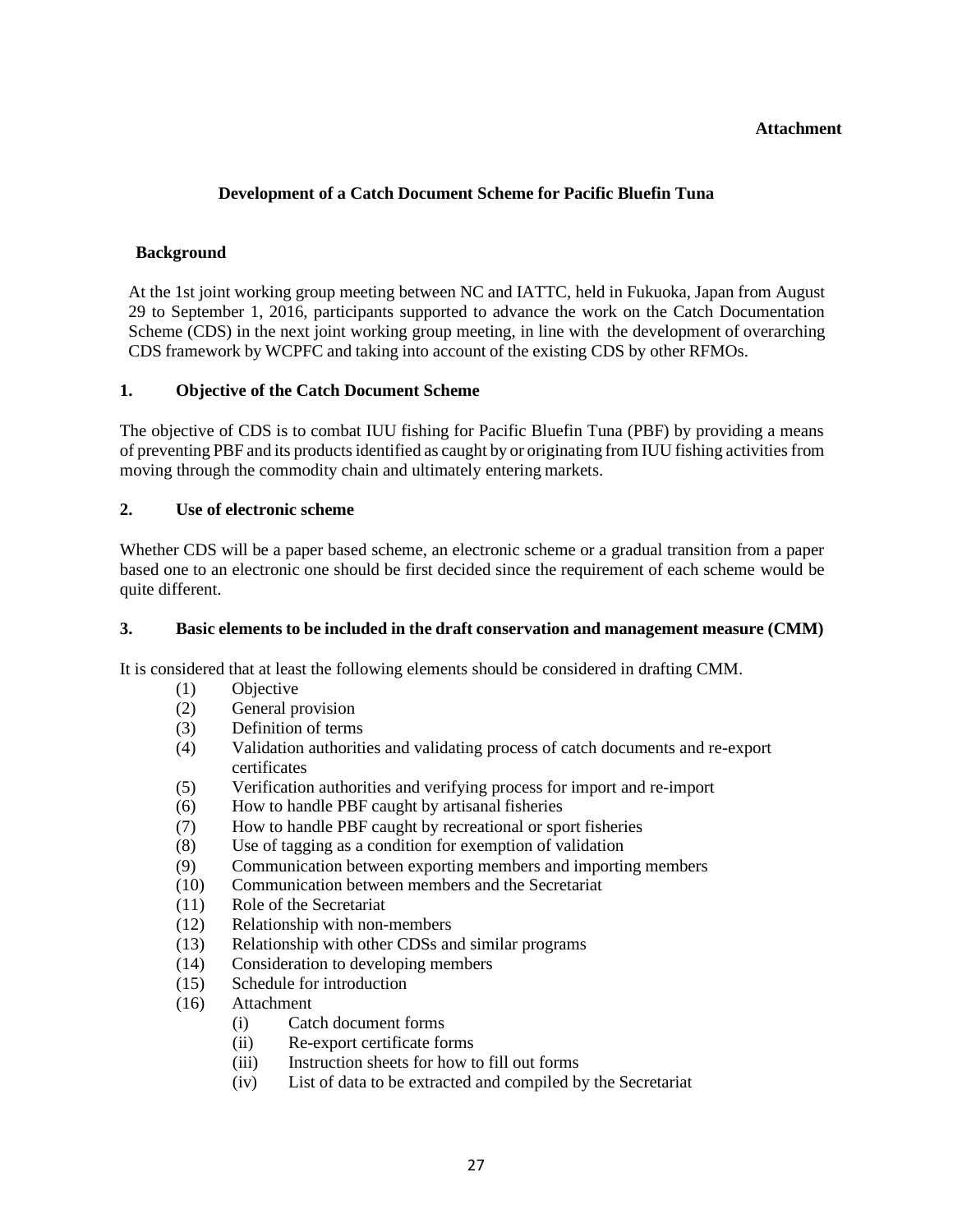### **4. Work plan**

The following schedule may need to be modified, depending on the progress on the WCPFC CDS for tropical tunas.

- 2017 The joint working group will submit this concept paper to the NC and IATTC for endorsement. NC will send the WCPFC annual meeting the recommendation to endorse the paper.
- 2018 The joint working group will hold a technical meeting, preferably around its meeting, to materialize the concept paper into a draft CMM. The joint working group will report the progress to the WCPFC via NC and the IATTC, respectively.
- 2019 The joint working group will hold a second technical meeting to improve the draft CMM. The joint working group will report the progress to the WCPFC via NC and the IATTC, respectively.
- 2020 The joint working group will hold a third technical meeting to finalize the draft CMM. Once it is finalized, the joint working group will submit it to the NC and the IATTC for adoption. The NC will send the WCPFC the recommendation to adopt it.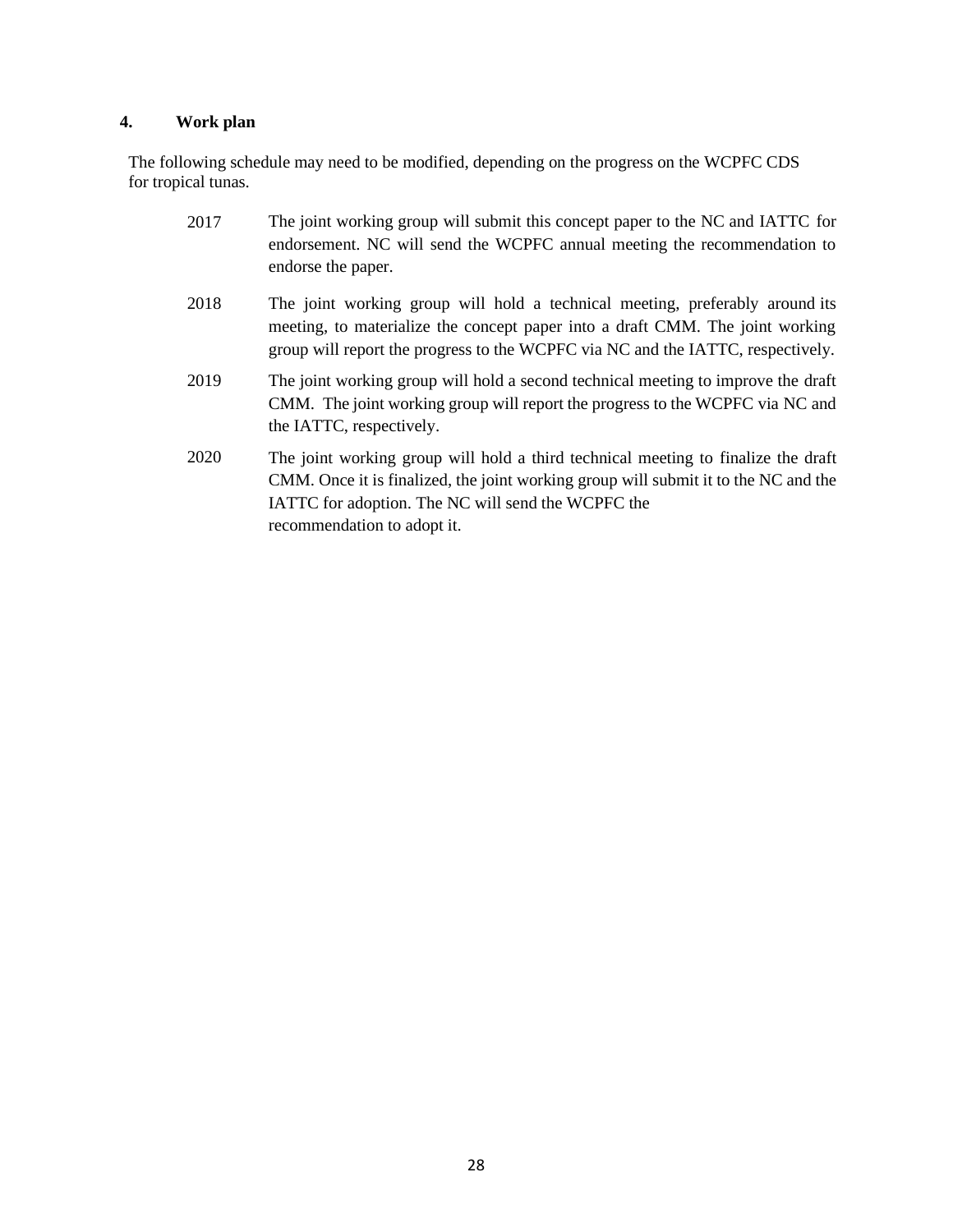### **JOINT IATTC AND WCPFC-NC WORKING GROUP MEETING ON THE MANAGEMENT OF PACIFIC BLUEFIN TUNA FOURTH SESSION**

Portland, Oregon, United States of America 3 – 5 September 2019

### **OUTCOMES OF THE 4TH JOINT IATTC-WCPFC NC WORKING GROUP MEETING ON THE MANAGEMENT OF PACIFIC BLUEFIN TUNA**

The Joint IATTC-WCPFC NC Working Group (JWG) on the Management of Pacific bluefin tuna recommends that the IATTC and WCPFC NC consider incorporating the following actions in their decisions:

### General Discussion

The Joint Working Group recognizes that upon expansion of certain WCPO purse seine fisheries targeting juvenile fish starting in the mid-1990s, the fishery impact on the spawning stock biomass (SSB) increased in the WCPO and the resultant fishing mortality by all fisheries caused decline in the size of the spawning stock.

### Review of current CMMs

The JWG noted the U.S. position that future increases in catch will need to contribute to rebalancing the distribution of fishing opportunities between the WCPO and EPO, such as through a 50-50 split in the allocation of any catch limit increases between WCPFC and IATTC.

### Requests to the ISC

To request ISC to conduct projections of the harvest scenarios shown in Table 1 and the base case (current management regime), based on the 2020 assessment. The outputs should include the probability of reaching the initial and 2nd rebuilding targets by their respective target dates in accordance with paragraph 2.1 of HS2017-02, the likely date (year) of reaching each of the two targets, the expected relative fishery impact on SSB of each of the major EPO and WCPO fisheries upon reaching each of the two targets, and any other outputs deemed useful by the ISC.

| <b>West Pacific</b> |            | East Pacific |
|---------------------|------------|--------------|
| Small fish          | Large fish |              |
|                     | 500t       | 500t         |
| 250t                | 250t       | 500t         |

| <b>Table 1.</b> Scenarios for catch increase |
|----------------------------------------------|
|                                              |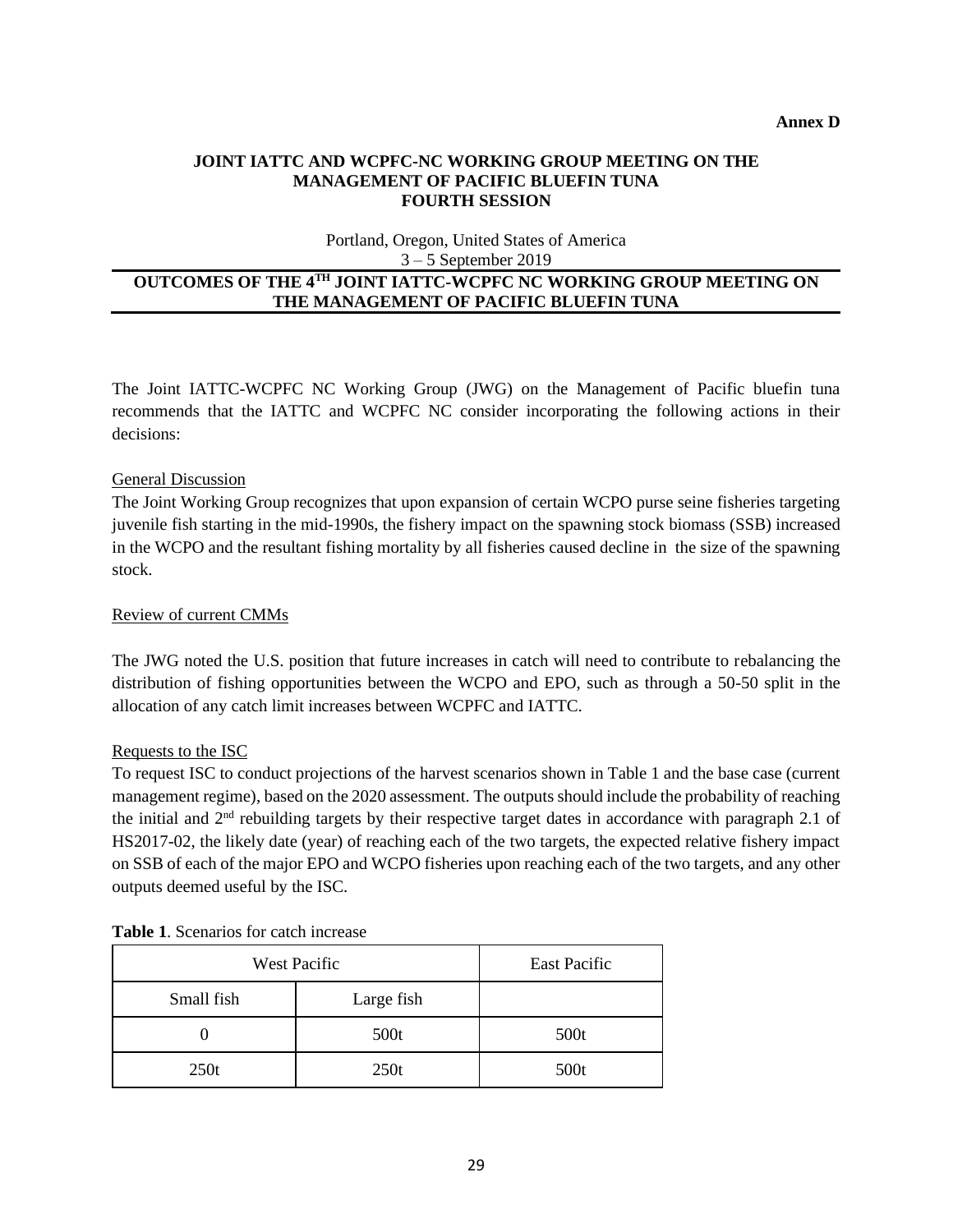| $\mathbf{0}$                          | 600t  | 400t |
|---------------------------------------|-------|------|
| 5%                                    | 1300t | 700t |
| 10%                                   | 1300t | 700t |
| 5%                                    | 1000t | 500t |
| $\overline{0}$                        | 1650t | 660t |
| 5%                                    |       | 5%   |
| 10%                                   |       | 10%  |
| 15%                                   |       | 15%  |
| 20%                                   |       | 20%  |
| Small fish 125 [mt]<br>Large fish 375 |       | 550  |

\* 250t transfer of catch limit from small fish to large fish by Japan is assumed to continue until 2020.

ISC is requested to provide fishery impact on the SSB under recent conditions taking into account the difference in age caught. Provide a matrix of conversion values across age classes.

### Catch Documentation Scheme (CDS)

Note the CDS WG Chairman's summary. Schedule another 1-day meeting for CDS in conjunction with the next Joint WG meeting.

### Management Strategy Evaluation (MSE)

Adoption of the MSE Terms of Reference and candidate harvest control rules and reference points.

### Future meeting

Japan offered to host the next JWG meeting in conjunction with WCPFC NC at a date to be determined. The JWG encouraged IATTC to consider convening its next regular session in September 2020 to allow for the JWG to meet in advance of the IATTC and facilitate the timely adoption of any JWG outcomes by both regional fishery management organizations in the same year.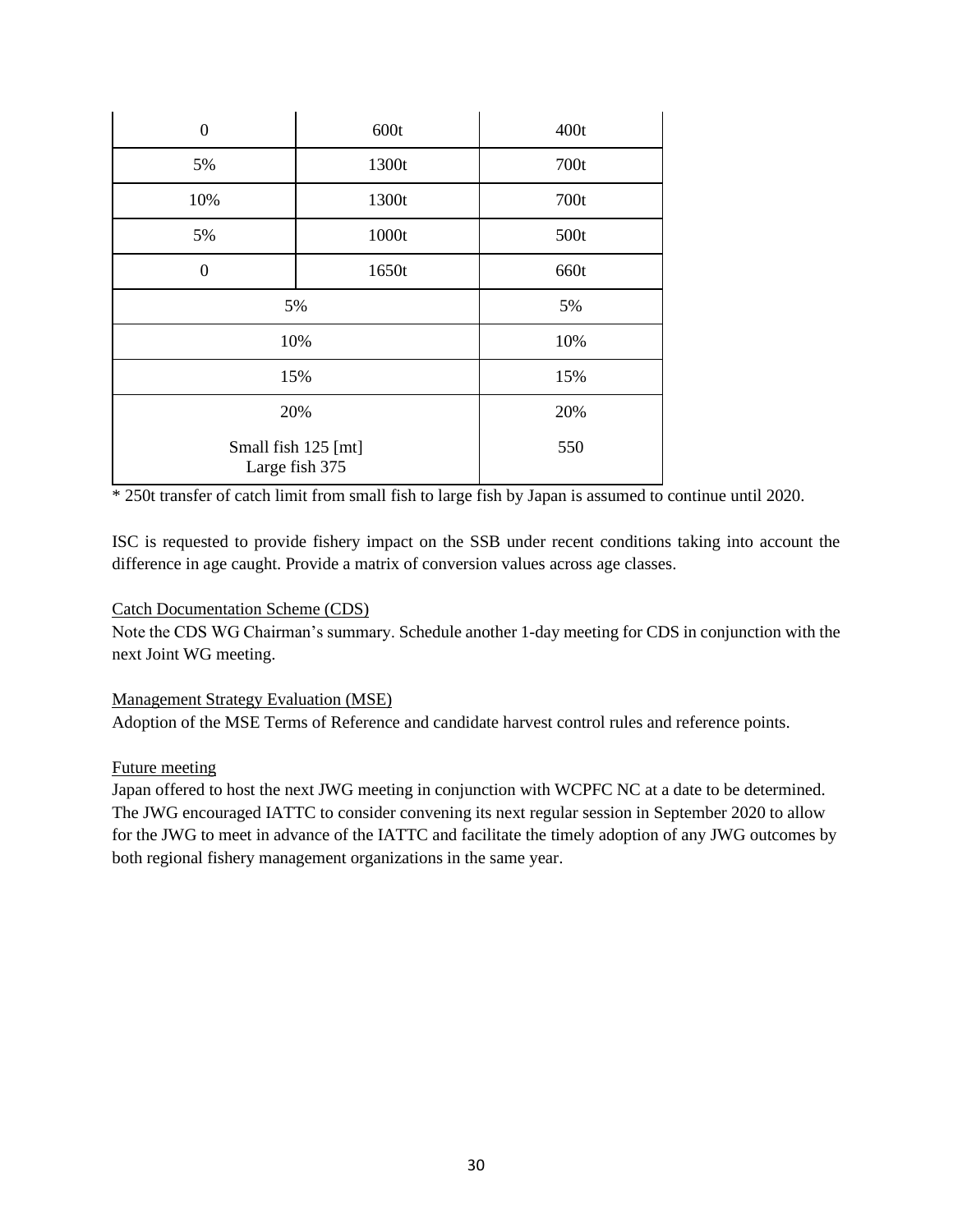### **JOINT IATTC AND WCPFC-NC WORKING GROUP MEETING ON THE MANAGEMENT OF PACIFIC BLUEFIN TUNA FOURTH SESSION**

Portland, Oregon, United States of America 3 – 5 September 2019

# **TERMS OF REFERENCE FOR PACIFIC BLUEFIN TUNA MANAGEMENT STRATEGY EVALUATION**

The Northern Committee (NC) of the Western and Central Pacific Fisheries Commission (WCPFC) in consultation with the Inter-American Tropical Tuna Commission (IATTC), requested the International Scientific Committee for Tuna and Tuna-Like Species in the North Pacific Ocean (ISC) to begin work on a management strategy evaluation (MSE) for Pacific bluefin tuna (PBF) in 2019 with a goal of completing the first iteration of the MSE by 2024. As requested in the WCPFC harvest strategy for PBF fisheries, the ISC organized two MSE workshops, one in 2018 in Yokohama, Japan, and one in 2019 in San Diego, California, USA, to support the identification of specific management objectives, including level of risks and timelines. These terms of reference will guide the MSE.

## **Purpose of MSE**

To evaluate the expected performance of alternative long-term management strategies for Pacific bluefin tuna fisheries once the second rebuilding target is reached. This does not prevent the earlier use of the MSE if the JWG agrees.

### **Role of the ISC**

To provide technical guidance on and oversee the development, execution and outputs of the model to be used in the PBF MSE.

## **Role of the IATTC-WCPFC NC Joint Working Group (JWG)**

The JWG will provide overall guidance on the MSE. Depending on the availability of necessary funds, the JWG will convene workshops to solicit input from managers, scientists, and stakeholders. In providing guidance on the MSE, the JWG will take into account views expressed in stakeholder workshops. The guidance on the MSE may include, but is not limited to, specification of management objectives, performance indicators, timelines, candidate reference points, and candidate harvest control rules. The JWG will provide progress reports on the MSE to the IATTC and WCPFC NC, as appropriate.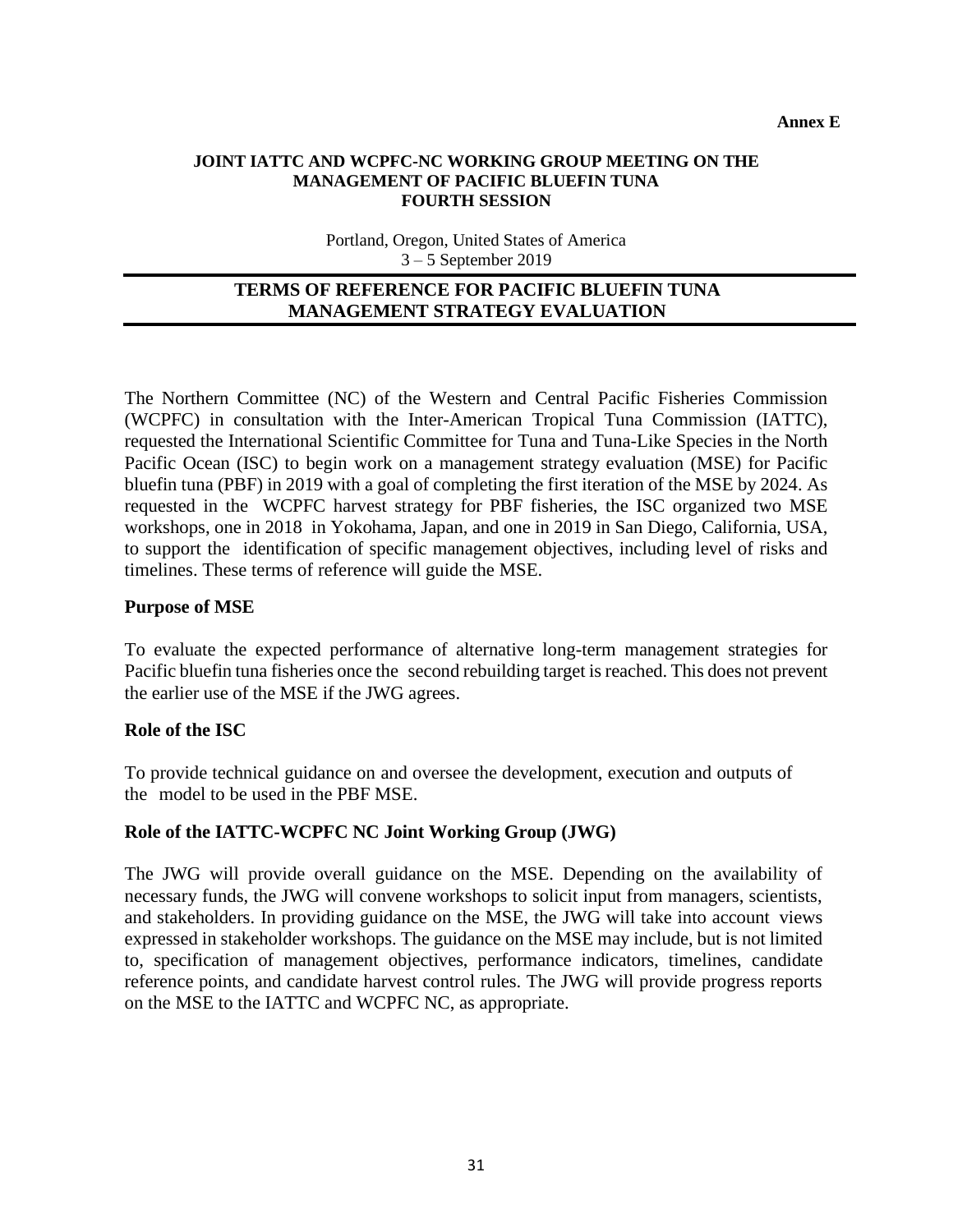#### **JOINT IATTC AND WCPFC-NC WORKING GROUP MEETING ON THE MANAGEMENT OF PACIFIC BLUEFIN TUNA FOURTH SESSION**

Portland, Oregon, United States of America 3 – 5 September 2019

#### **CANDIDATE REFERENCE POINTS AND HARVEST CONTROL RULES FOR PACIFIC BLUEFIN TUNA**

The Western and Central Pacific Fisheries Commission (WCPFC) harvest strategy for Pacific bluefin tuna fisheries states that "The Joint WG will start to discuss in 2018, and aim to finalize no later than 2019, guidelines for the MSE, including at least one candidate long-term target reference point (TRP), two candidate limit reference points (LRPs) and candidate harvest control rules (HCRs), which will be provided to the ISC."

The following candidate HCRs and reference points will be considered in the management strategy evaluation (MSE) for Pacific bluefin tuna fisheries. Additional HCRs and reference points may be submitted and considered.

#### **Harvest Control Rules**

**Candidate HCRs 1a** and **1b** are illustrated in Figure 1 where fishing mortality is controlled depending on stock status relative to the defined reference points. The Ftarget rate applies when the stock is larger than SSBthreshold, while Fmin rate applies when the stock is smaller than SSBlimit, and there is either a linear or sigmoidal transition in F for stock sizes between SSBlimit and SSBthreshold. Fmin would be defined as an F rate that is less than the F rate corresponding to the SSBlimit. **Candidate HCR 1a**  has a linear transition between SSBlimit and SSBthreshold whereas **Candidate HCR 1b** has a sigmoidal transition between SSBlimit and SSBthreshold and could be viewed as more conservative with respect to uncertainty in underlying biomass/abundance estimates when approaching SSB limit, as well as avoiding abrupt management breakpoints.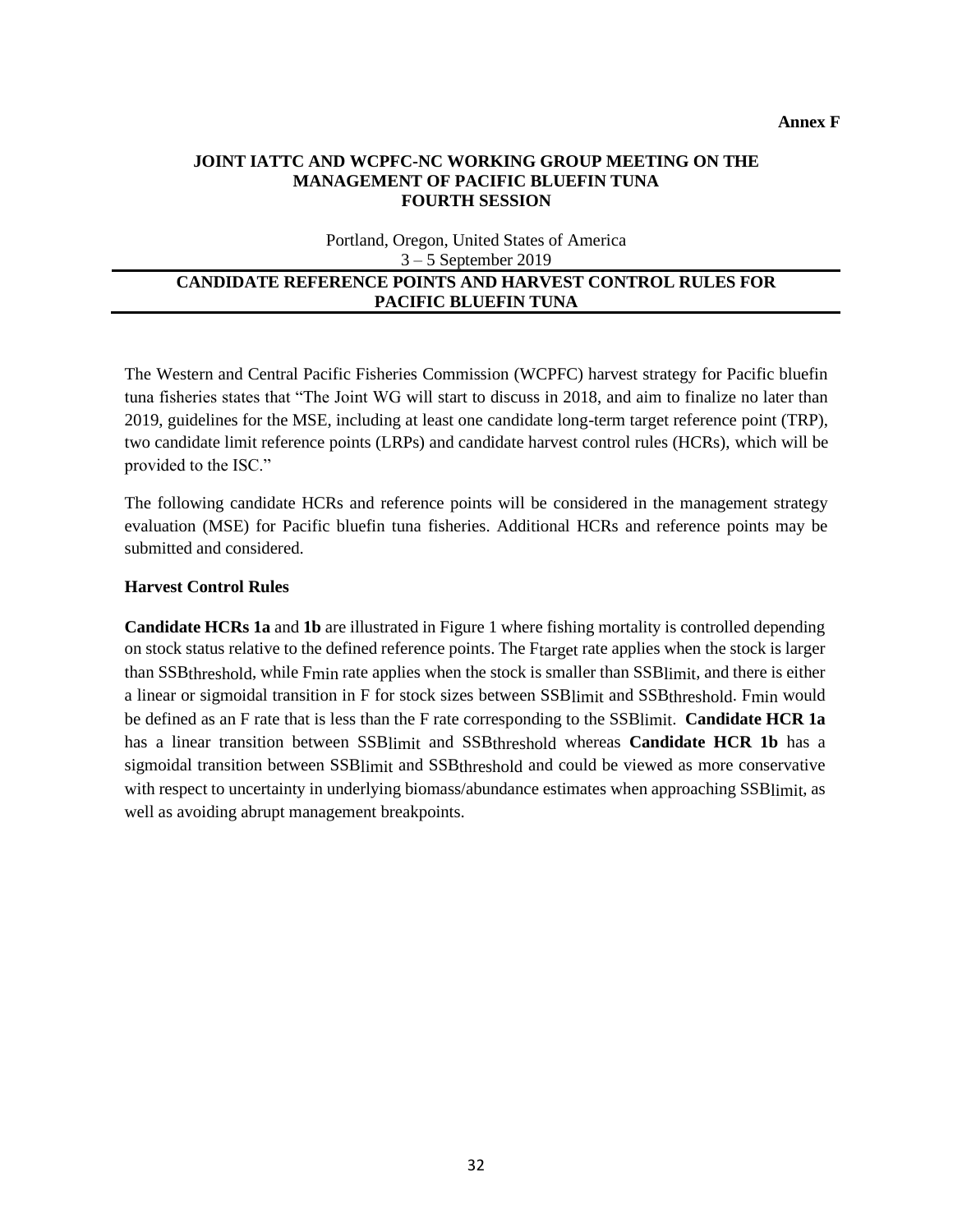

**Figure 1**. Candidate HCRs 1a (solid line) and 1b (dashed line)

**Candidate HCR 2** is illustrated in Figure 2 and is similar to Candidate HCRs 1a and 1b in that F declines once the SSBlimit is breached, but unlike Candidate HCRs 1a and 1b, there is no SSBthreshold between SSBlimit and SSBtarget.



**Figure 2**. Candidate HCR 2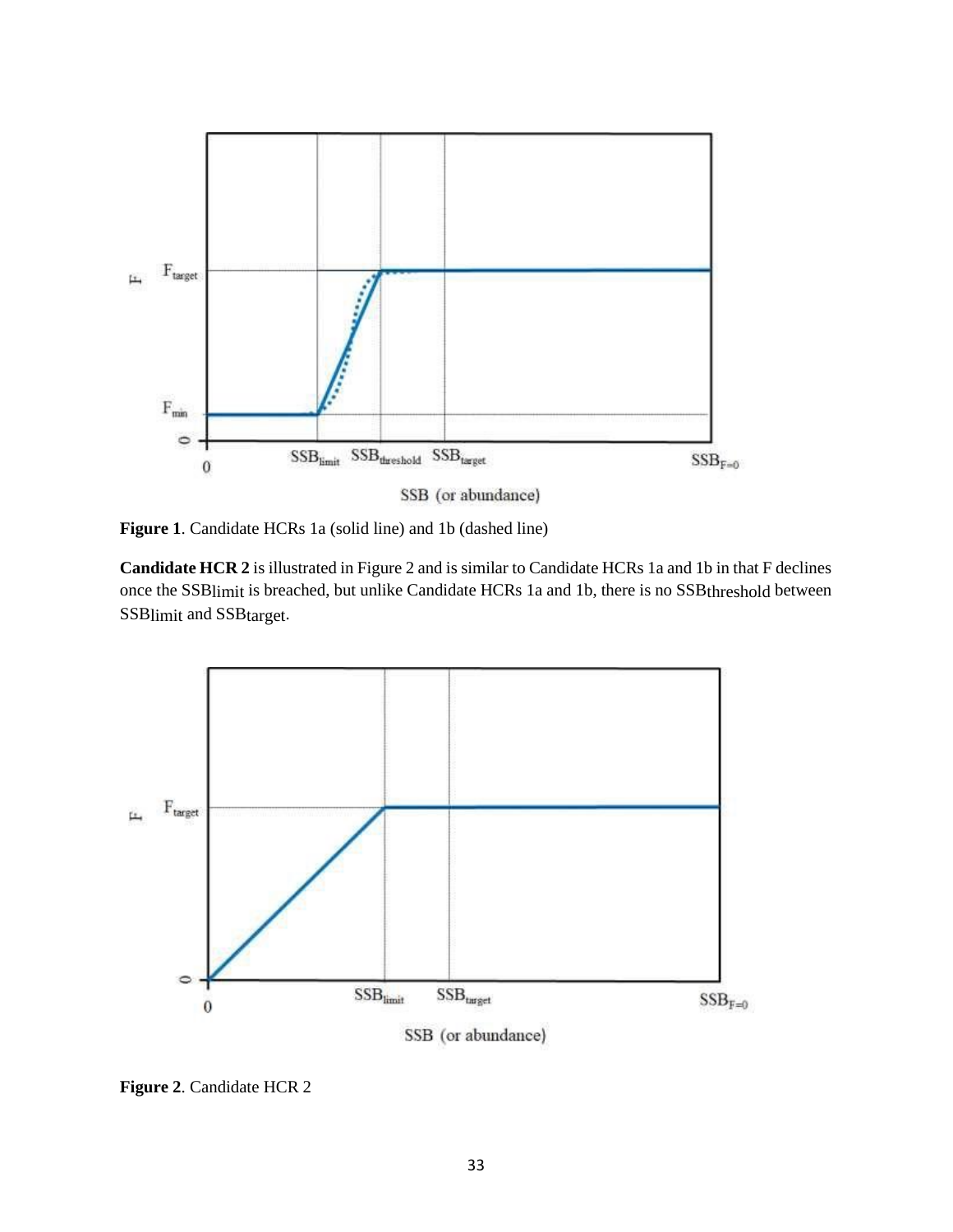**Candidate HCR 3** specifies two HCRs, one for old-fish fisheries and one for young-fish fisheries. For fisheries that harvest primarily mature Pacific bluefin tuna (e.g., longline fisheries), the HCR could be either Candidate HCRs 1a, 1b or 2 (i.e., fishing mortality is controlled as a function of the size of the spawning stock), and for fisheries harvest primarily immature Pacific bluefin tuna, the HCR would control fishing mortality as a function of

recruitment, such as using an index of recruitment based on CPUE in age 0 or 1 fisheries. This approach is similar to that used in Maunder 2014<sup>5</sup>.

All of the above candidate HCRs are general in concept and require further work to address issues such as regional distribution, fishery selectivity and fleet allocation.

### **Candidate Reference Points**

The following candidate reference points for the Pacific bluefin tuna MSE are based in part on the hierarchical approach that the WCPFC adopted for identifying limit reference points for key target species as well as the approach taken by the IATTC in identifying interim LRPs for tropical tunas. Under the hierarchical approach adopted by the WCPFC, and as indicated in the harvest strategy for Pacific bluefin tuna fisheries, Pacific bluefin tuna is a Level 2 stock, as the stock recruitment relationship for Pacific bluefin tuna is not well known, but key biological and fishery variables are reasonably well estimated. LRPs for Level 2 stocks are identified as either *FX%SPRo* and either X%*SBo* or X%*SBcurrent,F=0*. In the IATTC, the interim LRP for tropical tuna stocks is the SSB associated with 50% of the unfished recruitment with assuming a stock-recruitment relationship steepness of 0.75. In addition to an LRP and a TRP, each of Candidate HCRs 1a and 1b require identification of a threshold reference point (SSBthreshold) and an Fmin. The combinations of LRPs, threshold reference points and TRPs will depend on which of the Candidate HCRs are evaluated. Further consideration is needed for the reference points associated with the recruitment-based HCR in HCR 3.

Candidate Limit Reference Points:  $5\%SSB_{F=0}$ ,  $7.7\%SSB_{F=0}$ ,  $15\%SSB_{F=0}$ ,  $20\%SSB_{F=0}$ 

Candidate Threshold Reference Points (for candidate HCRs 1a and 1b): 15%SSBF=0, 20%SSBF=0,  $25\%$ SSBF=0

Candidate Target Reference Points: FSPR10%, FSPR15%, FSPR20%, FSPR30%, FSPR40%

Candidate F<sub>min</sub>: 5% F<sub>target</sub>], 10% F<sub>target</sub>

<sup>5</sup> Maunder, Mark. (2014). Management Strategy Evaluation (MSE) Implementation in Stock Synthesis: Application to Pacific Bluefin Tuna. IATTC Stock Assessment Report. 15. 100-117.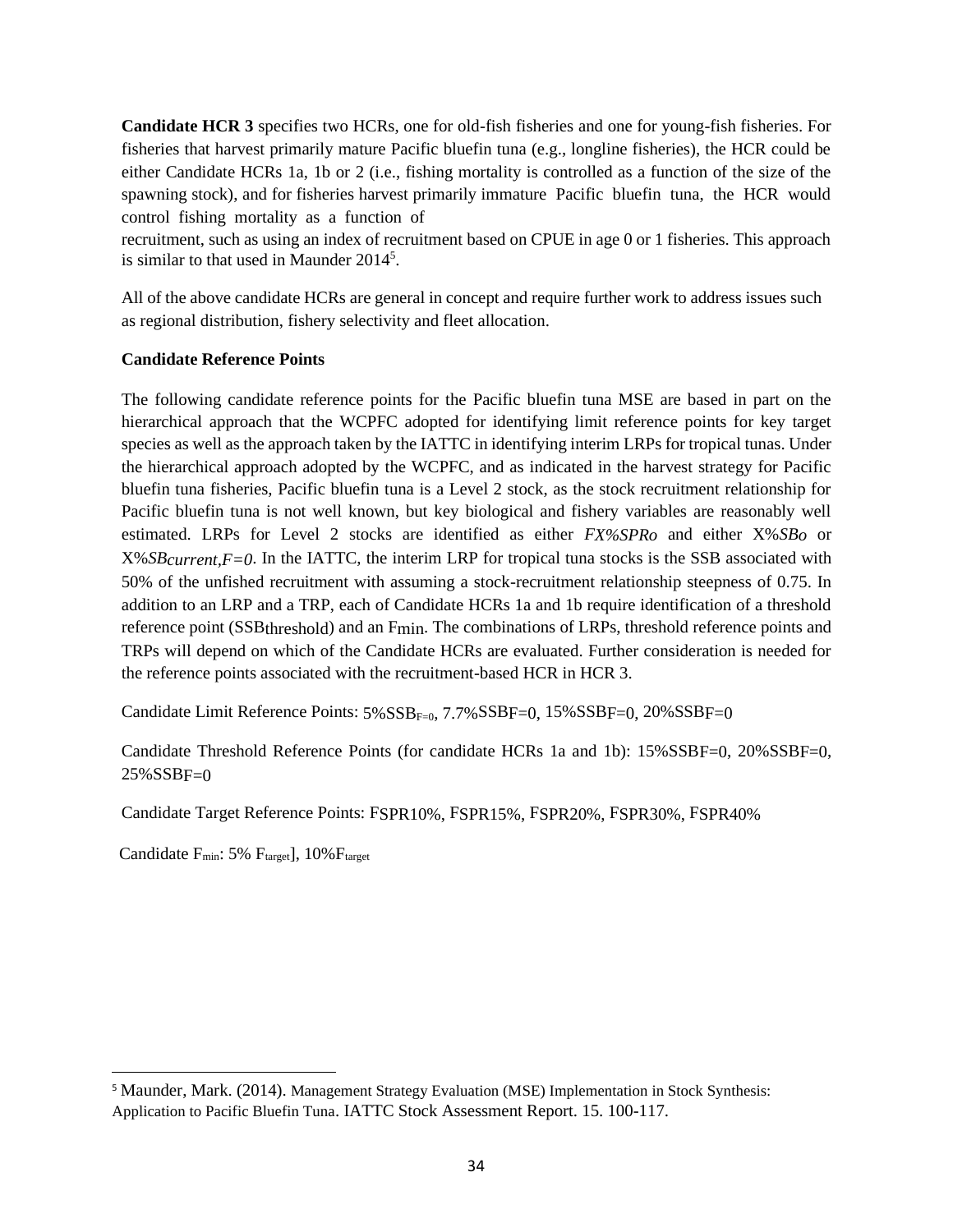### **JOINT IATTC AND WCPFC-NC WORKING GROUP MEETING ON THE MANAGEMENT OF PACIFIC BLUEFIN TUNA FOURTH SESSION**

Portland, Oregon, United States of America 3 – 5 September 2019

### **CHAIR'S SUMMARY OF THE 2 ND CATCH DOCUMENTATION SCHEME (CDS) TECHNICAL MEETING**

### **1. Opening of Meeting**

### **1.1 Welcome**

1. Mr. Shingo Ota, Chair of the WG, opened the meeting and welcomed the participants.

### **1.2 Selection of rapporteur and adoption of agenda**

2. Mr. Hirohide Matsushima of Japan was appointed the rapporteur for the meeting. The provisional agenda was adopted without any change (Appendix 1).

### **1.3 Meeting arrangements**

- **2. Development of a Catch Documentation Scheme for Pacific Bluefin Tuna**
- **2.1 Review of the 1st CDS Technical Meeting and intersessional work**

# **2.1.1 Review of the 1st CDS Technical Meeting**

3. Chair briefly reviewed the results of the  $1<sup>st</sup> WG$ .

### **2.1.2 Possible cost**

4. Japan provided the participants with information on the cost for establishing the ICCAT eBCD system, which was provided by the ICCAT Secretariat. The development of the ICCAT eBCD system was initiated in 2012, after a one-year feasibility study in 2011 which cost about  $\epsilon$  20 thousand. After 4.5 years, the ICCAT eBCD system has been fully implemented since July 2016. A total of about  $\epsilon$  1.2 million was spent between 2012 and 2015, so it could be considered a rough estimate of the minimum cost for a system development and preparation for implementation. ICCAT continued to upgrade the eBCD system even after the implementation, and between 2016 and 2018, a total of about  $\epsilon$ 1.1 million was spent.

5. Japan also informed that while the cost was initially financed through three different sources (i.e. Working Capital Fund, voluntary contribution and regular budget), ICCAT agreed last year on an eBCD funding scheme in its regular budget, which was reflected in the Regulation 4 of ICCAT Financial Regulations. This scheme stipulates that a basic fee of US\$ 700 is paid by those members of the Commission that catch and/or trade Atlantic bluefin tuna, while a share of remaining cost is calculated based on the bluefin tuna catch, the total number of transactions (trades) in the eBCD system and the volume of bluefin tuna import by each Member.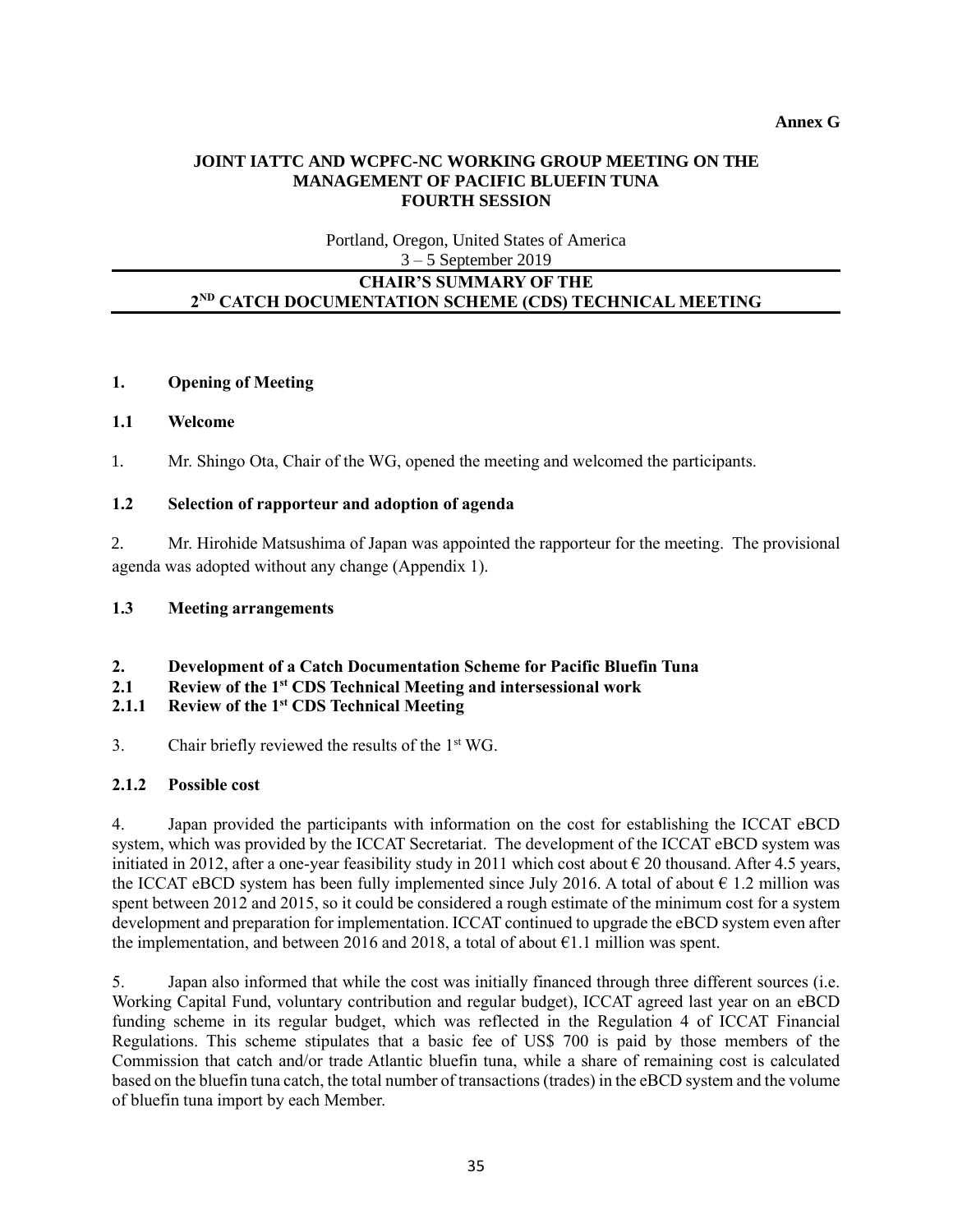6. Japan was requested to contact the ICCAT Secretariat to investigate on how the catch and/or trade data were applied retrospectively in the eBCD funding scheme.

### **2.1.3 A report from the virtual working group**

### **2.2 Discussion on the draft CMM**

7. The meeting participants discussed a paper submitted by Japan (IATTC-NC-CDS02-2019/02) (Appendix 2) and concluded the followings:

(1) Objectives (para 1.1)

Participants supported adding a paragraph specifying a scope of PBCD and clarifying that recreational catches would not be covered. For the time being, assuming that recreational catches are outside the scope, it was suggested the paragraph be revised as follows; "The objective of Pacific Bluefin Tuna Catch Documentation (PBCD) scheme is to identify the origin of any Pacific bluefin tuna in order to support…"

(2) Electronic/paper (para 1.2)

Participants generally supported establishment of an electronic system, and that paper PBCDs should be allowed only in limited circumstances (e.g., malfunctions of electronic system), which would be subject to further discussion. A preparation period should be secured before a full implementation of an electronic system, while the duration of such period would be further considered.

(3) Definition of term (para 1.3)

Participants supported adding a definition of *Catch*, which is "*Catch means:* commercial capture of bluefin tuna resources", while keeping the definition of *Harvest* as it is.

Regarding the definitions of *Export* and *Import*, the United States and Canada intended to work together to suggest any necessary revisions, as well as to add a new definition of *Landing*. These definitions would be provided for the review of the virtual working group.

The definition of *Transhipment* would be added, which would read that "*Transhipment means* the unloading of all or any of the dead fish on board a fishing vessel to another fishing vessel either at sea or in port".

(4) Others (para 1.4)

It was clarified that collars were not included in the list of fish parts which would be exempted in the proposed text (i.e. heads, eyes, roes, guts and tails) which means that they are subject to the CDS and the text would be revised to make the point clear.

(5) General provisions (para 2.1)

The first bullet point of the section should be tentatively revised as follows; "(1) The catching or carrier vessel master or trap operator…", pending further discussion on whether it should be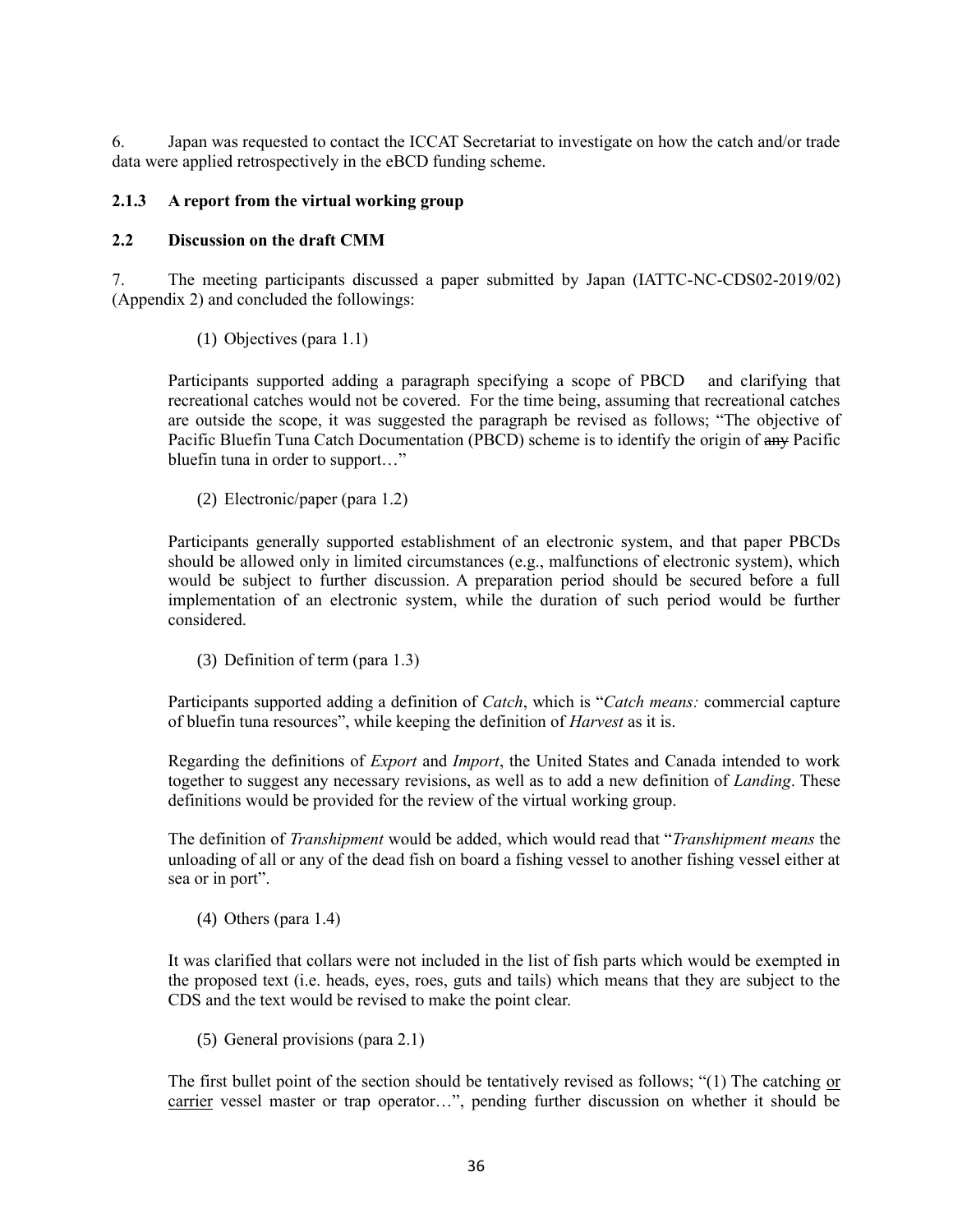appropriate for carrier vessel master to fill in an ePBCD.

On the second and third bullet points, the United States and Japan would work together to make more specific on what would be exempted from those provisions.

The fourth bullet point would be further discussed in the virtual working group on whether or not different treatment of small-scale fisheries should be established.

On the fifth bullet point, it was confirmed that Japan would develop detailed requirements of tagging, as was provided in the relevant ICCAT Recommendation.

(6) Validator (para 2.3)

Japan would work with the United States to consider a new provision for the purpose of ensuring that authorized individuals or institutions other than government officials would perform appropriate validation procedures.

(7) Relationship with non-members (para 3)

With regard to the degree of access granted to non-members, Japan would investigate the case of ICCAT to be reported in the virtual working group.

(8) Others (para 4)

The Chair or somebody on his behalf will seek to raise awareness among the participants of Joint IATTC and WCPFC-NC Working Group Meeting on the management of Pacific bluefin tuna as well as WCPFC16 and IATTC next annual meeting about the need of expert analysis on pros and cons from budgetary and administrative aspects of different options for establishing an ePBCD system, such as piggybacking the ICCAT eBCD system, developing an electronic system based on the ICCAT system for WCPFC/IATTC, or developing an original electronic system for WCPFC/IATTC. The Chair would also report to the Joint Working Group that without the results of such an analysis, it would likely not be possible to finalize a draft CMM by 2020 as envisioned in the work plan for the development of a CDS.

Participants supported dividing the total cost of an ePBCD system between WCPFC and IATTC, taking into account PBF catches in each Convention area, which would require further consultations and budgetary decisions in each RFMO.

Participants were generally comfortable pursuing a similar formula as ICCAT, which is mentioned in paragraph 5 above, in calculating a cost sharing of an ePBCD system among members in each organization, while it needs to be further considered with additional information in paragraph 6 above.

Participants noted the need to consider the potential expansion of a CDS to other species in either RFMO, which could have implications for the design of the scheme as well as its financing.

Japan would propose a provision on how to secure confidentiality of information contained in an ePBCD system.

Participants are encouraged to develop separate but compatible drafts for each RFMO and to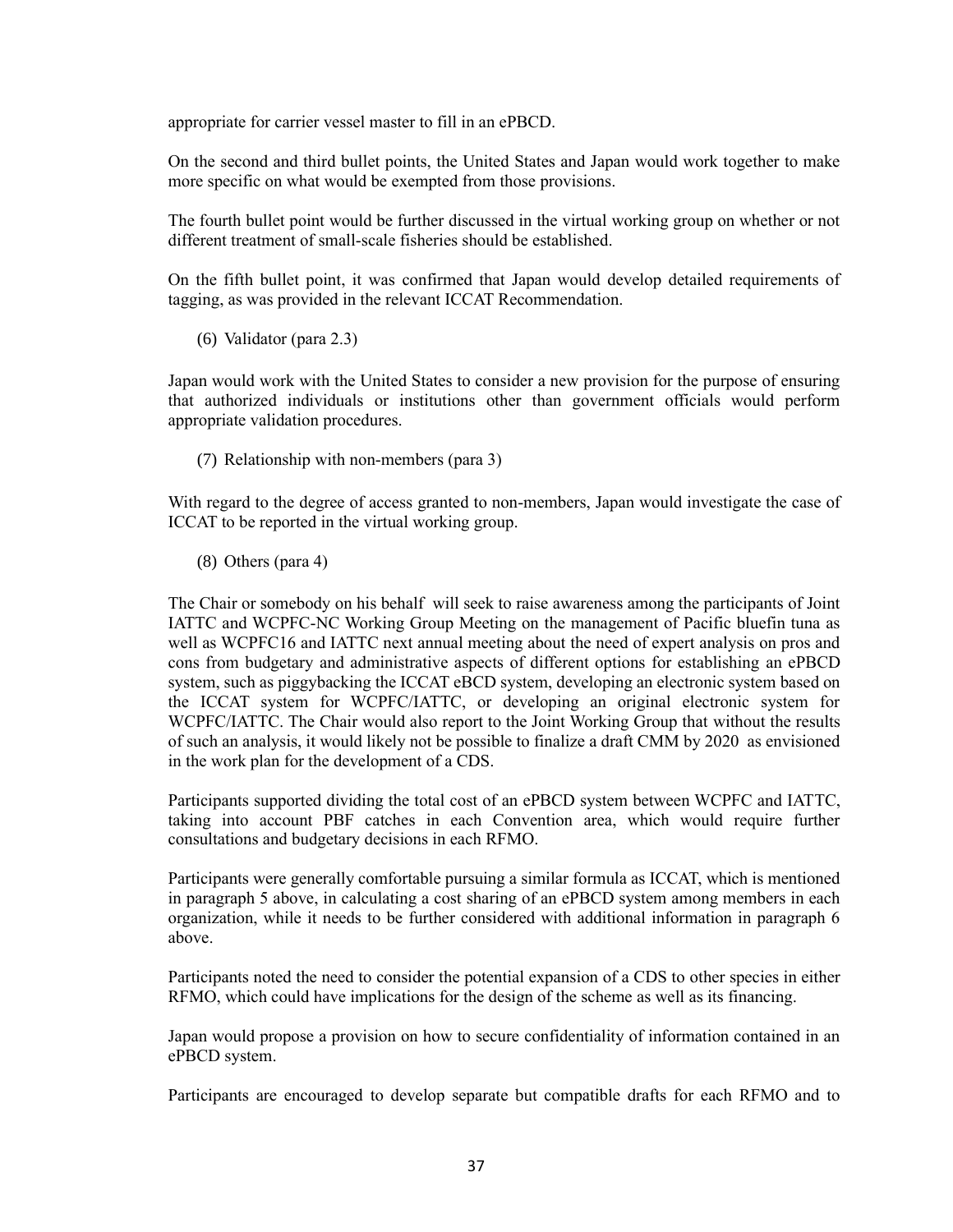consider the likely challenges related to coordination and administration of a scheme between both organizations.

### **3 Next Meeting**

8. Participants recommended convening the next CDS technical meeting as a one-day meeting to be held before the Joint Working Group meeting in 2020.

### **4 Other Business**

9. It was agreed to continue the virtual working group led by Japan (Mr. Hirohide Matsushima) in accordance with the following schedule;

| By the end of February 2020 | Japan will circulate a first round of draft CMM/Resolution    |
|-----------------------------|---------------------------------------------------------------|
|                             | among the working group members                               |
| By the end of March 2020    | Comments on the first draft are to be submitted to Japan from |
|                             | the working group members                                     |
| By the end of May 2020      | Taking into account the comments, Japan will circulate the    |
|                             | second draft CMM/Resolution among the working group           |
| By the end of June 2020     | Comments on the second draft are to be submitted to Japan     |
|                             | from the working group members                                |
| One month before the next   | A finalized draft CMM/Resolution will be submitted to the     |
| CDS technical meeting       | WCPFC Secretariat for circulation among members of the        |
|                             | Joint IATTC-WCPFC NC WG                                       |

### **5 Report to the Joint WG**

10. The Chair will provide his summary of the CDS technical meeting to the Joint Working Group.

## **6 Close of the Meeting**

11. The meeting was closed at 5 pm.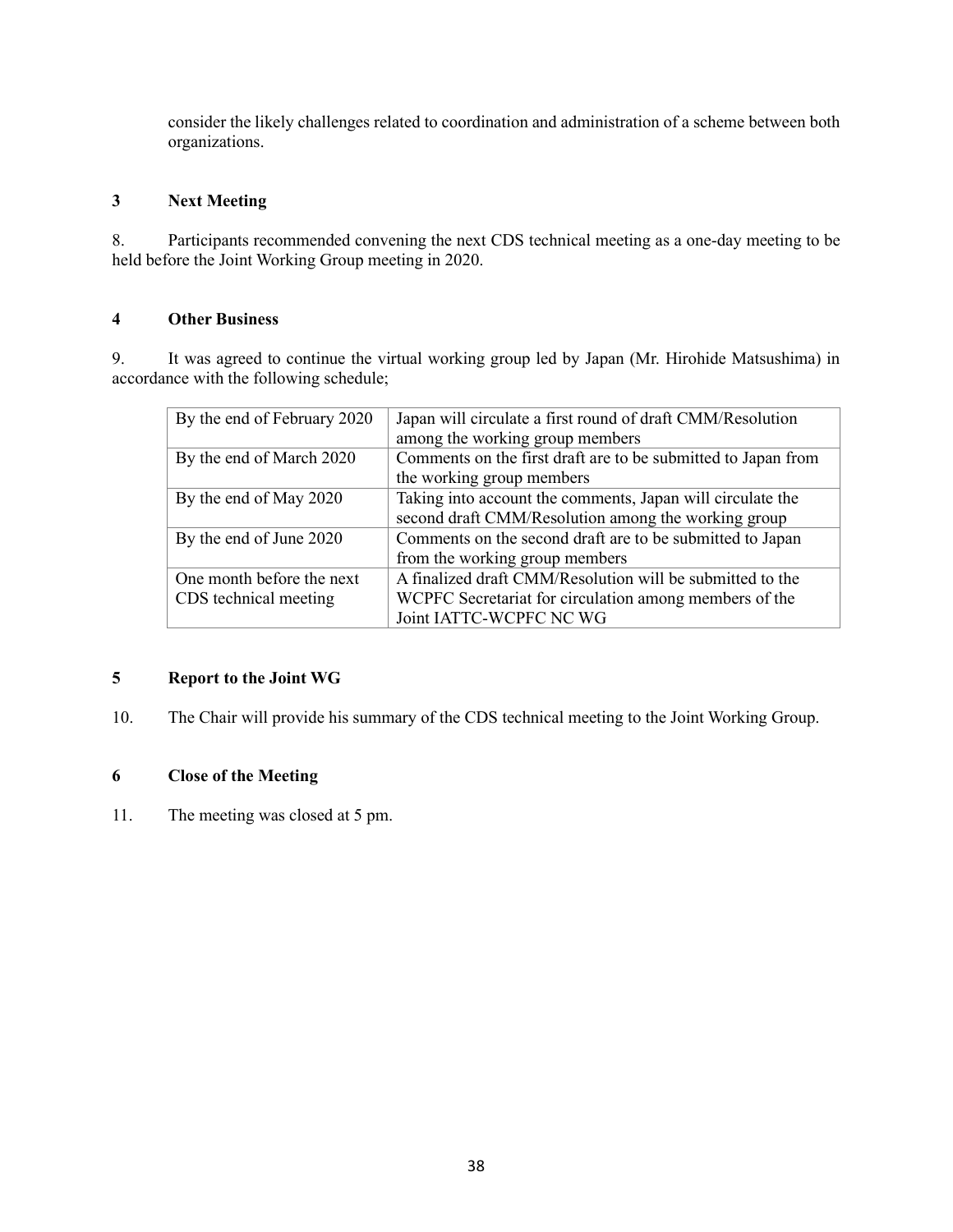#### **JOINT IATTC AND WCPFC-NC WORKING GROUP CATCH DOCUMENTATION SCHEME (CDS) TECHNICAL MEETING** 2 September 2019

Portland, Oregon, USA

### **AGENDA**

### **AGENDA ITEM 1 Opening of Meeting**

- 1.1 Welcome
- 1.2 Selection of rapporteur and adoption of agenda
- 1.3 Meeting arrangements

#### **AGENDA ITEM 2 Development of a Catch Documentation Scheme for Pacific Bluefin Tuna**

- 2.1 Review of the 1<sup>st</sup> CDS Technical Meeting and intersessional work
	- 2.1.1 Review of the 1<sup>st</sup> CDS Technical Meeting
	- 2.1.2 Possible cost
	- 2.1.3 A report from the virtual working group
- 2.2 Discussion on the draft CMM
- **AGENDA ITEM 3 Next Meeting**
- **AGENDA ITEM 4 Other Business**
- **AGENDA ITEM 5 Report to the Joint WG**
- **AGENDA ITEM 6 Close of the Meeting**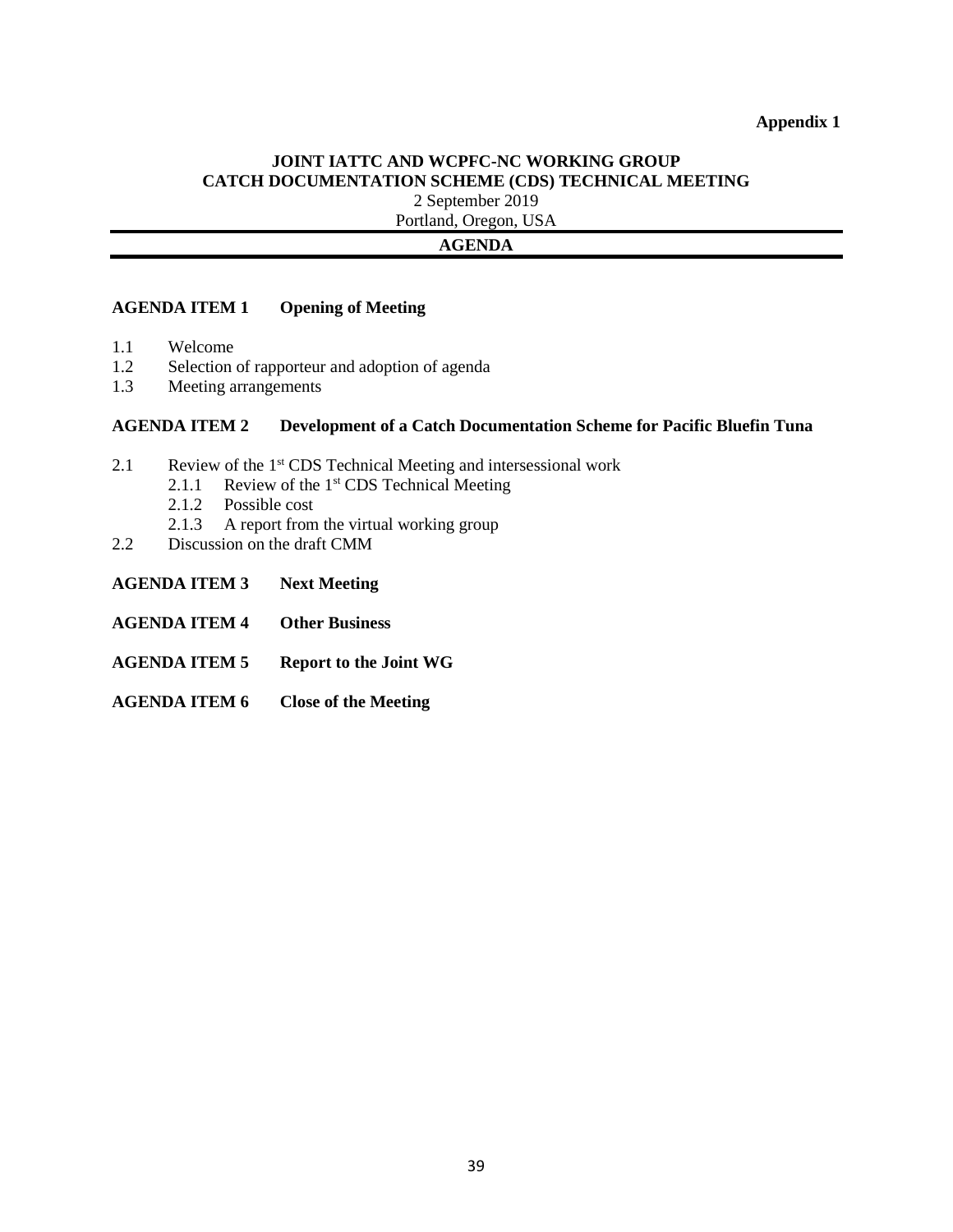### **JOINT IATTC AND WCPFC-NC WORKING GROUP CATCH DOCUMENTATION SCHEME (CDS) TECHNICAL MEETING** 2 September 2019

Portland, Oregon, USA

### **Proposed outline on major elements to be included in the draft WCPFC CMM for Pacific bluefin tuna CDS<sup>6</sup>**

### **1 General Provisions**

### **1.1 Objective**

The objective of Pacific Bluefin Tuna Catch Documentation (PBCD) scheme is to identify the origin of any Pacific bluefin tuna in order to support the implementation of Conservation and Management Measure (CMM) for Pacific bluefin tuna, as well as to prevent the products incompliant with the CMM from entering into a supply chain.

### **1.2 Electric/paper**

- Use of the electronic Pacific Bluefin Tuna Catch Documentation (ePBCD) system is mandatory for all CCMs.
- Paper PBCDs shall not be accepted, except in the limited circumstances specified in XX. *\*The schedule of the introduction of ePBCD system will be considered later, taking into account of capacities and resources available of developing countries including Small Islands Developing States (SIDS), as well as of the development of a Catch Documentation scheme for tropical tunas.*

### **1.3 Definition of term**

For the purpose of this CMM, the following definition of terms applies: see the **Attachment 1**.

### **1.4 Others**

- Any landing, transfer into cages, harvest, transshipment, import, export or re-export of Pacific bluefin tuna without a completed and validated ePBCD shall be prohibited.
- Import, export or re-export of fish parts other than the meat (i.e., heads, eyes, roes, guts and tails) shall be exempted from the requirement of this CMM.

## **2 Validation of ePBCDs**

### **2.1 General provisions**

- (1) The catching vessel master or trap operator, (2) its authorized representative, (3) the operator of farms, or (4) the authorized representative of the flag, farm, or trap CCM shall complete the ePBCD by providing the required information in appropriate sections and request validation for the ePBCD for catch landed, transferred to cages, harvested, transhipped or exported on each occasion that it lands, transfers, harvests, transships or exports Pacific bluefin tuna.
- Validation shall not be required for transfer of live Pacific bluefin tuna between cages, while such transfer shall be recorded in the ePBCD.
- The ePBCD shall be validated for each landing, transfer to cages, harvest, transshipment or export. When Pacific bluefin tuna is not exported, sections of the ePBCD for transfer to cages and/or harvest can be validated at the end of each fishing season.

<sup>6</sup> A draft IATTC Resolution for Pacific Bluefin Tuna CDS will be developed in a same format as a WCPFC CMM.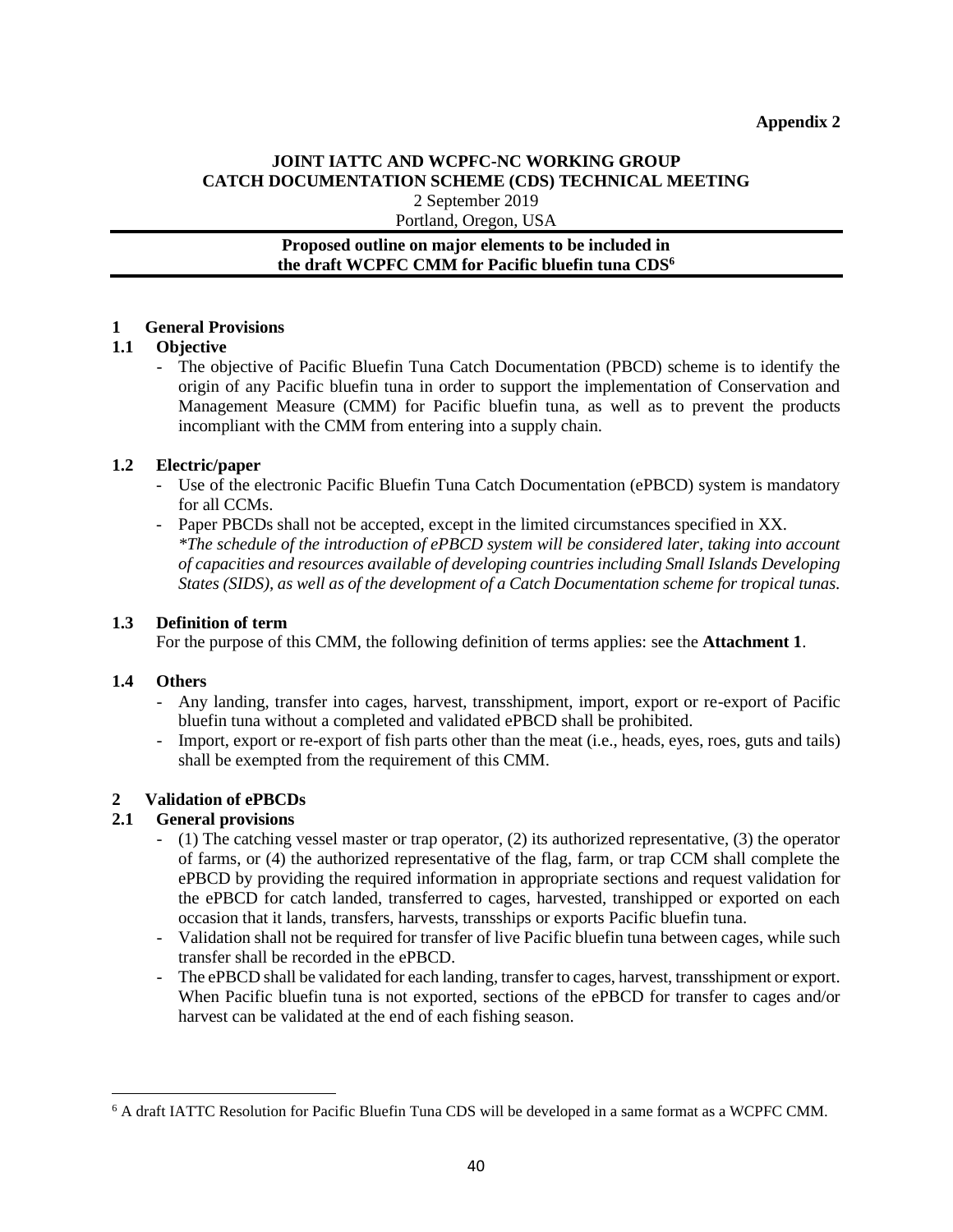- Where the Pacific bluefin tuna quantities caught and landed are less than X metric ton or Y fish, the logbook or the sales note may be used as a temporary PBCD, pending conversion to the ePBCD and the validation within a period of Z working days or prior to export, whichever is first.
- Validation shall not be required in the event that all Pacific bluefin tuna available for sale are tagged by the flag CCM of the catching vessel or the trap CCM that fished the Pacific bluefin tuna.

### **2.2 Timing of validation**

*\*A timing of validation after landing, transfer to cages, harvest, transshipment or export will be considered later, taking into account of specifications of the ePBCD system.*

#### **2.3 Validator**

The ePBCD must be validated by an authorized government official, or other authorized individual or institution, of the flag CCM of the catching vessel, the CCM of the seller/exporter, or the trap or farm CCM that caught, harvested or exported the Pacific bluefin tuna.

#### **3 Relationship with non-members**

Access to the ePBCD system shall be granted to WCPFC non-members to facilitate trade of Pacific bluefin tuna.

#### **4 Others**

- A cloud-based the ePBCD system shall be set up in the WCPFC/IATTC Secretariat. The WCPFC/IATTC Secretariat shall allocate necessary staff and resources to support, maintain and develop functions of the ePBCD system.
- A cost associated with support, maintenance and functionality development of the ePBCD system, which is calculated by dividing its total cost between WCPFC and IATTC in proportion to a Pacific bluefin tuna catch in each Convention area, shall be financed by additional annual contributions made by those CCMs that catch and/or trade Pacific bluefin tuna.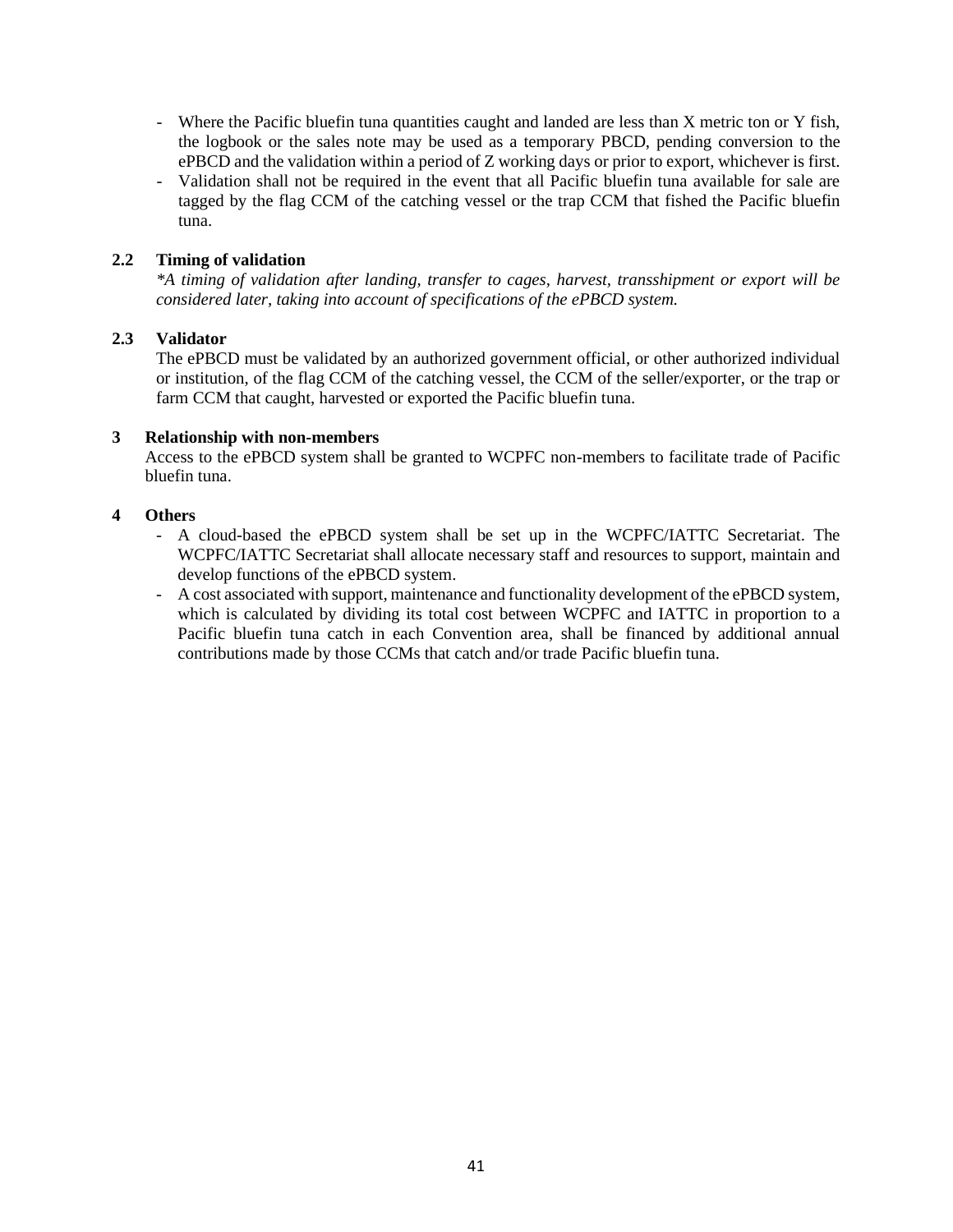# **Attachment 1**

| <b>Draft definition of terms</b>                                                                                    | <b>Reference</b>                                                                                  |
|---------------------------------------------------------------------------------------------------------------------|---------------------------------------------------------------------------------------------------|
| Transfer means:                                                                                                     | <iccat> Paragraph 3 of Recommendation 18-02.</iccat>                                              |
| any transfer of live Pacific Bluefin tuna from the fishing vessel, its                                              | - any transfer of live bluefin tuna from the catching vessel's net to the                         |
| net, or the trap to the transport cage or other fishing vessels;                                                    | transport cage;                                                                                   |
| any transfer of live Pacific Bluefin tuna from the transport cage to                                                | any transfer of live bluefin tuna from the transport cage to another                              |
| another transport cage;                                                                                             | transport cage;                                                                                   |
| any transfer of live Pacific Bluefin tuna from one farm to another,<br>or between different cages in the same farm; | any transfer of the cage with live bluefin tuna from a towing vessel to<br>another towing vessel; |
|                                                                                                                     | - any transfer of live bluefin tuna from one farm to another, or between                          |
|                                                                                                                     | different cages in the same farm;                                                                 |
|                                                                                                                     | any transfer of live bluefin tuna from the trap to the transport cage                             |
|                                                                                                                     | independently of the presence of a towing vessel.                                                 |
|                                                                                                                     |                                                                                                   |
| Caging means: The relocation of live Pacific Bluefin tuna from the                                                  | <iccat> Paragraph 3 of Recommendation 18-02.</iccat>                                              |
| transport cage or trap to the farming or fattening cages                                                            | The relocation of live bluefin tuna from the transport cage or trap to the                        |
|                                                                                                                     | farming or fattening cages                                                                        |
|                                                                                                                     |                                                                                                   |
| Farming/fattening means: Caging of Pacific Bluefin tuna in farms and                                                | <iccat> Paragraph 3 of Recommendation 18-02</iccat>                                               |
| subsequent feeding aiming to fatten and increase their total biomass.                                               | Caging of bluefin tuna in farms and subsequent feeding aiming to                                  |
|                                                                                                                     | fatten and increase their total biomass.                                                          |
| Harvest means: The killing of bluefin tuna in farms.                                                                | <iccat> Paragraph 3 of Recommendation 18-02</iccat>                                               |
|                                                                                                                     | The killing of bluefin tuna in farms or traps                                                     |
| Export means: Any movement of Pacific Bluefin tuna from the territory                                               | <iccat> Paragraph 2 b) of Recommendation 18-13</iccat>                                            |
| of the CCM where the fishing vessel is flagged or where the trap or                                                 | Any movement of bluefin tuna in its harvested or processed form                                   |
| farm is established to the territory of another CCM or non-member of                                                | (including farmed) from the territory of the CPC where the fishing                                |
| the Commission, or from the fishing grounds to the territory of a CCM                                               | vessel is flagged or where the trap or farm is established to the                                 |
| which is not the flag CCM of the fishing vessel or to the territory of a                                            | territory of another CPC or non-Contracting Party, or from the fishing                            |
| non-member of the Commission.                                                                                       | grounds to the territory of a CPC which is not the flag CPC of the                                |
|                                                                                                                     | fishing vessel or to the territory of a non- Contracting Party.                                   |